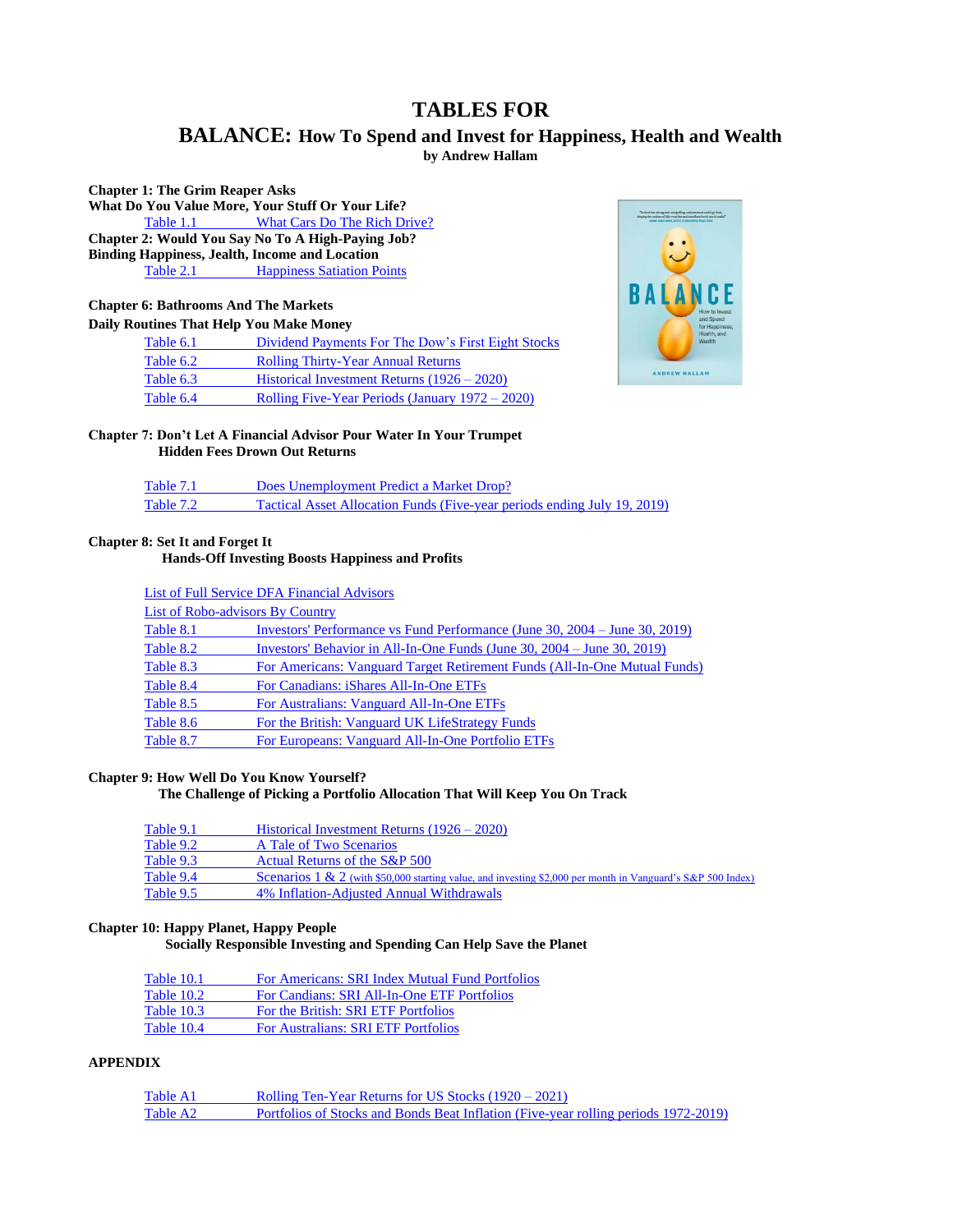### **NOTES**

| <b>Chapter 1</b>  | <b>The Grim Reaper Asks</b>                                                 |
|-------------------|-----------------------------------------------------------------------------|
|                   | What Do You Value More, Your Stuff Or Your Life?                            |
| <b>Chapter 2</b>  | <b>Would You Say NO To A High-Paying Job?</b>                               |
|                   | <b>Binding Happiness, Health, Income, and Location</b>                      |
| <b>Chapter 3</b>  | <b>Your Real Superpower</b>                                                 |
|                   | <b>Building Social Relationships to Live Better and Longer</b>              |
| <b>Chapter 4</b>  | Who Are You Going To Follow?                                                |
|                   | <b>Learning From Gratitude</b>                                              |
| <b>Chapter 5</b>  | <b>Afford Anything, But Not Everything</b>                                  |
|                   | <b>Spending Decisions That Are Worth a Million Dollars</b>                  |
| <b>Chapter 6</b>  | <b>Bathrooms And The Market</b>                                             |
|                   | Daily Routines That Help You Make Money                                     |
| <b>Chapter 7</b>  | Don't Let A Financial Advisor Pour Water In Your Trumpet                    |
|                   | <b>Hidden Fees Drown Out Returns</b>                                        |
| <b>Chapter 8</b>  | <b>Set It And Forget It</b>                                                 |
|                   | <b>Hands-Off Investing Boosts Happiness and Profits</b>                     |
| <b>Chapter 9</b>  | <b>How Well Do You Know Yourself?</b>                                       |
|                   | The Challenge of Picking A Portfolio Allocation That Will Keep You on Track |
| <b>Chapter 10</b> | <b>Happy Planet, Happy People</b>                                           |
|                   | Socially Responsible Investing and Spending Can Help Save the Planet        |
| <b>Chapter 11</b> | <b>From Little Acorns</b>                                                   |
|                   | <b>Helping Your Children Succeed</b>                                        |
| <b>Chapter 12</b> | <b>Rethink Retirement</b>                                                   |
|                   | <b>Boost Well-Being and Longevity in Your Golden Years</b>                  |

. To short but strong and compelling coders<br>amont could go bent, singing the praises of this very fine and causile<br>at book, yes it could

ANDREW HALLAN

 $B/$ 

### **[ABOUT THE AUTHOR](#page-33-0)**

### **LET'S TAKE THIS RELATIONSHIP TO THE NEXT LEVEL**

<span id="page-1-0"></span>**[Custom Editions and Bulk Sales](#page-33-1)** *[Speaking](#page-34-0)* **[Contact Andrew](#page-34-1)**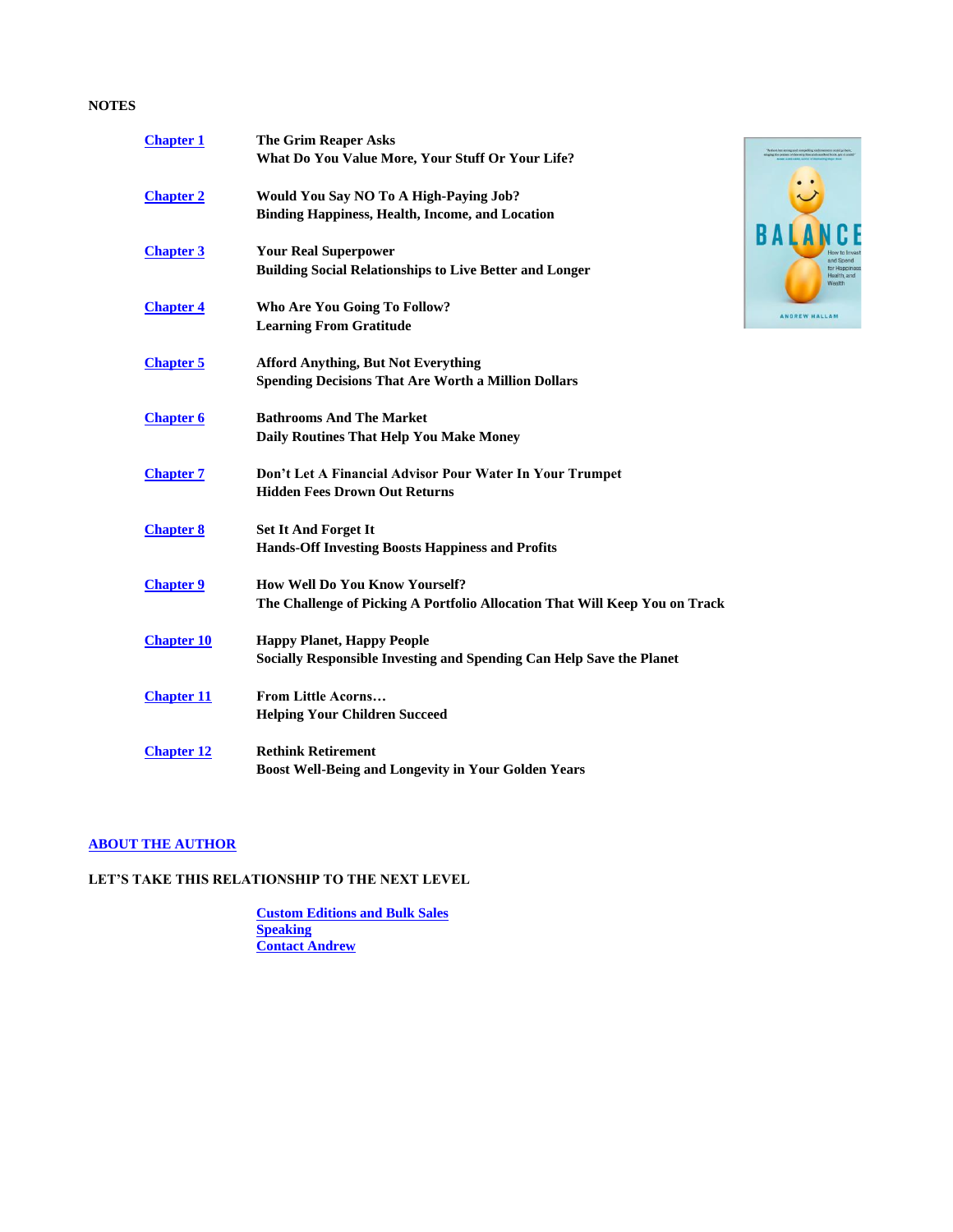## **TABLE 1.1 What Cars Do the Rich Drive?** *[Back To Top](#page-0-0)*

## **2020 Global Wealth Rank Name Net Worth in Billions Car Approx. Price New** 1 **Jeff Bezos** | \$113 | Honda Accord | \$26,000 2 Bill Gates \$98 Porsche Taycan \$185,000 3 Bernard Arnault 1 \$76 BMW 7 Series \$86,450 4 Warren Buffett \$67.5 Cadillac XTS \$46,000 5 | Larry Ellison | \$59 | McLaren F1\* | \$2,200,000\* 6 Amancio Ortega | \$55.1 | Audi A8 | \$83,525 7 | Mark Zuckerberg | \$54.7 | Acura TSX | \$30,000 8 Jim Walton \$54.6 Dodge Dakota \$25,000 9 Alice Walton \$54.4 Ford F-150 King Ranch \$49,000  $10$  Rob Walton  $$54.1$  N/A<sup>\*\*</sup> 11 Steve Ballmer | \$52.7 | Ford Fusion Hybrid | \$24,365 12 Carlos Slim \$52.1 Bentley Flying Spur \$214,600 13 **Larry Page** 850.9 Toyota Prius \$39,000 14 Sergey Brin | \$49.1 Toyota Prius | \$39,000 15 Françoise Bettencourt Meyers | \$48.9 N/A<sup>\*\*</sup> 16 Michael Bloomberg | \$48 | Audi R8 | \$83,525 17 **Jack Ma \$38.8** Roewe RX5 SUV \$15,000

\*The McLaren Speedtail is the successor to the McLaren F1

\*\*I could not find vehicle brands for Rob Walton or Françoise Bettencourt Meyers

*[Back To Top](#page-0-0)*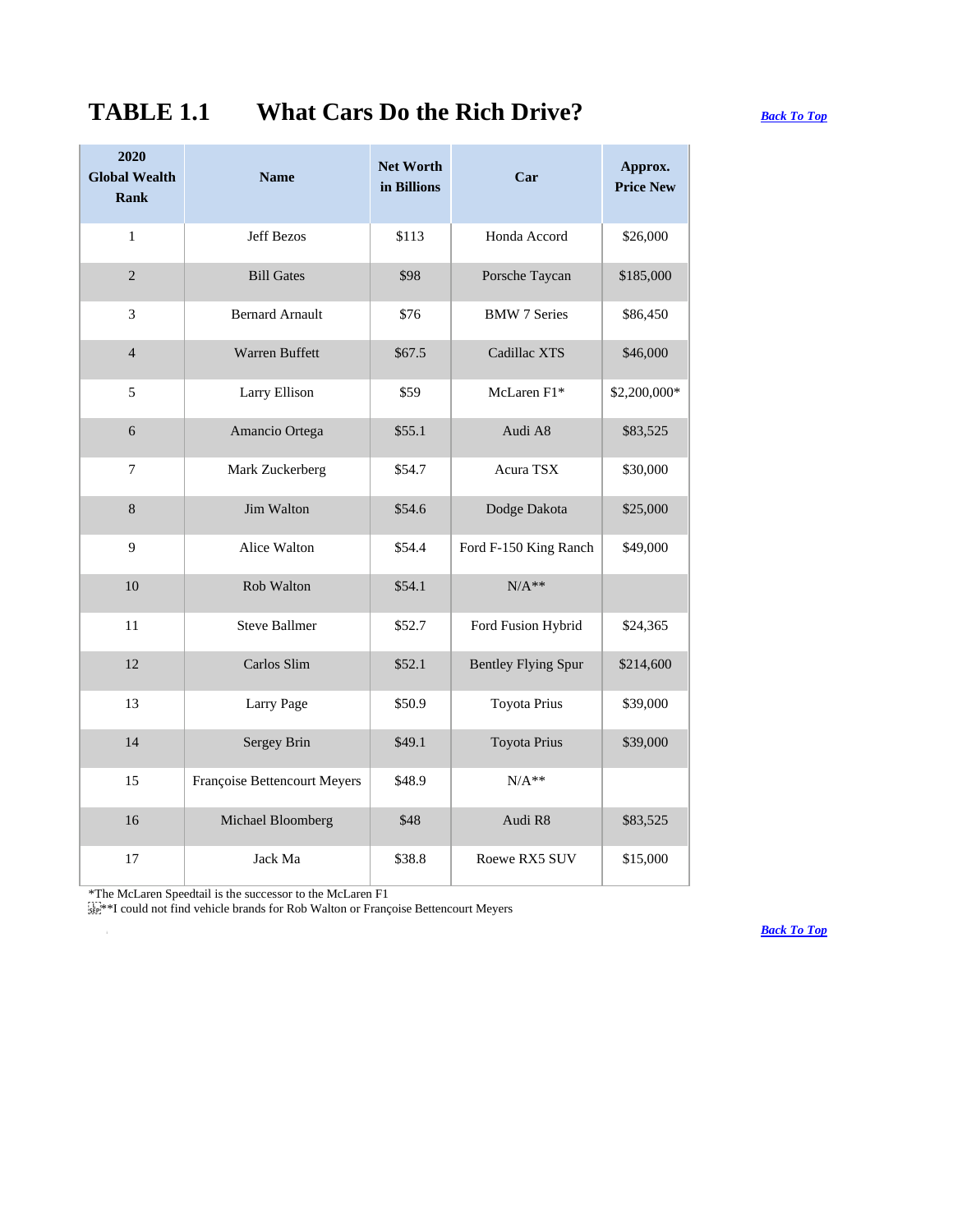## <span id="page-3-0"></span>**TABLE 2.1 Happiness Satiation Points** *[Back To Top](#page-0-0)*

| <b>Region</b>               | <b>Satiation Point, Annually</b> |
|-----------------------------|----------------------------------|
| Western Europe/Scandinavia  | \$100,000                        |
| Eastern Europe/The Balkans  | \$45,000                         |
| Australia/New Zealand       | \$125,000                        |
| Southeast Asia              | \$70,000                         |
| East Asia                   | \$110,000                        |
| Latin America/The Caribbean | \$35,000                         |
| North America               | \$105,000                        |
| Middle East/North Africa    | \$115,000                        |
| Sub-Saharan Africa          | \$40,000                         |

Source: Andrew T. Jebb et al., "Happiness, Income Satiation, and Turning Points around the World." *[Back To Top](#page-0-0)*

## <span id="page-3-1"></span>**TABLE 6.1 Dividend Payments for the Dow's First Eight Stocks**

(To keep the table manageable for the purposes of this book I've limited myself to showing you every other year, with the exception of showing 2020 instead of 2019—but you'll get the picture.)

| <b>Company</b>                  | 2007   | 2009   | 2011   | 2013   | 2015   | 2017   | 2020   |
|---------------------------------|--------|--------|--------|--------|--------|--------|--------|
| 3M Company                      | \$1.92 | \$2.04 | \$2.20 | \$2.54 | \$4.10 | \$4.70 | \$5.88 |
| <b>American Express</b>         | \$0.63 | \$0.72 | \$0.72 | \$0.86 | \$1.10 | \$1.31 | \$1.72 |
| Amgen                           | \$0    | \$0    | \$0.56 | \$1.88 | \$3.16 | \$4.60 | \$6.40 |
| Apple                           | \$0    | \$0    | \$0    | \$0.41 | \$0.50 | \$0.60 | \$0.80 |
| Boeing                          | \$1.45 | \$1.68 | \$1.68 | \$1.94 | \$3.64 | \$5.68 | \$2.06 |
| Caterpillar                     | \$1.38 | \$1.68 | \$1.82 | \$2.32 | \$3.01 | \$3.11 | \$4.12 |
| Chevron                         | \$2.26 | \$2.66 | \$3.09 | \$3.90 | \$4.28 | \$4.32 | \$5.16 |
| Cisco Systems                   | \$0    | \$0    | \$0.12 | \$0.62 | \$0.80 | \$1.10 | \$1.42 |
| <b>Dividend Payout Averages</b> | \$0.95 | \$1.09 | \$1.27 | \$1.80 | \$2.59 | \$3.17 | \$3.44 |

<span id="page-3-2"></span>In alphabetical order. Source: Value Line Investment Survey

*[Back To Top](#page-0-0)*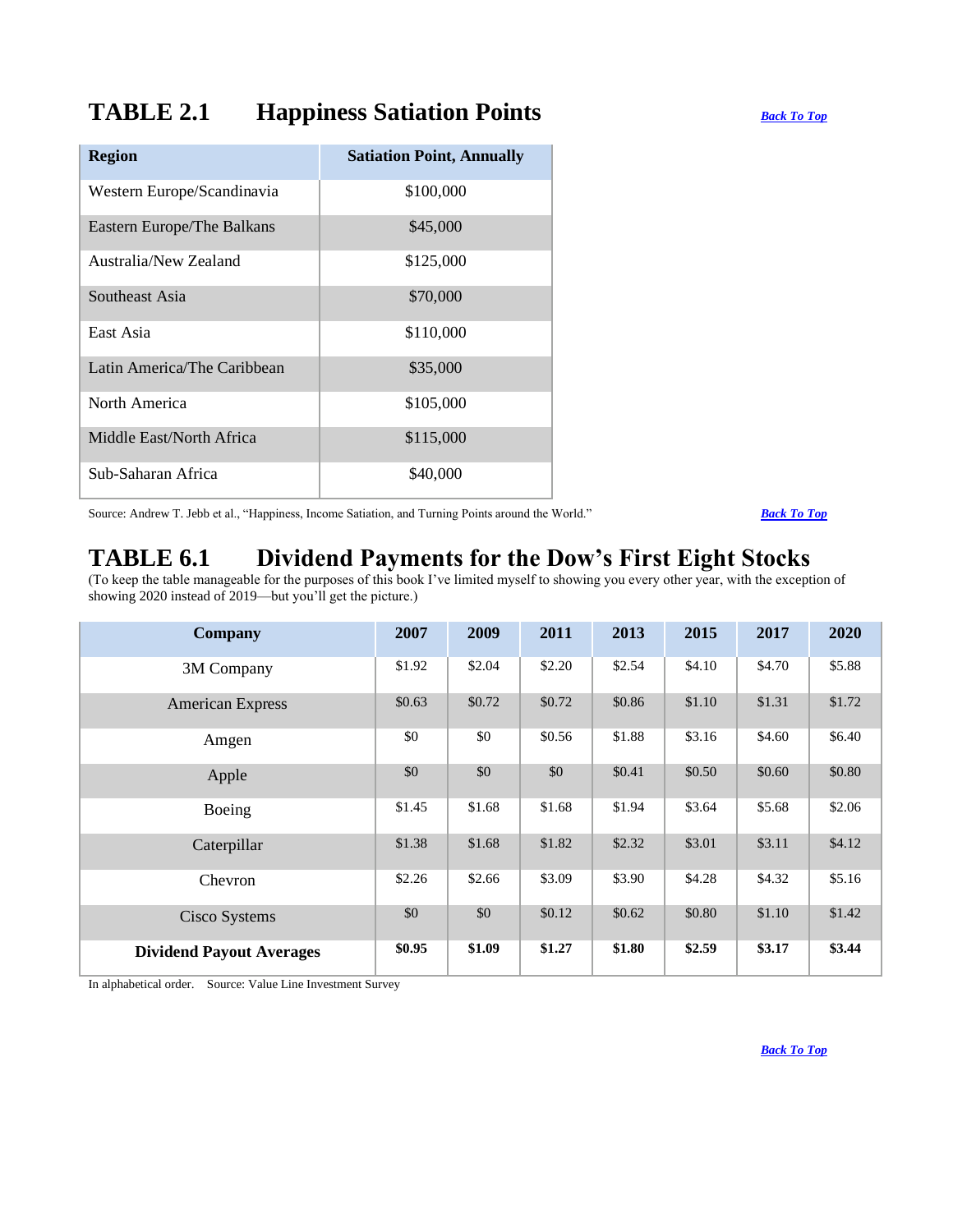# **TABLE 6.2 Rolling Thirty-Year Annual Returns** *[Back To Top](#page-0-0)*

| <b>Starting and</b><br><b>Ending Years</b> | <b>Duration</b> | <b>US Stocks</b> | **<br><b>Canadian Stocks</b> | <b>Global Stocks*</b> |
|--------------------------------------------|-----------------|------------------|------------------------------|-----------------------|
| 1927-1956                                  | 30 years        | 10.02%           |                              |                       |
| 1928-1957                                  | 30 years        | 8.50%            |                              |                       |
| 1929-1958                                  | 30 years        | 8.24%            |                              |                       |
| 1930-1959                                  | 30 years        | 9.08%            |                              |                       |
| 1931-1960                                  | 30 years        | 10.0%            |                              |                       |
| 1932-1961                                  | 30 years        | 13.17%           |                              |                       |
| 1933-1962                                  | 30 years        | 13.02%           |                              |                       |
| 1934-1963                                  | 30 years        | 12.08%           |                              |                       |
| 1935-1964                                  | 30 years        | 12.98%           |                              |                       |
| 1936-1965                                  | 30 years        | 11.78%           |                              |                       |
| 1937-1966                                  | 30 years        | 10.40%           |                              |                       |
| 1938-1967                                  | 30 years        | 12.55%           |                              |                       |
| 1939-1968                                  | 30 years        | 12.49%           |                              |                       |
| 1940-1969                                  | 30 years        | 11.90%           |                              |                       |
| 1941-1970                                  | 30 years        | 12.36%           |                              |                       |
| 1942-1971                                  | 30 years        | 13.20%           |                              |                       |
| 1943-1972                                  | 30 years        | 13.21%           |                              |                       |
| 1944-1973                                  | 30 years        | 11.71%           |                              |                       |
| 1945-1974                                  | 30 years        | 9.93%            |                              |                       |
| 1946-1975                                  | 30 years        | 9.90%            |                              |                       |
| 1947-1976                                  | 30 years        | 11.12%           |                              |                       |
| 1948-1977                                  | 30 years        | 10.78%           |                              |                       |
| 1949-1978                                  | 30 years        | 10.72%           |                              |                       |
| 1950-1979                                  | 30 years        | 10.74%           |                              |                       |
| 1951-1980                                  | 30 years        | 10.62%           |                              |                       |
| 1952-1981                                  | 30 years        | 9.80%            |                              |                       |
| 1953-1982                                  | 30 years        | 9.94%            |                              |                       |
| 1954-1983                                  | 30 years        | 10.60%           |                              |                       |
| 1955-1984                                  | 30 years        | 9.35%            |                              |                       |
| 1956-1985                                  | 30 years        | 9.42%            |                              |                       |
| 1957-1986                                  | 30 years        | 9.97%            |                              |                       |
| 1958-1987                                  | 30 years        | 10.18%           |                              |                       |
| 1959-1988                                  | 30 years        | 9.57%            | 10.95%                       |                       |
| 1960-1989                                  | 30 years        | 10.27%           | 10.32%                       |                       |
| 1961-1990                                  | 30 years        | 9.95%            | 10.87%                       |                       |
| 1962-1991                                  | 30 years        | 10.04%           | 10.22%                       |                       |
| 1963-1992                                  | 30 years        | 10.67%           | 9.90%                        |                       |
| 1964-1993                                  | 30 years        | 10.31%           | 9.81%                        |                       |
| 1965-1994                                  | 30 years        | 9.78%            | 10.31%                       |                       |
| 1966-1995                                  | 30 years        | 10.57%           | 9.48%                        |                       |
| 1967-1996                                  | 30 years        | 11.60%           | 9.74%                        |                       |
| 1968-1997                                  | 30 years        | 12.08%           | 10.92%                       |                       |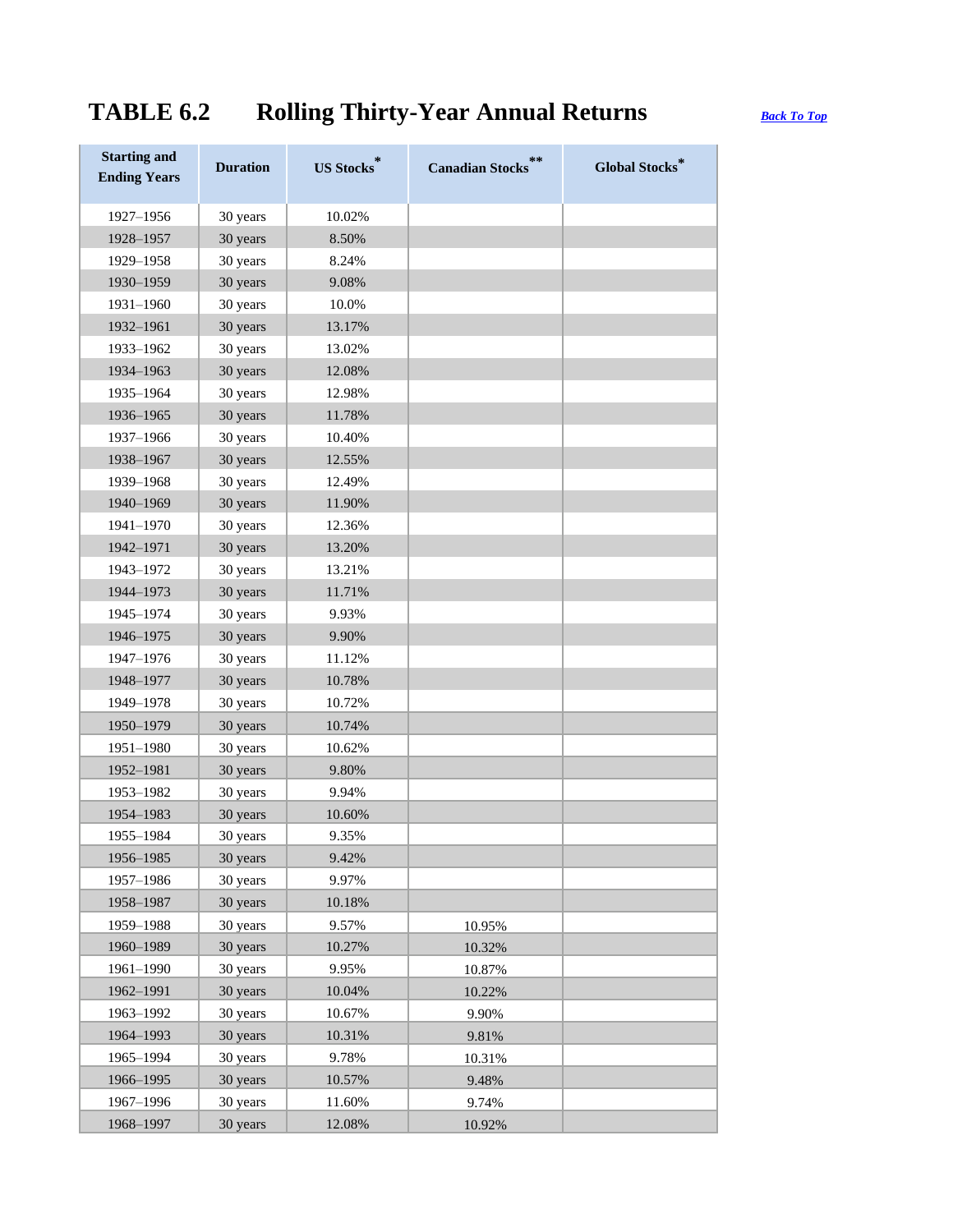| <b>Starting and</b><br><b>Ending Years</b> | <b>Duration</b> | <b>US Stocks</b> | **<br><b>Canadian Stocks</b> | <b>Global Stocks*</b> |
|--------------------------------------------|-----------------|------------------|------------------------------|-----------------------|
| 1969-1998                                  | 30 years        | 12.54%           | 10.82%                       |                       |
| 1970-1999                                  | 30 years        | 13.62%           | 10.02%                       |                       |
| 1971-2000                                  | 30 years        | 13.12%           | 11.06%                       | 14.52%                |
| 1972-2001                                  | 30 years        | 12.11%           | 11.46%                       | 13.85%                |
| 1973-2002                                  | 30 years        | 10.66%           | 10.68%                       | 12.30%                |
| 1974-2003                                  | 30 years        | 12.07%           | 9.31%                        | 10.67%                |
| 1975-2004                                  | 30 years        | 13.42%           | 10.16%                       | 11.96%                |
| 1976-2005                                  | 30 years        | 12.43%           | 11.77%                       | 12.79%                |
| 1977-2006                                  | 30 years        | 12.53%           | 11.98%                       | 12.43%                |
| 1978-2007                                  | 30 years        | 13.11%           | 12.15%                       | 13.34%                |
| 1979-2008                                  | 30 years        | 10.69%           | 12.12%                       | 13.04%                |
| 1980-2009                                  | 30 years        | 11.07%           | 9.68%                        | 10.05%                |
| 1981-2010                                  | 30 years        | 10.70%           | 9.42%                        | 10.70%                |
| 1982-2011                                  | 30 years        | 11.05%           | 9.06%                        | 10.36%                |
| 1983-2012                                  | 30 years        | 10.65%           | 9.12%                        | 10.00%                |
| 1984-2013                                  | 30 years        | 10.93%           | 9.17%                        | 10.38%                |
| 1985-2014                                  | 30 years        | 11.19%           | 8.52%                        | 10.56%                |
| 1986-2015                                  | 30 years        | 10.40%           | 8.97%                        | 10.34%                |
| 1987-2016                                  | 30 years        | 9.80%            | 7.85%                        | 8.94%                 |
| 1988-2017                                  | 30 years        | 10.59%           | 8.23%                        | 7.92%                 |
| 1989-2018                                  | 30 years        | 9.91%            | 8.33%                        | 8.42%                 |
| 1990-2019                                  | 30 years        | 10.0%            | 7.62%                        | 8.14%                 |
| 1991-2020                                  | 30 years        | 10.66%           | 7.66%                        | 8.28%                 |
| 1992-2021 (June)                           | 30 years        | 10.05%           | 8.44%                        | 8.44%                 |

Sources: DQYDJ, S&P 500 Return Calculator, Morningstar Directs

\*US and global stock returns measured in USD

 $\sum_{s \in \mathbb{R}}^{\infty}$  \*\*Canadian stocks measured in CAD, using TSX Composite Index: Stingy Investor Asset Mixer

## <span id="page-5-0"></span>*[Back To Top](#page-0-0)*

# **TABLE 6.3 Historical Investment Returns (1926–2020)**

|                               | 100%<br><b>Stocks</b> | 80% Stocks/<br>20% Bonds | 70% Stocks/<br>30% Bonds | 60% Stocks/<br>40% Bonds | 50% Stocks/<br>50% Bonds |
|-------------------------------|-----------------------|--------------------------|--------------------------|--------------------------|--------------------------|
| Average<br>Annual Return      | 10.1%                 | 9.4%                     | 9.1%                     | 8.6%                     | 8.2%                     |
| Calendar Years<br>with a Loss | 26/93                 | 24/93                    | 23/93                    | 22/93                    | 18/93                    |
| Calendar Years<br>With a Gain | 67/93                 | 69/93                    | 70/93                    | 71/93                    | 75/93                    |
| <b>Worst Year</b>             | $-43.1\%$ (1931)      | $-34.9\%$ (1931)         | $-30.7\%$ (1931)         | $-26.6\%$ (1931)         | $-22.5\%$ (1931)         |
| <b>Best Year</b>              | $+54.2\%$ (1933)      | $+45.4\%$ (1933)         | $+41.1\%$ (1933)         | $+36.7\%$ (1933)         | $+32.3\%$ (1933)         |

Source: vanguard.com

Note: Figures calculated based on using US stocks and US intermediate government bonds *[Back To Top](#page-0-0)*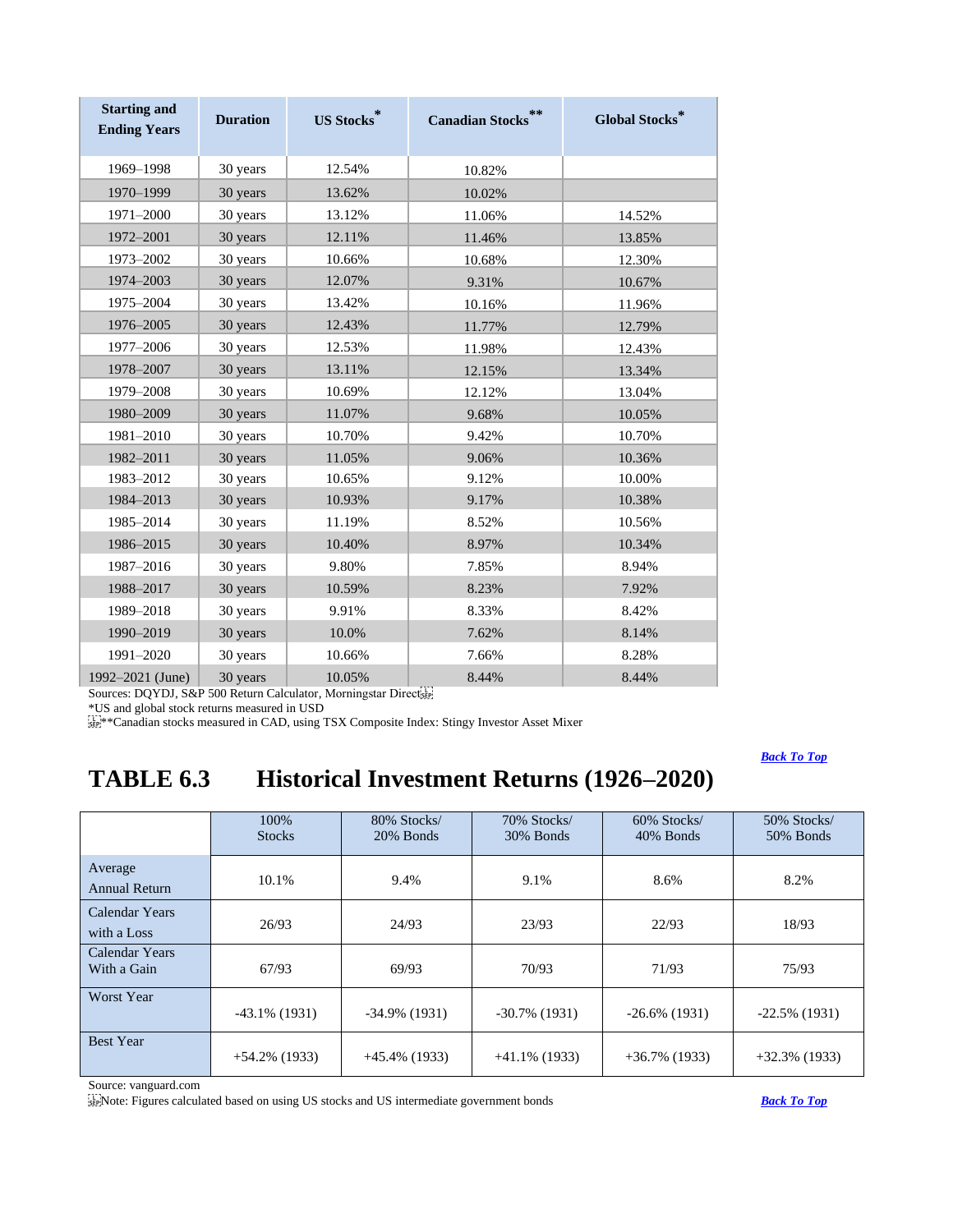# <span id="page-6-0"></span>**TABLE 6.4 Rolling Five-Year Period** (January 1972–2020)

|                                           | Profit from CDs and Savings Accounts, Measured in<br><b>Five-Year Periods</b> | <b>Profit from a Balanced Portfolio</b><br>$(50\%$ stocks, 50% bonds),<br><b>Measured in Five-Year Periods</b> |
|-------------------------------------------|-------------------------------------------------------------------------------|----------------------------------------------------------------------------------------------------------------|
| <b>44 Measured Time</b><br><b>Periods</b> | 0/44                                                                          | 40/44                                                                                                          |

Source: portfoliovisualizer.com

*[Back To Top](#page-0-0)*

# <span id="page-6-1"></span>**TABLE 7.1 Does Unemployment Predict a Market Drop?**

| <b>Six Months</b><br>before Unemployment Peaks | <b>S&amp;P 500 Returns Twelve Months Later</b> |
|------------------------------------------------|------------------------------------------------|
| November 30, 1932                              | $+57.7%$                                       |
| December 31, 1937                              | $+33.2%$                                       |
| July 30, 1946                                  | $-3.4\%$                                       |
| April 30, 1949                                 | $+31.3%$                                       |
| March 31, 1954                                 | $+42.3%$                                       |
| January 31, 1958                               | $+37.9%$                                       |
| November 30, 1960                              | $+32.3%$                                       |
| February 26, 1971                              | $+13.6%$                                       |
| November 29, 1974                              | $+36.2%$                                       |
| January 31, 1980                               | $+19.5%$                                       |
| June 30, 1982                                  | $+61.2%$                                       |
| December 31, 1991                              | $+7.6%$                                        |
| December 31, 2002                              | $+28.7%$                                       |
| April 30, 2009                                 | $+38.8%$                                       |
| October 30, 2019                               | $+11.39%$                                      |

Sources: Ken Fisher, *Markets Never Forget*, and Trading Economics. *[Back To Top](#page-0-0)*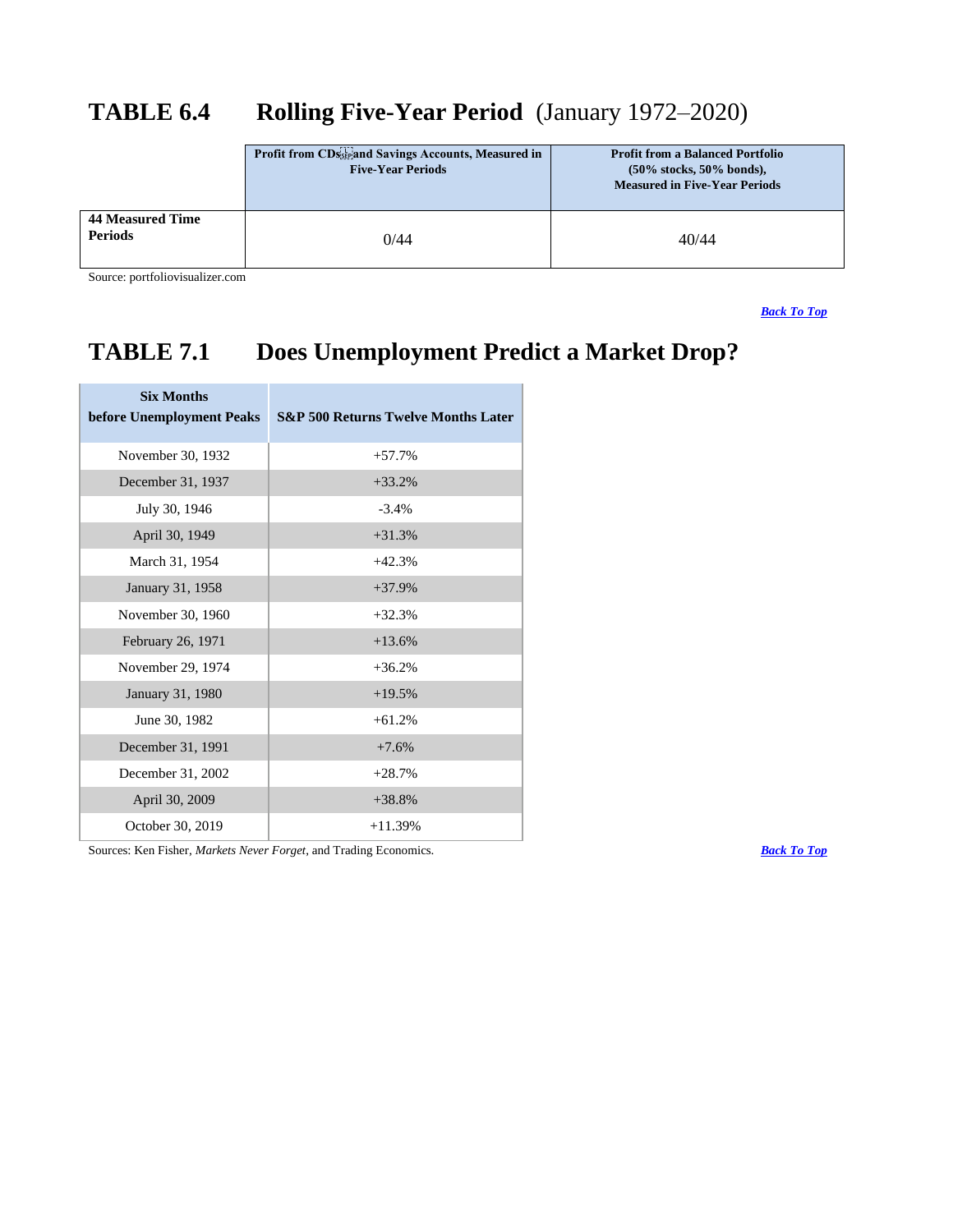# **TABLE 7.2 Tactical Asset Allocation Funds** *[Back To Top](#page-0-0)*

<span id="page-7-0"></span>(Five-year periods ending July 19, 2019)

| <b>Portfolios</b>                                                          | <b>Five-Year Average Return</b> | \$10,000 Grew to |
|----------------------------------------------------------------------------|---------------------------------|------------------|
| <b>Tactical Asset Allocation Funds</b>                                     | 2.94%                           | \$11,559.01      |
| 100% US Stock Index                                                        | 10.22%                          | \$16,266.80      |
| 60% US Stock Index.<br>40% US Bond Index                                   | 7.51%                           | \$14,362.97      |
| 33% US Stock Index,<br>33% International Stock Index,<br>33% US Bond Index | 5.12%                           | \$12,839.53      |
| 55% US Stock Index,<br>25% International Stock Index,<br>20% US Bond Index | 7.01%                           | \$14,033.21      |

Source: morningstar.com

Note: Morningstar's published performance data on tactical asset allocation funds doesn't exceed five years

*[Back To Top](#page-0-0)*

## <span id="page-7-1"></span>**Full-Service DFA Financial Advisors**

- [United States:](https://us.dimensional.com/individuals) https://us.dimensional.com/individuals
- [Canada:](https://ca.dimensional.com/en/individuals) https://ca.dimensional.com/en/individuals
- [Australia and New Zealand:](https://au.dimensional.com/individuals) https://au.dimensional.com/individuals

Europe

- [Germany](https://eu.dimensional.com/de-de/individuals)
- [Ireland](https://eu.dimensional.com/ie-en/individuals)
- [Netherlands](https://eu.dimensional.com/nl-nl/individuals)
- [United Kingdom](https://eu.dimensional.com/gb-en/individuals)

Hong Kong, Dubai, and Singapore have fewer fee-based advisors who build portfolios of index funds. Here are some resources you can look at:

- [Hong Kong:](https://private-capital.com.hk/) https://private-capital.com.hk/
- [Dubai:](https://www.aesinternational.com/) https://www.aesinternational.com/
- Singapore:
	- [Providend:](https://providend.com/about/) https://providend.com/about/ Marc Ikels [Consulting:](https://www.marcikelsconsulting.com/)  $\frac{1}{25}$  <https://www.marcikelsconsulting.com/> *[Back To Top](#page-0-0)*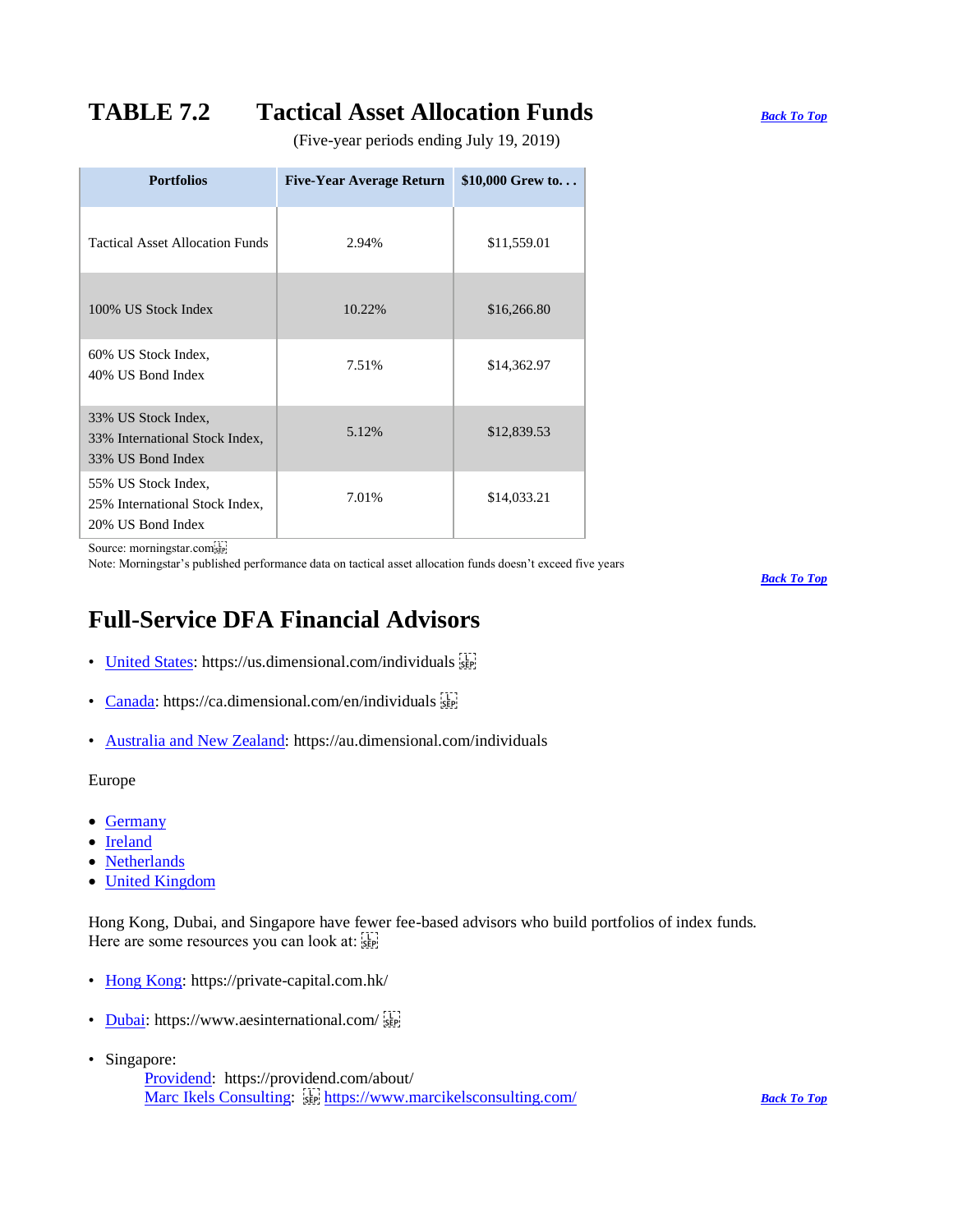# <span id="page-8-0"></span>**Robo-Advisors By Country** *[Back To Top](#page-0-0)*

### **United States:**

- [Betterment](https://www.betterment.com/robo-advisor) : https://www.betterment.com/robo-advisor
- [Wealthfront:](https://www.wealthfront.com/) https://www.wealthfront.com/
- [Ellevest:](https://www.ellevest.com/investing) https://www.ellevest.com/
- [SoFi Automated Investing:](https://www.sofi.com/invest/automated/) https://www.sofi.com/invest/automated/ $\frac{1}{15}$
- [Charles Schwab Intelligent Portfolios:](https://www.schwab.com/intelligent-portfolios) https://www.schwab.com/intelligent-portfolios  $\frac{1}{35}$

### **Canada:**

- [CI Direct Investing:](https://www.cifinancial.com/ci-di/ca/en/invest.html) https://www.cifinancial.com/ci-di/ca/en/index.html  $\frac{17}{15}$
- [Wealthsimple:](https://www.wealthsimple.com/en-ca/product/invest) https://www.wealthsimple.com/en-ca/product/invest
- [Nest Wealth:](https://nestwealth.com/) https://nestwealth.com/
- [BMO SmartFolio:](https://www.bmo.com/main/personal/investments/online-investing/smartfolio/) https://www.bmo.com/main/personal/investments/online-investing/smartfolio/ $\frac{1}{15}$
- **[Justwealth:](https://www.justwealth.com/)** https://www.justwealth.com/

### **Australia:**

- [Raiz](https://raizinvest.com.au/) (formerl[y Acorns Australia\)](https://www.acorns.com/): https://raizinvest.com.au/
- [Stockspot:](https://www.stockspot.com.au/) https://www.stockspot.com.au/
- [Six Park:](https://www.sixpark.com.au/) https://www.sixpark.com.au/

### **Mainland Europe and the UK:**

- [Feelcapital \(Spain\):](https://feelcapital.com/) https://feelcapital.com/
- [Nutmeg \(UK\):](https://www.nutmeg.com/) https://www.nutmeg.com/ $\frac{17}{15}$
- [Moneyfarm](https://www.moneyfarm.com/uk/robo-advisor/) (Germany; UK): https://www.moneyfarm.com/uk/robo-advisor/ $\frac{1}{25}$

### **Middle East/Asia**:

• [Sarwa](https://www.sarwa.co/) (Dubai, UAE): https://www.sarwa.co/

*[Back To Top](#page-0-0)*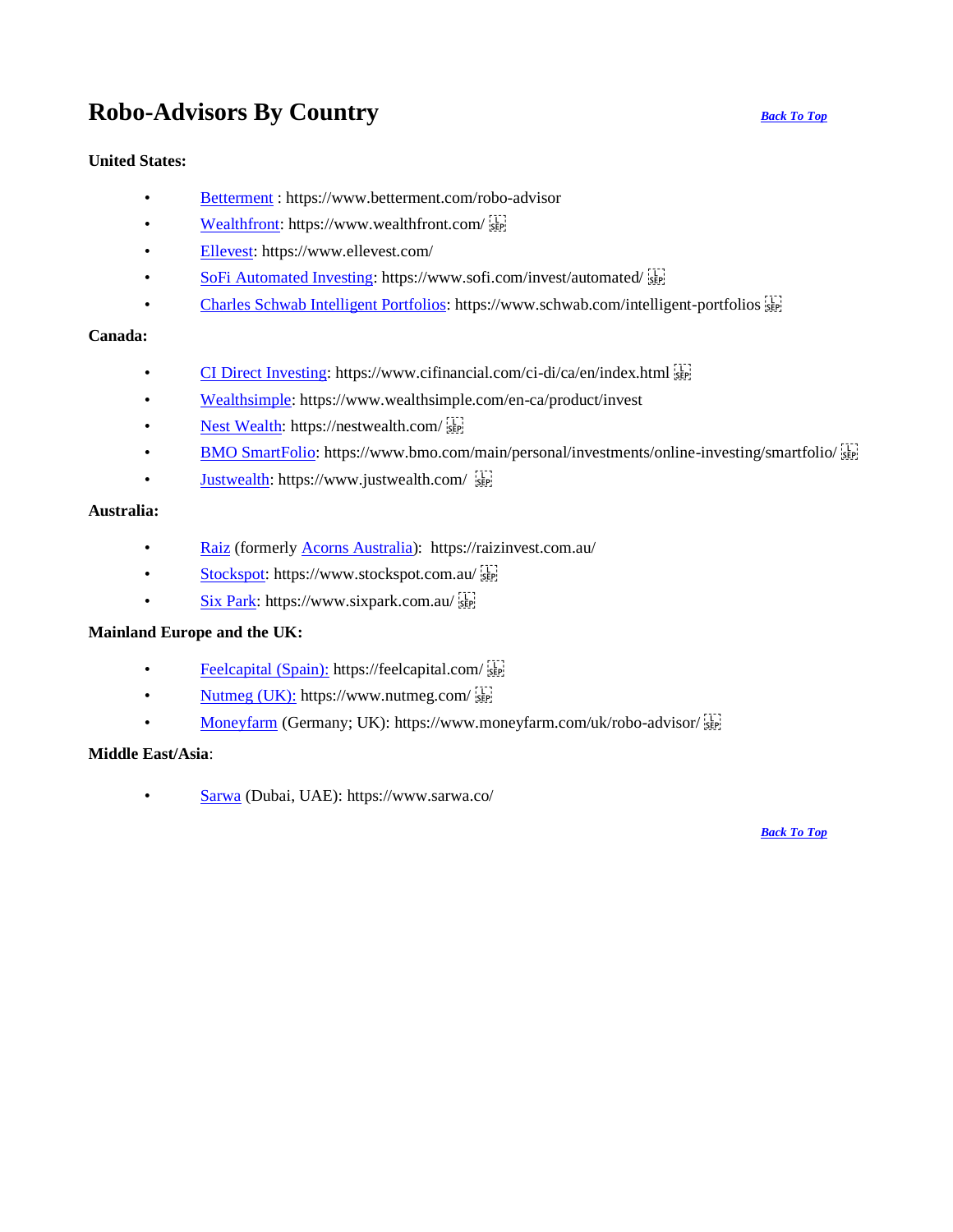# **TABLE 8.1 Investors' Performance vs Fund Performance** *[Back To Top](#page-0-0)*

<span id="page-9-0"></span>(June 30, 2004–June 30, 2019)

| <b>Fund</b>                                            | <b>Fund's Average</b><br>Annual<br><b>Performance</b> | <b>Investors' Average</b><br><b>Annual Performance</b> | Investors' Annual<br>Underperformance or<br>Outperformance |
|--------------------------------------------------------|-------------------------------------------------------|--------------------------------------------------------|------------------------------------------------------------|
| Vanguard's S&P 500 (VFINX)                             | 8.62%                                                 | 6.34%                                                  | $-2.28%$                                                   |
| Vanguard's Extended Market Index<br>(VEXMX)            | 9.33%                                                 | 8.65%                                                  | $-0.68\%$                                                  |
| Vanguard's International Stock Market<br>Index (VGTSX) | 5.67%                                                 | 4.47%                                                  | $-1.20%$                                                   |
| Vanguard European Stock Market<br>Index (VEURX)        | 5.52%                                                 | 0.93%                                                  | $-4.59%$                                                   |
| Vanguard Pacific Stock Market Index<br>(VPACX)         | 5.05%                                                 | 0.34%                                                  | $-4.71%$                                                   |
| Vanguard's Total Bond Market Index<br>(VBMFX)          | 4.12%                                                 | 3.61%                                                  | $-0.51%$                                                   |

Source: morningstar.com *[Back To Top](#page-0-0) Back To Top* 

# **TABLE 8.2 Investors' Behavior in All-in-One Funds** *[Back To Top](#page-0-0)*

<span id="page-9-1"></span>(June 30, 2004–June 30, 2019)

| <b>Fund</b>                             | <b>Fund's Average Annual</b><br><b>Performance</b> | <b>Investors' Average</b><br><b>Annual Performance</b> | Investors' Annual<br>Underperformance or<br><b>Outperformance</b> |
|-----------------------------------------|----------------------------------------------------|--------------------------------------------------------|-------------------------------------------------------------------|
| Vanguard Target Retirement<br>2015 Fund | 5.95%                                              | 5.63%                                                  | $-0.22%$ *                                                        |
| Vanguard Target Retirement<br>2025 Fund | 6.53%                                              | 6.73%                                                  | $+0.20%$                                                          |
| Vanguard Target Retirement<br>2035 Fund | 7.02%                                              | 7.53%                                                  | $+0.51\%$                                                         |
| Vanguard Target Retirement<br>2045 Fund | 7.38%                                              | 8.07%                                                  | $+0.69\%$                                                         |

Source: morningstar.com

\*Investors in Vanguard's Target Retirement 2015 Fund were likely withdrawing money after 2015. That might be why such investors underperformed their fund. While the markets soared from 2015 until 2019, the investors were selling to cover their retirement costs.

*[Back To Top](#page-0-0)*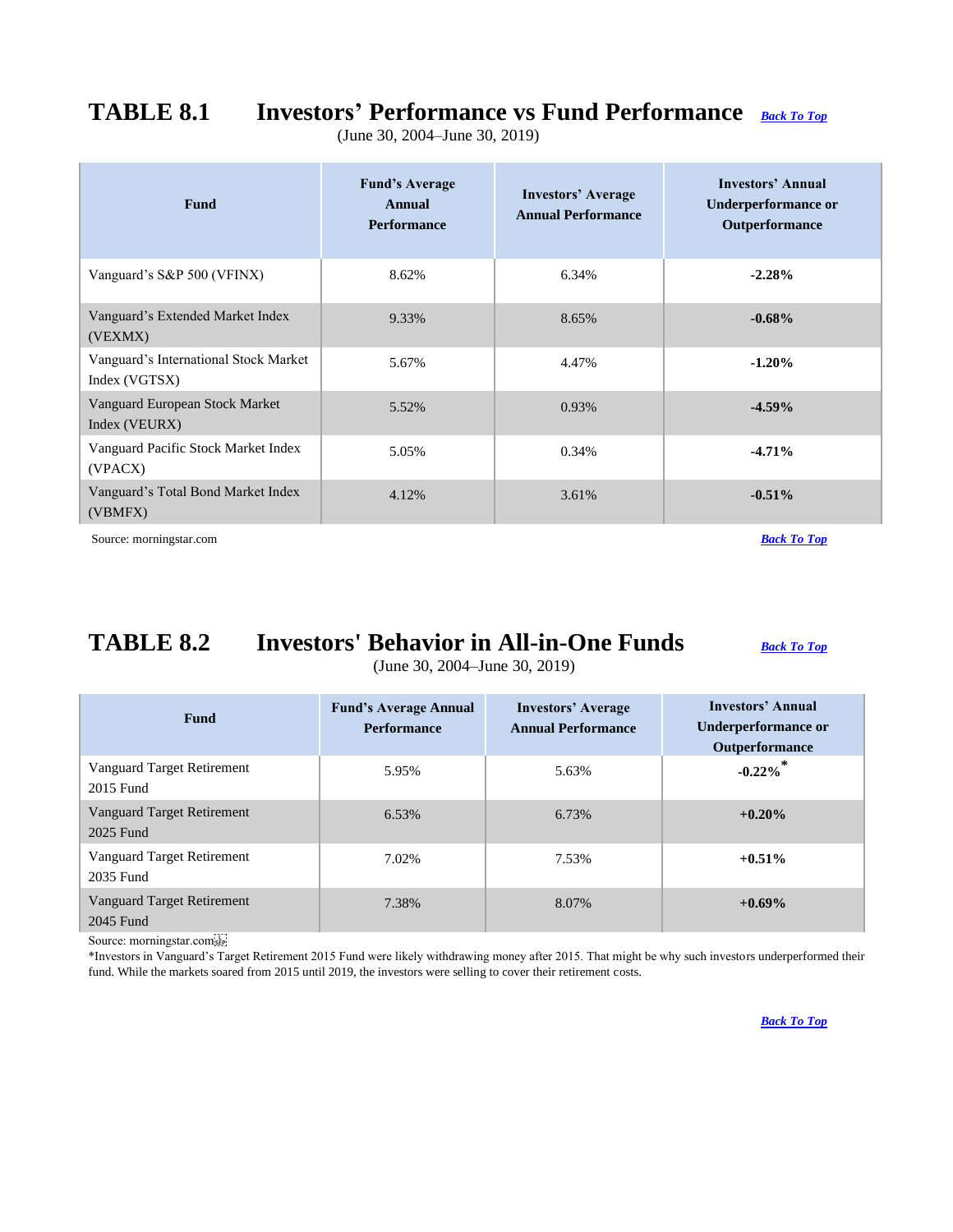## <span id="page-10-0"></span>**TABLE 8.3 For Americans: Vanguard Target Retirement Funds (All-in-One Index Mutual Funds)** *[Back To Top](#page-0-0)*

| Fund                            | <b>Symbol</b> | Approximate %<br>in Stocks | Approximate % in<br><b>Bonds</b> | <b>Annual Expense</b><br>Ratio |
|---------------------------------|---------------|----------------------------|----------------------------------|--------------------------------|
| Vanguard Target Retirement 2025 | <b>VTTVX</b>  | 60%                        | 40%                              | 0.13%                          |
| Vanguard Target Retirement 2030 | <b>VTHRX</b>  | 65%                        | 35%                              | 0.14%                          |
| Vanguard Target Retirement 2035 | <b>VTTHX</b>  | 75%                        | 25%                              | 0.14%                          |
| Vanguard Target Retirement 2040 | <b>VFORX</b>  | 80%                        | 20%                              | 0.14%                          |
| Vanguard Target Retirement 2045 | <b>VTIVX</b>  | 90%                        | 10%                              | 0.15%                          |
| Vanguard Target Retirement 2050 | <b>VFIFX</b>  | 90%                        | 10%                              | 0.15%                          |
| Vanguard Target Retirement 2055 | <b>VFFVX</b>  | 90%                        | 10%                              | 0.15%                          |

<span id="page-10-1"></span>Source: Vanguard *[Back To Top](#page-0-0)*

# **TABLE 8.4 For Canadians: iShares All-in-One ETFs**

| <b>Fund</b>                                      | <b>Symbol</b> | Approximate<br>% in Stocks | <b>Approximate</b><br>% in Bonds | <b>Annual Expense</b><br><b>Ratio</b> |
|--------------------------------------------------|---------------|----------------------------|----------------------------------|---------------------------------------|
| iShares Core Conservative Balanced ETF Portfolio | <b>XCNS</b>   | 45%                        | 55%                              | 0.20%                                 |
| <i>iShares Core Balanced ETF Portfolio</i>       | XBAL          | 60%                        | 40%                              | $0.20\%$                              |
| <i>iShares Core Growth ETF Portfolio</i>         | <b>XGRO</b>   | 80%                        | 20%                              | 0.20%                                 |
| iShares Core Equity ETF Portfolio                | <b>XEQT</b>   | 100\%                      | $0\%$                            | $0.20\%$                              |

<span id="page-10-2"></span>Source: iShares/BlackRock Canada *[Back To Top](#page-0-0)*

# **TABLE 8.5 For Australians: Vanguard All-in-One ETFs**

| <b>Fund</b>                             | <b>Symbol</b> | % in Stocks | % in Bonds | <b>Annual Expense</b><br><b>Ratio</b> |
|-----------------------------------------|---------------|-------------|------------|---------------------------------------|
| Vanguard Diversified Conservative Index | <b>VDCO</b>   | 30%         | 70%        | 0.27%                                 |
| Vanguard Diversified Balanced Index     | <b>VDBA</b>   | 50%         | 50%        | 0.27%                                 |
| Vanguard Diversified Growth Index       | <b>VDGR</b>   | 70%         | 30%        | 0.27%                                 |
| Vanguard Diversified High Growth Index  | <b>VDHG</b>   | 90%         | 10%        | $0.27\%$                              |
| Source: Vanguard Australia              |               |             |            | <b>Back To Top</b>                    |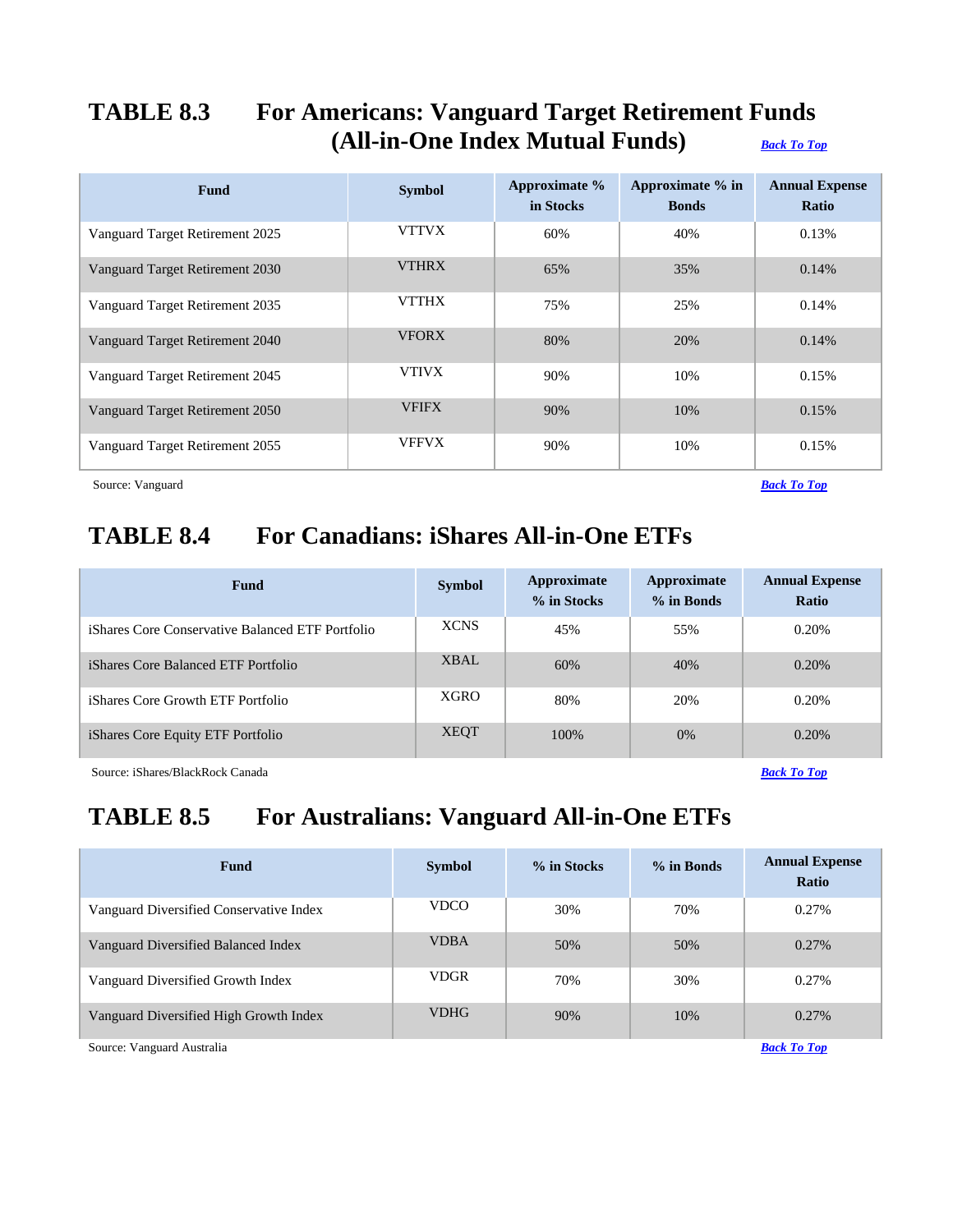## <span id="page-11-0"></span>**TABLE 8.6 For the British: Vanguard UK LifeStrategy Funds**

| Fund                              | <b>Symbol</b> | $\%$ in<br><b>Stocks</b> | $\%$ in<br><b>Bonds</b> | <b>Annual Expense</b><br>Ratio |
|-----------------------------------|---------------|--------------------------|-------------------------|--------------------------------|
| Vanguard LifeStrategy 20% Equity  | GB00B4NXY349  | 20%                      | 80%                     | 0.27%                          |
| Vanguard LifeStrategy 40% Equity  | GB00B3ZHN960  | 40%                      | 60%                     | $0.27\%$                       |
| Vanguard LifeStrategy 60% Equity  | GB00B3TYHH97  | 60%                      | 40%                     | 0.27%                          |
| Vanguard LifeStrategy 80% Equity  | GB00B4POW151  | 80%                      | 20%                     | $0.27\%$                       |
| Vanguard LifeStrategy 100% Equity | GB00B41XG308  | 100\%                    | $0\%$                   | 0.27%                          |

Source: Vanguard UK *[Back To Top](#page-0-0)*

# <span id="page-11-1"></span>**TABLE 8.7 For Europeans: Vanguard All-in One Portfolio ETFs**

| Fund                                   | <b>Symbol on</b><br>Xetra* | $\%$ in<br>Stocks** | $\%$ in<br><b>Bonds</b> | <b>Annual Expense</b><br><b>Ratio</b> |
|----------------------------------------|----------------------------|---------------------|-------------------------|---------------------------------------|
| Vanguard LifeStrategy 20% Equity UCITS | V20A                       | 20%                 | 80%                     | 0.25%                                 |
| Vanguard LifeStrategy 40% Equity UCITS | V40A                       | 40%                 | 60%                     | 0.25%                                 |
| Vanguard LifeStrategy 60% Equity UCITS | V60A                       | 60%                 | 40%                     | 0.25%                                 |
| Vanguard LifeStrategy 80% Equity UCITS | V <sub>80</sub> A          | 80%                 | 20%                     | 0.25%                                 |

Source: global.vanguard.com

\*Xetra represents a Frankfurt stock exchange and is the commonly used exchange for this ETF.

\*\*The stock market portion of these funds is roughly 60% US stocks and 40% international stocks. *[Back To Top](#page-0-0)*

# <span id="page-11-2"></span>**TABLE 9.1 Historical Investment Returns (1926–2020)**

|                               | 100%          | 80% Stocks/ | 70% Stocks/ | 60% Stocks/ | 50% Stocks/ |
|-------------------------------|---------------|-------------|-------------|-------------|-------------|
|                               | <b>Stocks</b> | 20% Bonds   | 30% Bonds   | 40% Bonds   | 50% Bonds   |
| Average<br>Annual Return      | 10.1%         | 9.4%        | 9.1%        | 8.6%        | 8.2%        |
| Calendar Years<br>with a Loss | 26/93         | 24/93       | 23/93       | 22/93       | 18/93       |
| Calendar Years<br>With a Gain | 67/93         | 69/93       | 70/93       | 71/93       | 75/93       |
| <b>Worst Year</b>             | $-43.1%$      | $-34.9%$    | $-30.7\%$   | $-26.6%$    | $-22.5%$    |
|                               | (1931)        | (1931)      | (1931)      | (1931)      | (1931)      |
| <b>Best Year</b>              | $+54.2%$      | $+45.4%$    | $+41.1%$    | $+36.7%$    | $+32.3%$    |
|                               | (1933)        | (1933)      | (1933)      | (1933)      | (1933)      |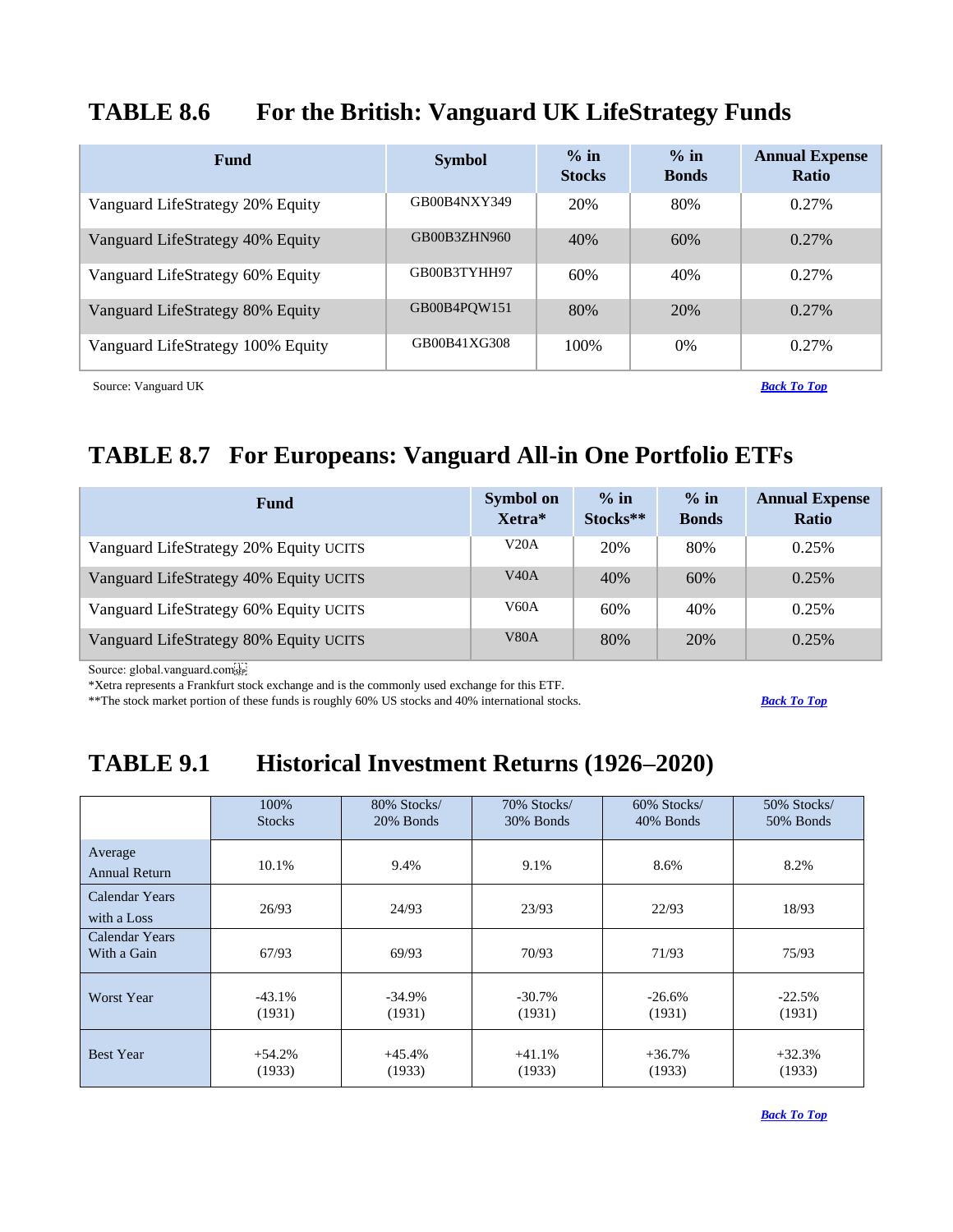## <span id="page-12-0"></span>**TABLE 9.2 A Tale Of Two Scenarios**

| <b>Scenario 1</b> |                            |  |  |  |
|-------------------|----------------------------|--|--|--|
| Year              | <b>Stock Market Return</b> |  |  |  |
| 1                 | $+37.58%$                  |  |  |  |
| 2                 | $+22.96%$                  |  |  |  |
| 3                 | $+33.36%$                  |  |  |  |
| 20-Year Average   | $+9.75\%$ <sup>*</sup>     |  |  |  |

|                 | <b>Scenario 2</b>          |
|-----------------|----------------------------|
| Year            | <b>Stock Market Return</b> |
| 1               | $-9.1%$                    |
| 2               | $-11.89%$                  |
| 3               | $-22.10%$                  |
| 20-Year Average | $+5.94\%$ <sup>*</sup>     |

\*The average compound annual return for each respective time period *[Back To Top](#page-0-0)*

## <span id="page-12-1"></span>**TABLE 9.3 Actual Returns of the S&P 500**

| <b>Scenario 1</b> |                                       |  |  |  |  |  |  |
|-------------------|---------------------------------------|--|--|--|--|--|--|
| Year              | S&P 500<br><b>Stock Market Return</b> |  |  |  |  |  |  |
| 1995              | $+37.58\%$                            |  |  |  |  |  |  |
| 1996              | $+22.96%$                             |  |  |  |  |  |  |
| 1997              | $+33.36%$                             |  |  |  |  |  |  |
| 1995-2014         | $+9.75%$                              |  |  |  |  |  |  |

| <b>Scenario 2</b> |                                       |  |  |  |  |  |
|-------------------|---------------------------------------|--|--|--|--|--|
| Year              | S&P 500<br><b>Stock Market Return</b> |  |  |  |  |  |
| 2000              | $-9.1%$                               |  |  |  |  |  |
| 2001              | $-11.89\%$                            |  |  |  |  |  |
| 2002              | $-22.10%$                             |  |  |  |  |  |
| 2000-2019         | $+5.94\%$                             |  |  |  |  |  |

\*The average compound annual return for each respective time period

# <span id="page-12-2"></span>**TABLE 9.4 Scenarios 1 and 2** *[Back To Top](#page-0-0)*

(With a \$50,000 starting value, and investing \$2,000 per month in Vanguard's S&P 500 Index)

| <b>SCENARIO 1</b> |                         |                          |  |  |  |  |  |  |
|-------------------|-------------------------|--------------------------|--|--|--|--|--|--|
| Year              | <b>Portfolio Return</b> | <b>Portfolio Balance</b> |  |  |  |  |  |  |
| 1995              | 37.45%                  | \$96,263                 |  |  |  |  |  |  |
| 1996              | 22.88%                  | \$144.988                |  |  |  |  |  |  |
| 1997              | 33.19%                  | \$220,107                |  |  |  |  |  |  |
| 1998              | 28.62%                  | \$310,550                |  |  |  |  |  |  |
| 1999              | 21.07%                  | \$402,701                |  |  |  |  |  |  |
| 2000              | $-9.06%$                | \$388,717                |  |  |  |  |  |  |
| 2001              | $-12.02\%$              | \$365,472                |  |  |  |  |  |  |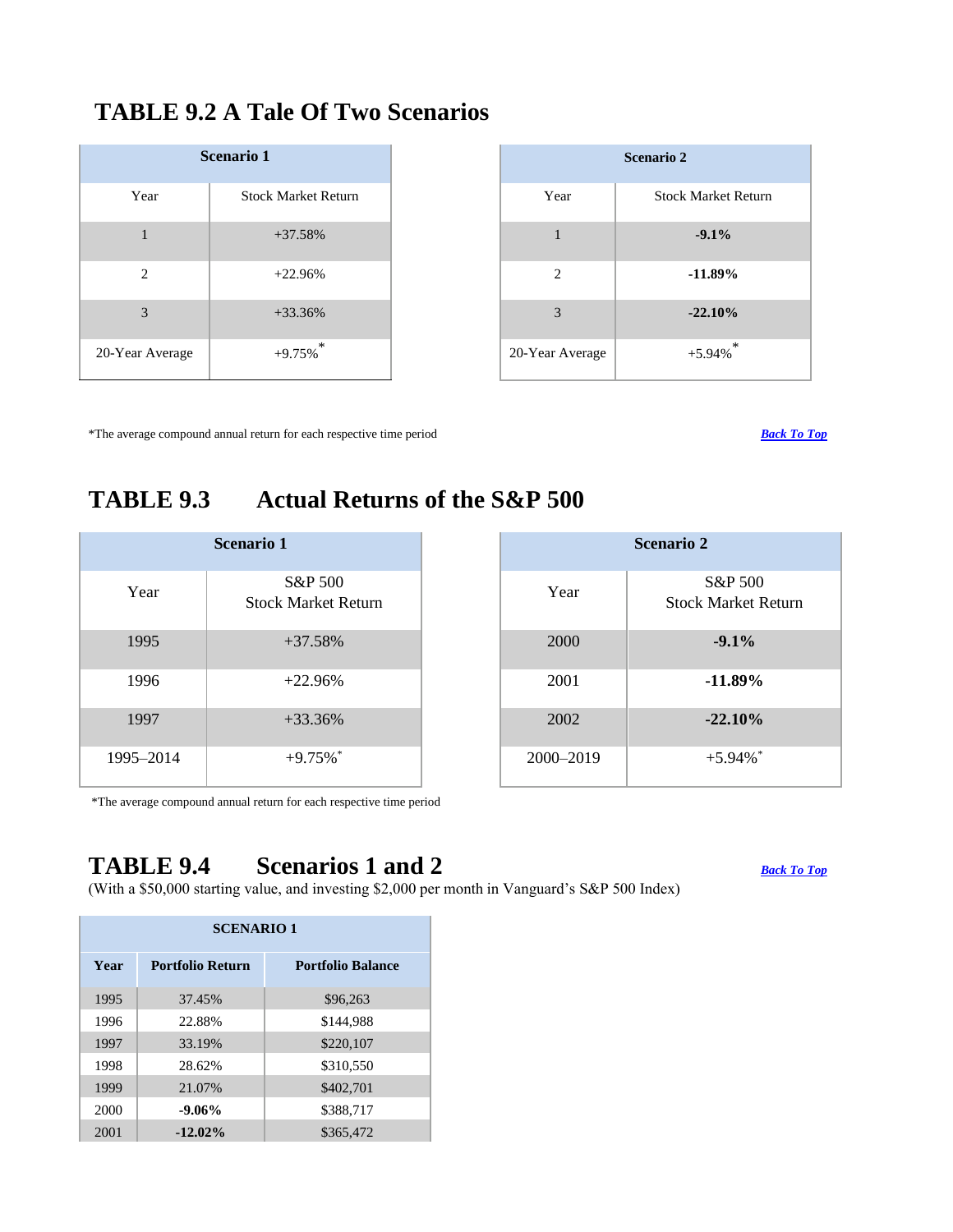| 2002                                          | $-22.15%$               | \$306,318   |  |  |  |  |
|-----------------------------------------------|-------------------------|-------------|--|--|--|--|
| 2003                                          | 28.50%                  | \$421,629   |  |  |  |  |
| 2004                                          | 10.74%                  | \$492,779   |  |  |  |  |
| 2005                                          | 4.77%                   | \$541,328   |  |  |  |  |
| 2006                                          | 15.64%                  | \$652,076   |  |  |  |  |
| 2007                                          | \$711,270<br>5.39%      |             |  |  |  |  |
| 2008                                          | $-37.02\%$<br>\$466,462 |             |  |  |  |  |
| 2009                                          | 26.49%                  | \$619,003   |  |  |  |  |
| 2010                                          | 14.91%                  | \$738,339   |  |  |  |  |
| 2011                                          | 1.97%                   | \$776,703   |  |  |  |  |
| 2012                                          | 15.82%                  | \$924,579   |  |  |  |  |
| 2013                                          | 32.18%                  | \$1,249,277 |  |  |  |  |
| 2014                                          | 13.51%<br>\$1,443,726   |             |  |  |  |  |
| Compound Annual Rate of Return for the S&P    | 9.75%                   |             |  |  |  |  |
| 500 (What a lump sum would have averaged)     |                         |             |  |  |  |  |
| Compound Annual Rate of Return                | 8.41%                   |             |  |  |  |  |
| (Consistent dollar cost averaging each month) |                         |             |  |  |  |  |

|      | <b>SCENARIO 2</b>                                                                       |                          |  |
|------|-----------------------------------------------------------------------------------------|--------------------------|--|
| Year | <b>Portfolio Return</b>                                                                 | <b>Portfolio Balance</b> |  |
| 2000 | $-9.06%$                                                                                | \$67,658                 |  |
| 2001 | $-12.02%$                                                                               | \$83,278                 |  |
| 2002 | $-22.15%$                                                                               | \$86,616                 |  |
| 2003 | 28.50%                                                                                  | \$139,308                |  |
| 2004 | 10.74%                                                                                  | \$180,136                |  |
| 2005 | 4.77%                                                                                   | \$213,757                |  |
| 2006 | 15.64%                                                                                  | \$273,268                |  |
| 2007 | 5.39%                                                                                   | \$312,058                |  |
| 2008 | $-37.02%$                                                                               | \$215,040                |  |
| 2009 | 26.49%                                                                                  | \$300,991                |  |
| 2010 | 14.91%                                                                                  | \$372,899                |  |
| 2011 | 1.97%                                                                                   | \$404,079                |  |
| 2012 | 15.82%                                                                                  | \$492,988                |  |
| 2013 | 32.18%                                                                                  | \$678,819                |  |
| 2014 | 13.51%                                                                                  | \$776,209                |  |
| 2015 | 1.25%                                                                                   | \$830,299                |  |
| 2016 | 11.82%                                                                                  | \$954,232                |  |
| 2017 | 21.67%                                                                                  | \$1,187,309              |  |
| 2018 | $-4.52%$                                                                                | \$1,115,791              |  |
| 2019 | 31.33%                                                                                  | \$1,544,560              |  |
|      | Compound Annual Rate of Return for the S&P<br>500 (What a lump sum would have averaged) |                          |  |
|      | Compound Annual Rate of Return<br>(Consistent dollar cost averaging each month)         |                          |  |
|      |                                                                                         |                          |  |

*[Top](#page-0-0)*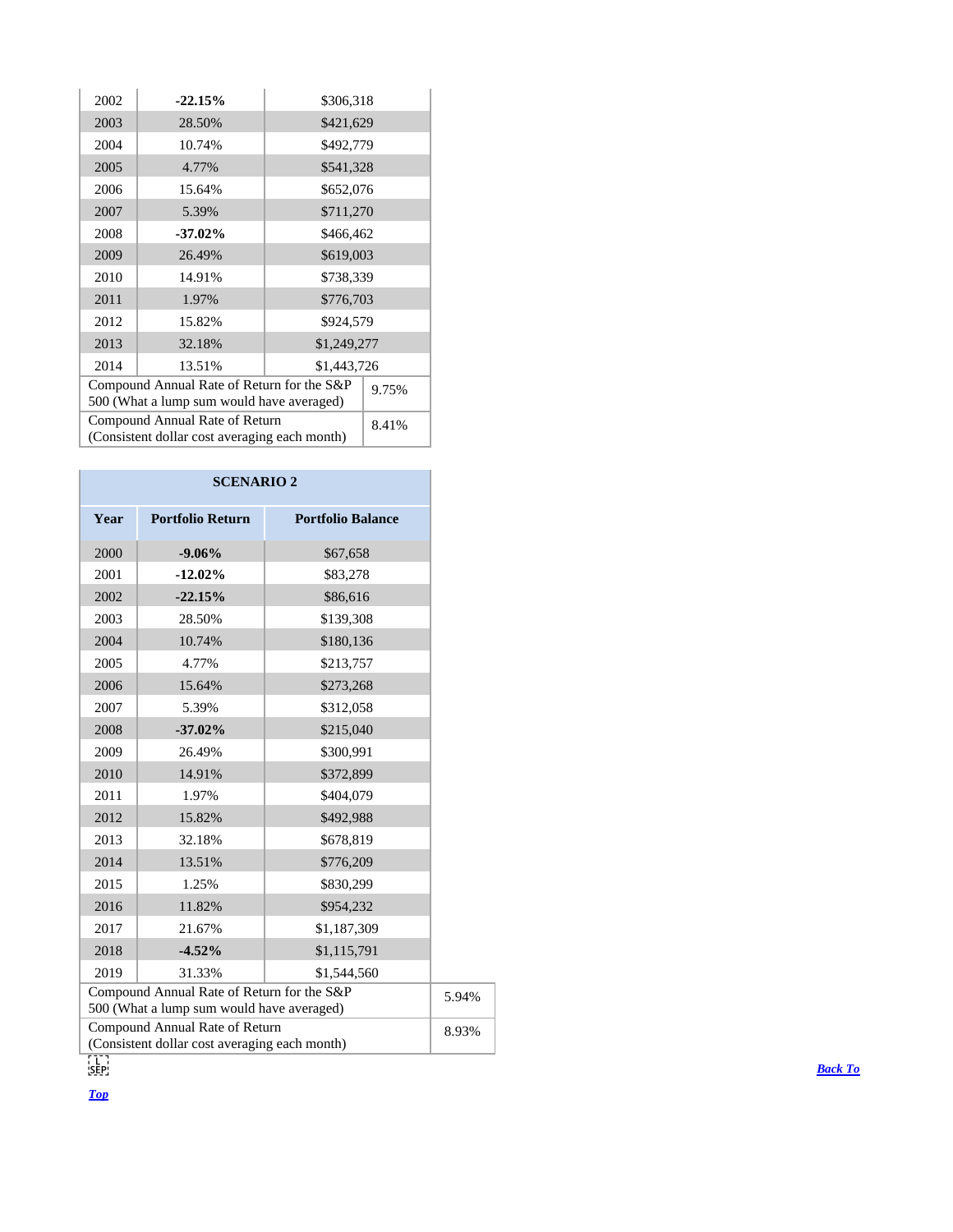# <span id="page-14-0"></span>**TABLE 9.5 4% Inflation-Adjusted Annual Withdrawals** *[Back To Top](#page-0-0)*

| Year | <b>Amount Withdrawn</b><br>at the Beginning of Each Year | <b>Portfolio Value</b><br>at the End of Each Year<br>(after withdrawals) |
|------|----------------------------------------------------------|--------------------------------------------------------------------------|
|      | <b>Starting Value</b>                                    | \$100,000                                                                |
| 2000 | \$4,000                                                  | \$91,839                                                                 |
| 2001 | \$4,135                                                  | \$83,298                                                                 |
| 2002 | \$4,200                                                  | \$72,939                                                                 |
| 2003 | \$4,299                                                  | \$85,198                                                                 |
| 2004 | \$4,380                                                  | \$91,067                                                                 |
| 2005 | \$4,523                                                  | \$93,832                                                                 |
| 2006 | \$4,677                                                  | \$101,691                                                                |
| 2007 | \$4,796                                                  | \$104,834                                                                |
| 2008 | \$4,992                                                  | \$73,555                                                                 |
| 2009 | \$4,997                                                  | \$87,184                                                                 |
| 2010 | \$5,132                                                  | \$92,484                                                                 |
| 2011 | \$5,209                                                  | \$86,957                                                                 |
| 2012 | \$5,364                                                  | \$93,741                                                                 |
| 2013 | \$5,457                                                  | \$102,022                                                                |
| 2014 | \$5,539                                                  | \$103,418                                                                |
| 2015 | \$5,581                                                  | \$96,674                                                                 |
| 2016 | \$5,622                                                  | \$98,534                                                                 |
| 2017 | \$5,738                                                  | \$108,511                                                                |
| 2018 | \$5,859                                                  | \$96,225                                                                 |
| 2019 | \$5,971                                                  | \$108,020                                                                |
| 2020 | \$6,108                                                  | \$115,689                                                                |
| 2021 | \$6,185                                                  | \$117,375                                                                |

### **Total withdrawn over 21 years: \$112,764.**

Source: portfoliovisualizer.com (60% global stock index, 40% global bond index) *[Back To Top](#page-0-0)* 

# <span id="page-14-1"></span>**TABLE 10.1 For Americans: SRI Index Mutual Fund Portfolios**

| Fund                                        | <b>Symbol</b> | <b>Cautious</b> | <b>Balanced</b> | <b>Assertive</b> | <b>Aggressive</b> |
|---------------------------------------------|---------------|-----------------|-----------------|------------------|-------------------|
| Fidelity US Sustainability Index            | <b>FITLX</b>  | 25%             | 30%             | 40%              | 50%               |
| Fidelity International Sustainability Index | <b>FNIDX</b>  | 20%             | 30%             | 35%              | 50%               |
| <b>Fidelity Sustainability Bond Index</b>   | <b>FNDSX</b>  | 55%             | 40%             | 25%              | 0%                |
| Source: Fidelity USA                        |               |                 |                 |                  |                   |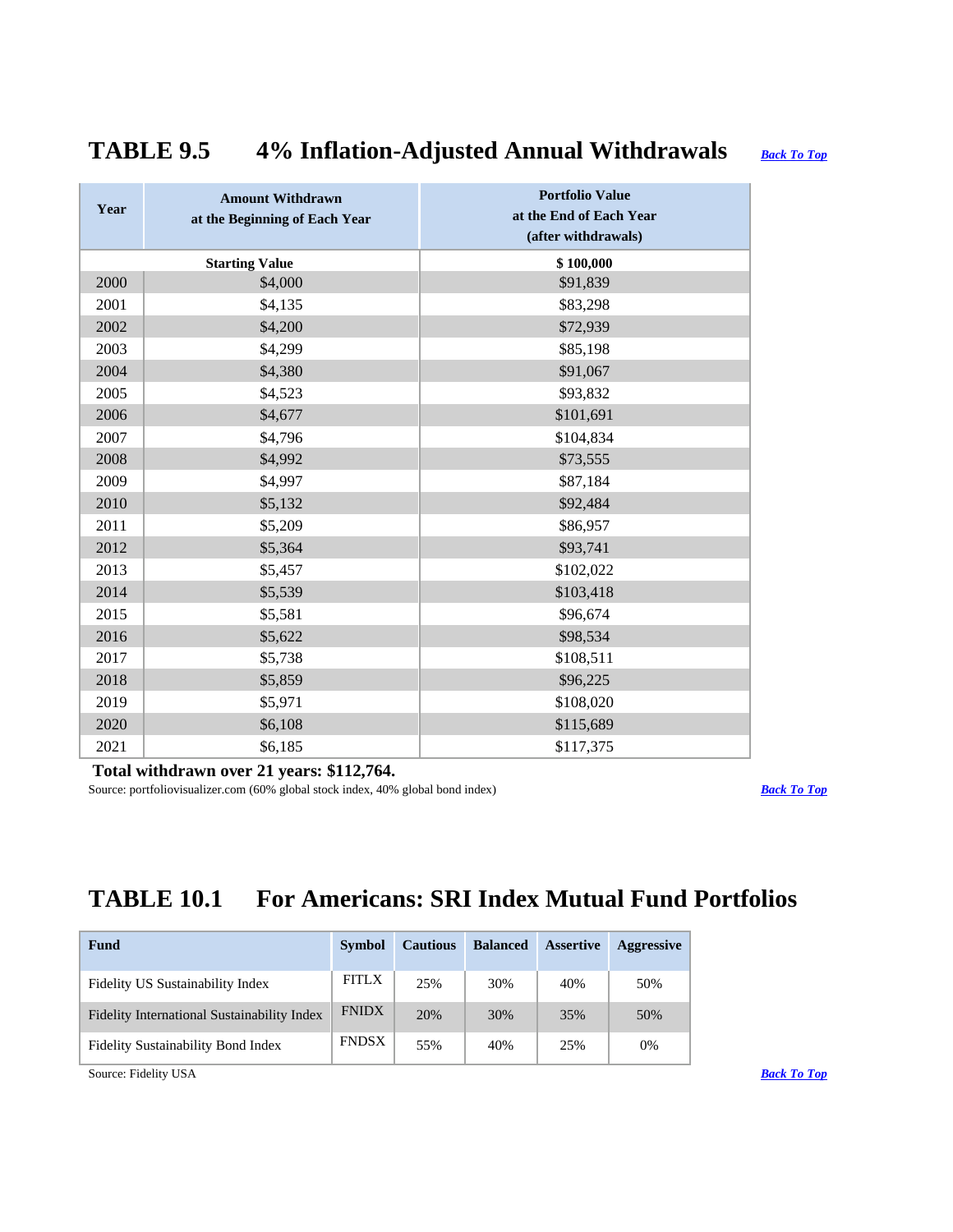## <span id="page-15-0"></span>**TABLE 10.2 For Canadians: SRI All-in-One ETF Portfolios**

| <b>Fund</b>                              | <b>Symbol</b> | Approximate %<br>in Stocks | Approximate % in<br><b>Bonds</b> | <b>Annual Expense</b><br><b>Ratio</b> |
|------------------------------------------|---------------|----------------------------|----------------------------------|---------------------------------------|
| <i>iShares ESG Conservative Balanced</i> | <b>GCNS</b>   | 40%                        | 60%                              | $0.27\%*$                             |
| iShares ESG Balanced                     | GBAL          | 60%                        | 40%                              | $0.27\%*$                             |
| iShares ESG Growth                       | GGRO          | 80%                        | 20%                              | $0.27\%*$                             |
| iShares ESG Equity                       | <b>GEQT</b>   | 100%                       | $0\%$                            | $0.27\%*$                             |

Source: iShares/BlackRock Canada

\*These posted fees are estimates. iShares charges 0.22% per year for each fund, but as of this writing, the funds are less than twelve months old. Total estimated costs (including internal trading costs for rebalancing) will likely be about 0.27% per year.

## <span id="page-15-1"></span>**TABLE 10.3 For the British: SRI ETF Portfolios** *[Back To Top](#page-0-0)*

| <b>Fund</b>                                                      | <b>Symbol</b>     | <b>Invests In</b>                         | <b>Cautious</b> | <b>Balanced</b> | <b>Assertive</b> | <b>Aggressive</b> |
|------------------------------------------------------------------|-------------------|-------------------------------------------|-----------------|-----------------|------------------|-------------------|
| UBS MSCI United Kingdom<br><b>IMI Socially Responsible UCITS</b> | <b>UKSR</b>       | UK Stocks                                 | 20%             | 30%             | 35%              | 50%               |
| iShares MSCI World SRI UCITS                                     | $SGWS^*$          | <b>Global Stocks</b>                      | 25%             | 30%             | 40%              | 50%               |
| Vanguard UK Gilt                                                 | $VGOV^{\ast\ast}$ | <b>British Government</b><br><b>Bonds</b> | 55%             | 40%             | 25%              | $0\%$             |

Sources: Morningstar UK, Vanguard UK, and iShares UK

 $\frac{1}{100}$ \*SGWS is currency-hedged to the British pound (sterling). There's a hidden, internal cost to such hedging. Studies show it could cost investors as much as 1% per year. If investors want a non-currency-hedged version, they could purchase SUWS. It's the same as SGWS, but it's priced in USD.

\*\*VGOV is a government bond index, but it isn't considered an SRI indexed bond fund. As of 2021, no such ETF traded on the London Stock Exchange.

## <span id="page-15-2"></span>**TABLE 10.4 For Australians: SRI ETF Portfolios** *[Back To Top](#page-0-0)*

| Fund                                                     | <b>Symbol</b> | Invests In           | <b>Cautious</b> | <b>Balanced</b> | <b>Assertive</b> | <b>Aggressive</b> |
|----------------------------------------------------------|---------------|----------------------|-----------------|-----------------|------------------|-------------------|
| Vanguard Ethically Conscious Australian Shares           | <b>VETH</b>   | Australian<br>shares | 20%             | 30%             | 35%              | 50%               |
| Vanguard Ethically Conscious Interna- tional Shares      | <b>VESG</b>   | Global<br>shares     | 25%             | 30%             | 40%              | 50%               |
| Vanguard Ethically Conscious Global Aggregate Bond Index | <b>VEFI</b>   | Global<br>bonds      | 55%             | 40%             | 25%              | 0%                |

Source: Vanguard Australia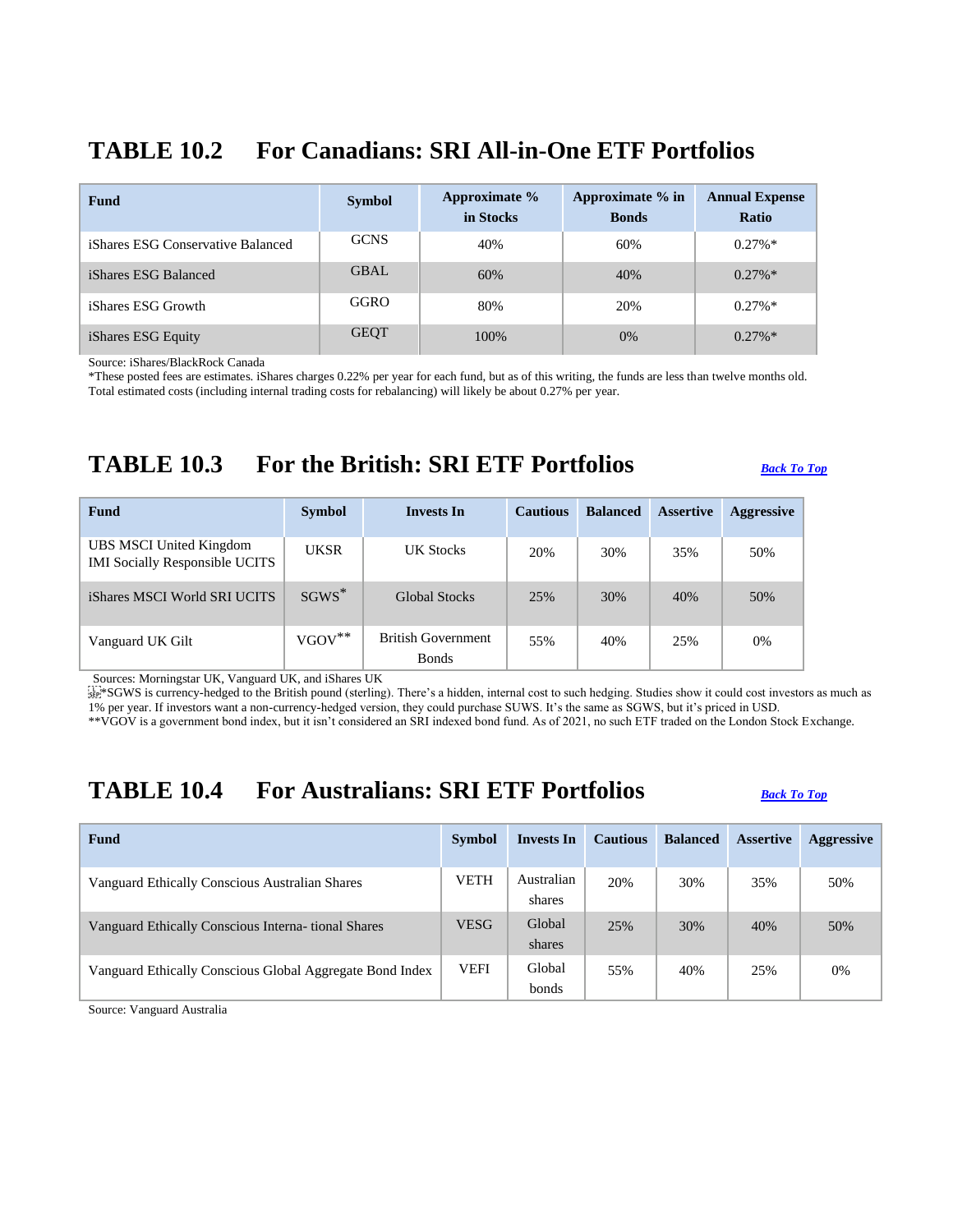# APPENDIX *[Back To Top](#page-0-0)*

Technically, the S&P 500—formerly called the Composite Index— tracked just ninety stocks in 1926 and five hundred stocks, starting in 1957, so this data provides an estimate based on the performance of the largest US companies from 1920 until 1926.

# <span id="page-16-0"></span>**TABLE A1 Rolling Ten-Year Returns for US Stocks (1920-2021)**

| <b>Decade</b> | Avg. % per Year | <b>Decade</b> | Avg. % per Year | <b>Decade</b> | Avg. % per Year | <b>Decade</b> | Avg. % per Year | <b>Decade</b> | Avg. % per Year |
|---------------|-----------------|---------------|-----------------|---------------|-----------------|---------------|-----------------|---------------|-----------------|
| 1920-1930     | $+15.40%$       | 1939-1949     | $+7.68%$        | 1958-1968     | $+12.40%$       | 1977-1987     | $+14.47%$       | 1996-2006     | $+9.23%$        |
| 1921-1931     | $+13.98%$       | 1940-1950     | $+9.02%$        | 1959-1969     | $+10.18%$       | 1978-1988     | $+15.55%$       | 1997-2007     | $+8.04%$        |
| 1922-1932     | $+6.84%$        | 1941-1951     | $+12.81%$       | 1960-1970     | $+8.0%$         | 1979-1989     | $+15.80%$       | 1998-2008     | $+6.05%$        |
| 1923-1933     | $+2.95%$        | 1942-1952     | $+16.59%$       | 1961-1971     | $+7.60%$        | 1980-1990     | $+17.04%$       | 1999-2009     | $-1.89%$        |
| 1924-1934     | $+6.98%$        | 1943-1953     | $+16.29%$       | 1962-1972     | $+7.10%$        | 1981-1991     | $+14.06%$       | $2000 - 2010$ | $-0.72%$        |
| 1925-1935     | $+4.13%$        | 1944-1954     | $+13.95%$       | 1963-1973     | $+9.54%$        | 1982-1992     | $+17.26%$       | $2001 - 2011$ | $+1.14%$        |
| 1926-1936     | $+5.77%$        | 1945-1955     | $+16.42%$       | 1964-1974     | $+5.45%$        | 1983-1993     | $+15.85%$       | $2002 - 2012$ | $+2.84%$        |
| 1927-1937     | $+7.88%$        | 1946-1956     | $+16.04%$       | 1965-1975     | $+0.77%$        | 1984-1994     | $+14.80%$       | $2003 - 2013$ | $+6.86%$        |
| 1928-1938     | $+0.53%$        | 1947-1957     | $+18.28%$       | 1966-1976     | $+2.95%$        | 1985-1995     | $+13.97%$       | 2004-2014     | $+6.96%$        |
| 1929-1939     | $-1.34%$        | 1948-1958     | $+16.76%$       | 1967-1977     | $+5.78%$        | 1986-1996     | $+15.02%$       | $2005 - 2015$ | $+7.91%$        |

| <b>Decade</b> | Avg. % per Year | <b>Decade</b> | Avg. % per Year | <b>Decade</b> | Avg. % per Year | <b>Decade</b> | Avg. % per Year | <b>Decade</b> | Avg. % per Year |
|---------------|-----------------|---------------|-----------------|---------------|-----------------|---------------|-----------------|---------------|-----------------|
| 1930-1940     | $-0.15%$        | 1949-1959     | $+19.49%$       | 1968-1978     | $+3.52%$        | 1987-1997     | $+14.31%$       | $2006 - 2016$ | $+7.09%$        |
| 1931-1941     | $+1.42%$        | 1950-1960     | $+19.11%$       | 1969-1979     | $+3.25%$        | 1988-1998     | $+17.82%$       | $2007 - 2017$ | $+6.93%$        |
| 1932-1942     | $+6.36%$        | 1951-1961     | $+15.55%$       | 1970-1980     | $+5.95%$        | 1989-1999     | $+18.56%$       | $2008 - 2018$ | $+9.15%$        |
| 1933-1943     | $+8.77%$        | 1952-1962     | $+16.31%$       | 1971-1981     | $+8.02%$        | 1990-2000     | $+18.41%$       | 2009-2019     | $+12.97%$       |
| 1934-1944     | $+6.49%$        | 1953-1963     | $+13.53%$       | 1972-1982     | $+6.33%$        | 1991-2001     | $+17.81%$       | $2010 - 2020$ | $+13.40%$       |
| 1935-1945     | $+9.38%$        | 1954-1964     | $+15.50%$       | 1973-1983     | $+6.45%$        | 1992-2002     | $+12.99%$       | $2011 - 2021$ | $+13.72%$       |
| 1936-1946     | $+8.12%$        | 1955-1965     | $+12.85%$       | 1974-1984     | $+10.68%$       | 1993-2003     | $+9.62%$        |               |                 |
| 1937-1947     | $+4.07%$        | 1956-1966     | $+11.31%$       | 1975-1985     | $+13.87%$       | 1994-2004     | $+10.62%$       |               |                 |
| 1938-1948     | $+8.70%$        | 1957-1967     | $+9.60%$        | 1976-1986     | $+13.21%$       | 1995-2005     | $+11.46%$       |               |                 |

Source: DQYDJ, S&P 500 Return Calculator with reinvested dividends **[Back To Top](#page-0-0) Back To Top**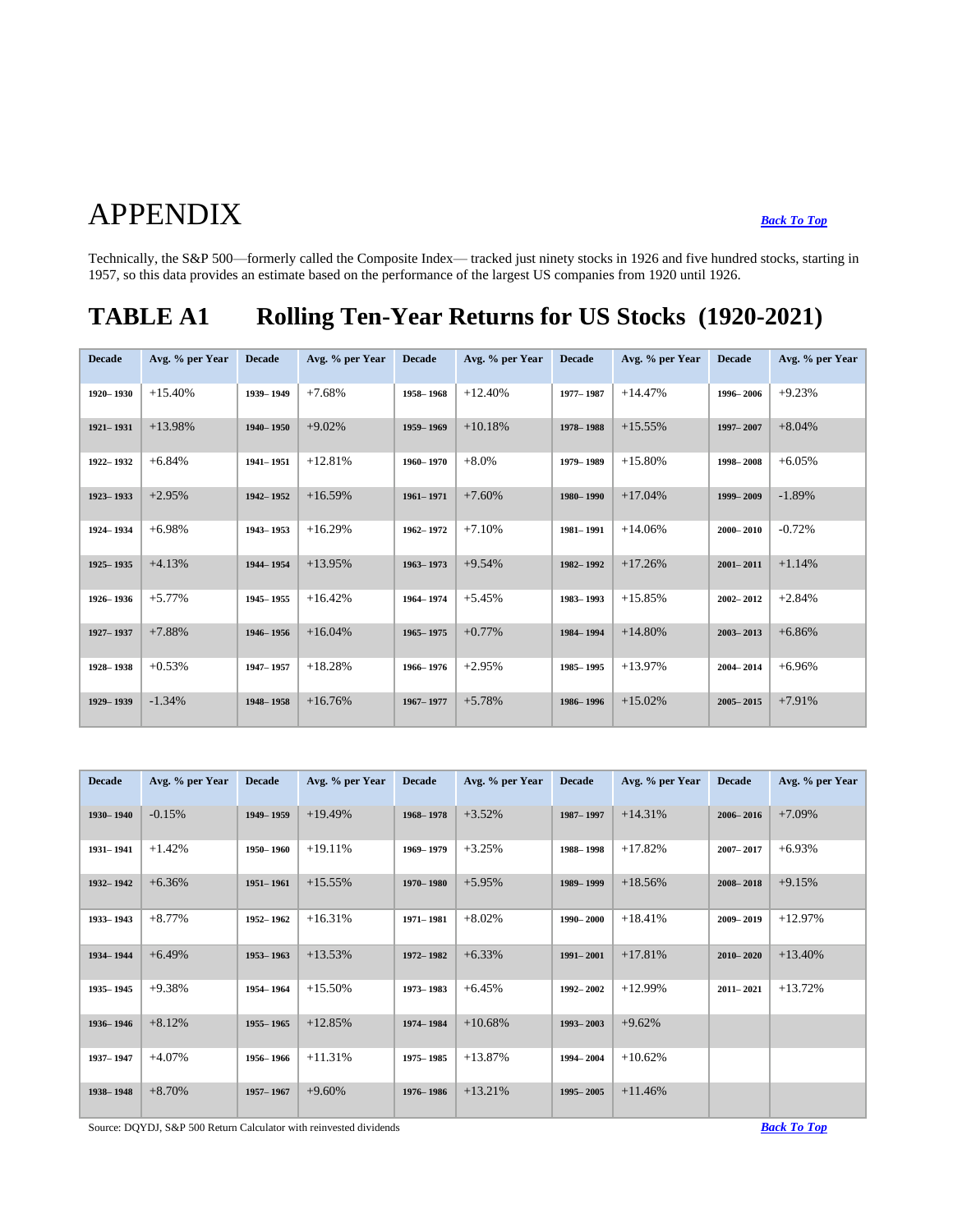# <span id="page-17-0"></span>**TABLE A2 Portfolios of Stocks and Bonds Beat Inflation** *[Back To Top](#page-0-0)*

| <b>5-Year Rolling</b>                  | Average Annual Returns: 50% Stocks / 50% Bonds | 5-Year Average Annual Inflation        |
|----------------------------------------|------------------------------------------------|----------------------------------------|
| <b>Period</b>                          |                                                |                                        |
| 1972-1976                              | $+6.09%$                                       | $+7.25%$                               |
| 1973-1977                              | $+3.81%$                                       | $+7.91%$                               |
| 1974 - 1978                            | $+6.29%$                                       | $+8.75%$                               |
| 1975 - 1979                            | $+11.85%$                                      | $+8.16%$                               |
| 1976 - 1980                            | $+11.01%$                                      | $+9.27%$                               |
| 1977 - 1981                            | $+7.57%$                                       | $+10.09%$                              |
| 1978-1982                              | $+12.89%$                                      | $+9.51%$                               |
|                                        |                                                |                                        |
| <b>5-Year Rolling</b><br><b>Period</b> | Average Annual Returns: 50% Stocks / 50% Bonds | <b>5-Year Average Annual Inflation</b> |
| 1979-1983                              | $+14.79%$                                      | $+8.47%$                               |
| 1980-1984                              | $+13.53%$                                      | $+6.60%$                               |
| 1981-1985                              | $+15.16%$                                      | $+4.85%$                               |
| 1982-1986                              | $+17.78%$                                      | $+3.29%$                               |
| 1983 - 1987                            | $+12.96%$                                      | $+3.41%$                               |
| 1984-1988                              | $+12.42%$                                      | $+3.54%$                               |

 **Five-Year Rolling Periods (1972 - 2019)**

| <b>5-Year Rolling Period</b> | Average Annual Returns: 50% Stocks / 50% Bonds | 5-Year Average Annual Inflation |
|------------------------------|------------------------------------------------|---------------------------------|
| 1986–1990                    | $+9.99\%$                                      | $+4.14%$                        |
| 1987 - 1991                  | $+11.72%$                                      | $+4.53%$                        |
| 1988 – 1992                  | $+13.08\%$                                     | $+4.8%$                         |
| 1989-1993                    | $+13.03\%$                                     | $+3.89%$                        |
| 1990 - 1994                  | $+8.25%$                                       | $+3.50%$                        |
| 1991-1995                    | $+13.37%$                                      | $+4.29%$                        |
| 1992 - 1996                  | $+10.94%$                                      | $+2.83%$                        |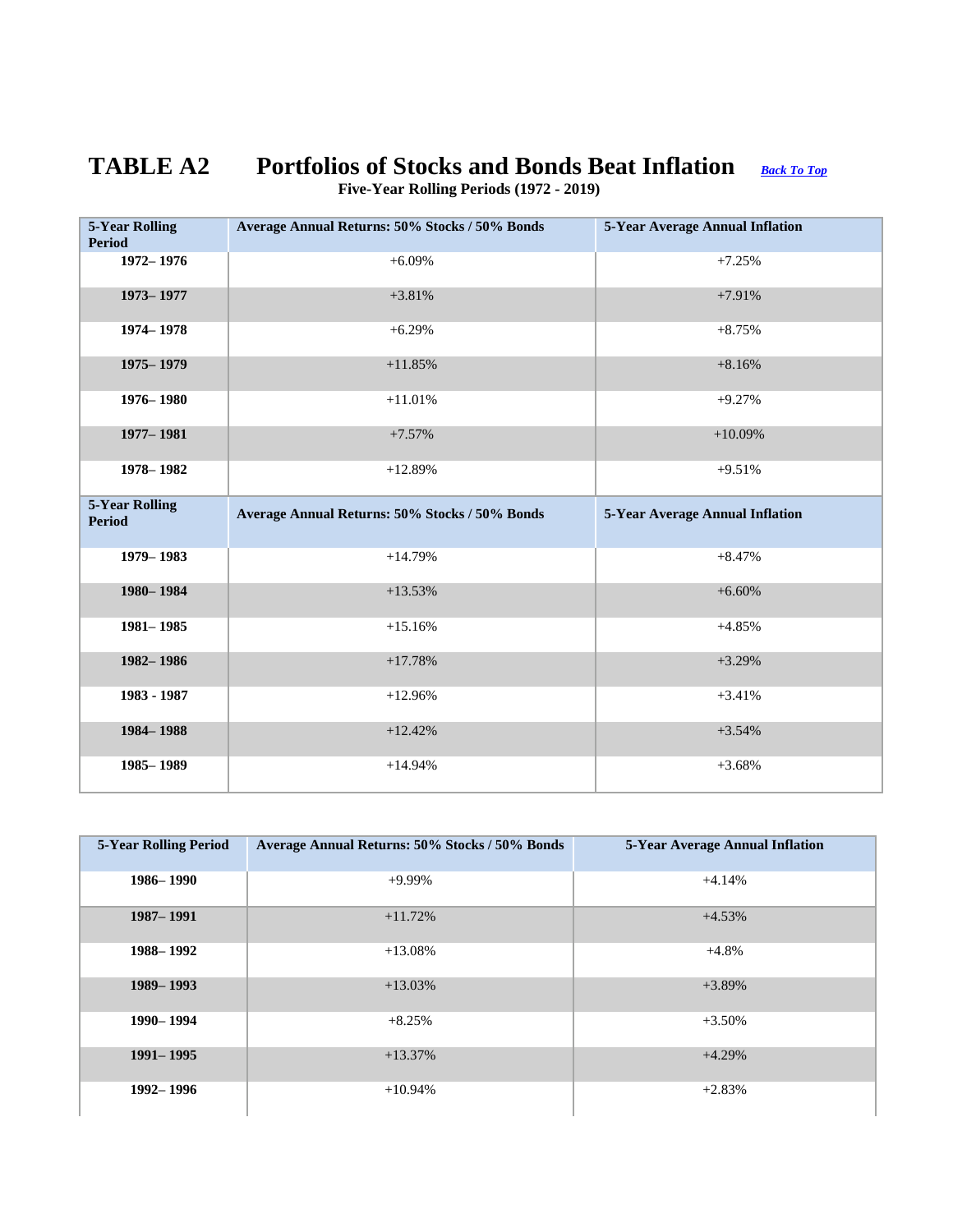| 1993-1997                    | $+13.2%$                                       | $+2.60%$                               |
|------------------------------|------------------------------------------------|----------------------------------------|
| 1994 - 1998                  | $+14.38%$                                      | $+2.36%$                               |
| 1995 - 1999                  | $+17.15%$                                      | $+3.04%$                               |
| <b>5-Year Rolling Period</b> | Average Annual Returns: 50% Stocks / 50% Bonds | 5-Year Average Annual Inflation        |
| 1996 - 2000                  | $+11.87%$                                      | $+2.54%$                               |
| 1997 - 2001                  | $+9.09%$                                       | $+2.18%$                               |
| 1998-2002                    | $+4.46%$                                       | $+2.32%$                               |
| 1999-2003                    | $+4.45%$                                       | $+2.37%$                               |
| $2000 - 2004$                | $+4.03%$                                       | $+2.46%$                               |
| <b>5-Year Rolling Period</b> | Average Annual Returns: 50% Stocks / 50% Bonds | <b>5-Year Average Annual Inflation</b> |
| $2001 - 2005$                | $+4.52%$                                       | $+2.49%$                               |
| $2002 - 2006$                | $+6.77%$                                       | $+2.7%$                                |
| $2003 - 2007$                | $+9.13%$                                       | $+3.03%$                               |
| $2004 - 2008$                | $+3.14%$                                       | $+2.67%$                               |
| $2005 - 2009$                | $+4.18%$                                       | $+2.57%$                               |
| $2006 - 2010$                | $+5.75%$                                       | $+2.18%$                               |
| $2007 - 2011$                | $+4.97%$                                       | $+2.27%$                               |
| $2008 - 2012$                | $+5.31%$                                       | $+1.80%$                               |
| 2009-2013                    | $+11.09%$                                      | $+2.08%$                               |
| $2010 - 2014$                | $+10.06%$                                      | $+1.69%$                               |
| $2011 - 2015$                | $+7.75%$                                       | $+1.53%$                               |
| $2012 - 2016$                | $+8.05%$                                       | $+1.36%$                               |
| $2013 - 2017$                | $+8.41%$                                       | $+1.43%$                               |
| $2014 - 2018$                | $+4.95%$                                       | $+1.51%$                               |
| $2015 - 2019$                | $+6.83%$                                       | $+1.82%$                               |

Sources of returns and US inflation: portfoliovisualizer.com Note: Returns measured in USD *[Back To Top](#page-0-0)*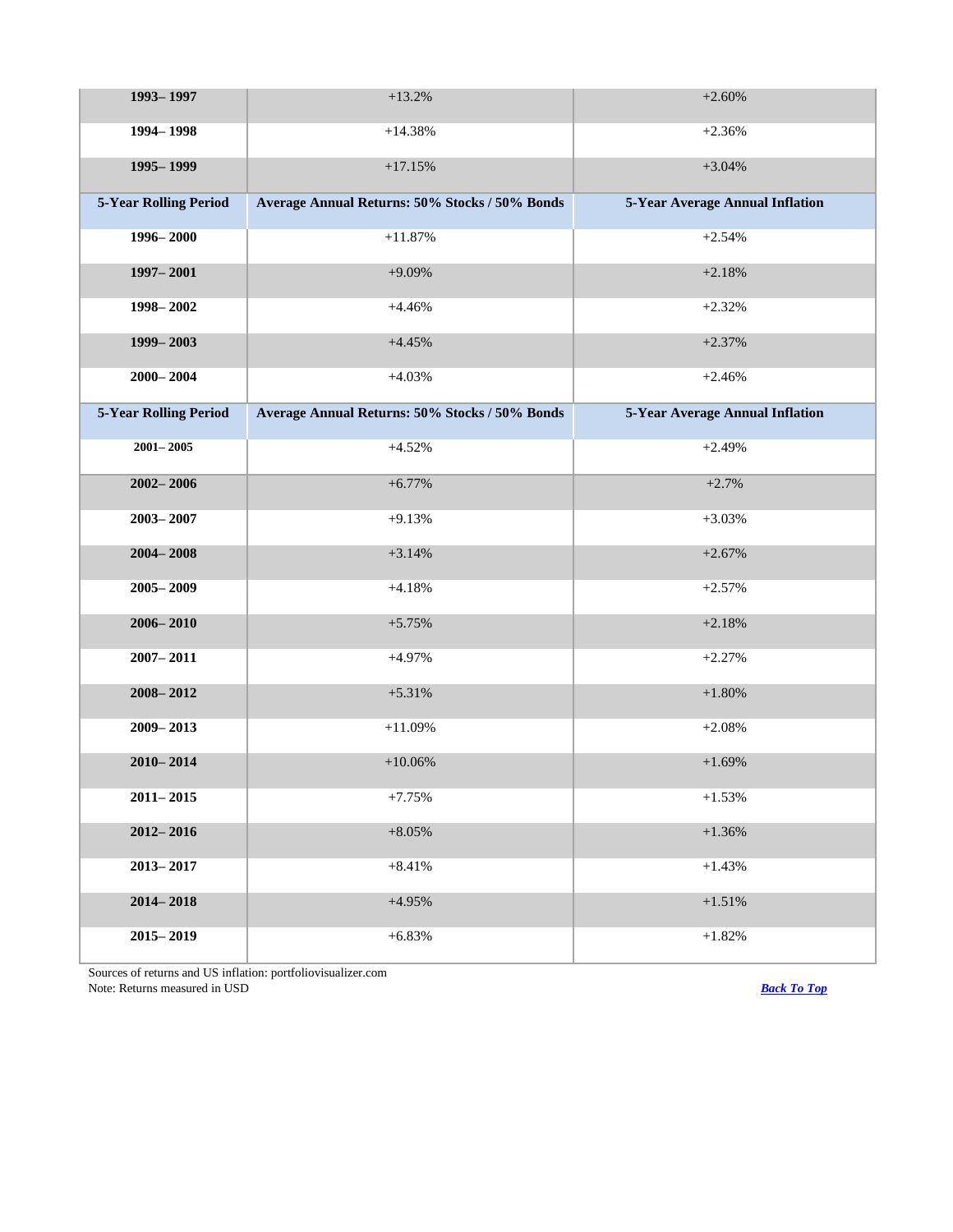## **NOTES**

## <span id="page-19-0"></span>**Chapter 1: The Grim Reaper Asks** *[Back To Top](#page-0-0)*

- . 1 Leaf Van Boven and Thomas Gilovich, "To Do or to Have? That Is the Question," *Journal of Personality and Social Psychology 85, 6 (2003), doi.org/10.1037/ SEP<sub>1</sub>0022-3514.85.6.1193. SEP<sub>1</sub>*
- . 2 Sarah Bridges and Richard Disney, *Debt and Depression*, Centre for Finance and Credit Markets, working paper 06/02, September 23, 2005, nottingham.ac.uk/ cfcm/documents/papers/0 6 -0 2 .pdf.  $\frac{1}{35}$
- . 3 Stefan Lembo Stolba, "U.S. Auto Debt Grows to Record High Despite Pande- mic," Experian, April 12, 2021, experian.com/blogs/ask-experian/research/ auto-loan-debt-study/.
- . 4 Norbert Schwarz and Jing Xu, "Why Don't We Learn from Poor Choices? The Consistency of Expectation, Choice, and Memory Clouds the Lessons of Experience," *Journal of Consumer Psychology* 21, 2 (2011), doi.org/10.1016/j. jcps.2011.02.006.  $\frac{1}{15}$
- . 5 Norbert Schwarz quoted in Bernie DeGroat, "Consumers Beware: In Reality, Luxury Cars Don't Make Us Feel Better," *Michigan News*, July 25, 2011, news. umich.edu/consumers-beware-in-reality-luxury-cars-dont-makeus-feel-better/
- . 6 Even most collector cars lose money when compared to inflation. For example, the 1965 Shelby Cobra sports car cost \$7,500 when it was new. But in 2021, unless you could sell such a car for at least \$62,622, the rising cost of living (inflation) would have outpaced the value of the car. See, for example, Terence W., "1965 Shelby Cobra 427 Roadster (Ultimate Guide)," SuperCars.net, supercars.net/blog/1965-shelby-cobra-427 roadster/#:~:text=races%20or%20 shows.-,Pricing,1965%20was%20around%20%247%2C500%20USd.
- . 7 Brittany Chang, "From Volkswagens to Paganis to the Humble Honda Accord, Here Are the Cars That 10 of the World's Wealthiest People Have Owned," *Business Insider*, August 2, 2019, businessinsider.com/carsbillionaires-drive- warren-buffett-elon-musk-mark-zuckerberg-2019-7#dustin-moskovitz-2. SEP, SEP,
- . 8 Emmie Martin, "9 Billionaires Who Drive Cheap Hondas, Toyotas and Chevrolets," CNBC, August 21, 2018, cnbc.com/2018/08/21/9-billionaires-who- still-drive-cheap-hondas-toyotas-and-chevrolets.html.
- . 9 The *Forbes* World's Billionaire's List is updated annually. You can find the most recent list here: forbes.com/billionaires/.
- . 10 Sam Dogen, "The 1/10th Rule for Car Buying Everyone Must Follow," *Financial Samurai*, updated May 28, 2021, financialsamurai.com/the-110th-rule-for-car- buying-everyone-must-follow/
- . 11 Michelle Higgins, "Homeownership, the Key to Happiness?" *New York Times*, July 12, 2013, nytimes.com/2013/07/14/realestate/homeownership-the-key-to- happiness.html.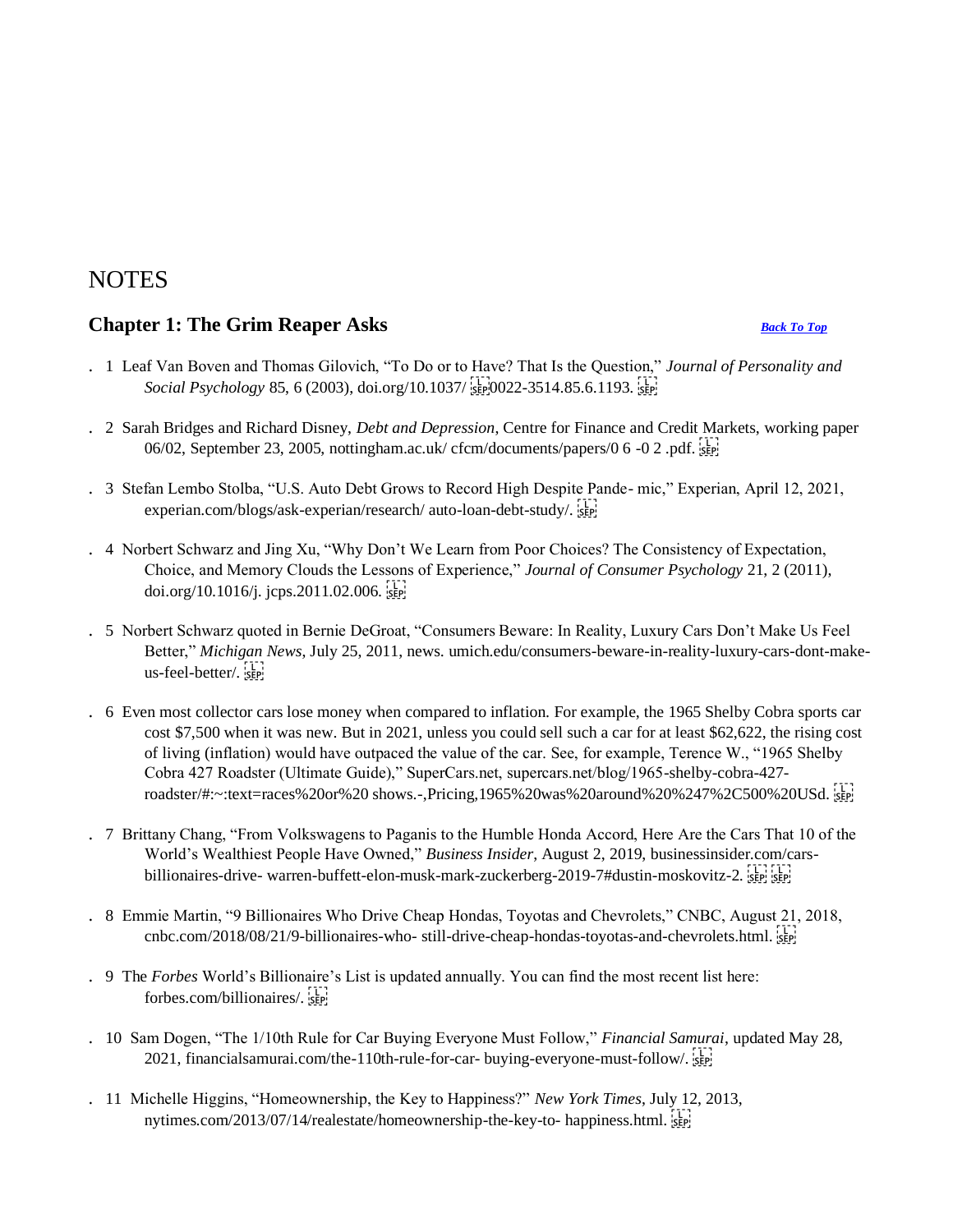. 12 Jenny Olson and Scott Rick, "A Penny Saved Is a Partner Earned: The Romantic Appeal of Savers," *SSRN Electronic Journal*, 2013 (revised September 2017), doi.org/10.2139/ssrn.2281344.

## <span id="page-20-0"></span>**Chapter 2: Would You Say No to a High-Paying Job?** *[Back To Top](#page-0-0)*

- . 1 See, for example, Marsha Richin and Scott Dawson, "A Consumer Values Orientation for Materialism and Its Measurement: Scale Development and Vali- dation," *Journal of Consumer Research* 19, 3 (1992), doi.org/10.1086/209304; Jo-Ann Tsang et al., "Why Are Materialists Less Happy? The Role of Gratitude and Need Satisfaction in the Relationship between Materialism and Life Satis- faction," *Personality and Individual Differences* 64 (2014), doi.org/10.1016/j. paid.2014.02.009; and Sabrina Helm et al., "Materialist Values, Financial and Pro-environmental Behaviors, and Well-Being," *Young Consumers* 20, 4 (2019), doi.org/10.1108/yC-10-2018-0867.
- . 2 Andrew T. Jebb et al., "Happiness, Income Satiation, and Turning Points around the World," *Nature Human Behaviour* 2, 1 (2018), doi.org/10.1038/ s41562-017-0277-0.
- . 3 See, for example, Glenn Firebaugh and Matthew B. Schroeder, "Does Your Neighbor's Income Affect Your Happiness?" *American Journal of Sociology* 115, 3 (2009), doi.org/10.1086/603534.
- . 4 Michael Daly et al., "A Social Rank Explanation of How Money Influences Health," *Health Psychology* 34, 3  $(2015)$ , doi.org/10.1037/hea0000098.
- . 5 See, for example, Sumit Agarwal et al., "Peers' Income and Financial Distress: Evidence from Lottery Winners and Neighboring Bankruptcies," *Review of Finan- cial Studies* 33, 1 (2020), doi.org/10.1093/rfs/hhz047.
- . 6 Sarah Hansen, "Warren Buffett Gives Another \$2.9 Billion to Charity," *Forbes*, July 8, 2020, forbes.com/sites/sarahhansen/2020/07/08/warren-buffett-gives- another-29-billion-tocharity/?sh=4e1f09343544.
- . 7 Erika Sandow, "Til Work Do Us Part: The Social Fallacy of Long-Distance Com- spinuting," *Urban Studies* 51, 3  $(2014)$ , doi.org/10.1177/0042098013498280.
- . 8 Annette Schaefer, "Commuting Takes Its Toll," *Scientific American*, October 1, 2005, doi.org/10.1038/scientificamericanmind1005-14.

## <span id="page-20-1"></span>**Chapter 3: Your Real Superpower** *[Back To Top](#page-0-0)*

- . 1 Brené Brown, *Daring Greatly: How the Courage to Be Vulnerable Transforms the Way We Live, Love, Parent, and Lead* (New York: Gotham Books, 2012).
- . 2 Liz Mineo, "Harvard Study, Almost 80 Years Old, Has Proved That Embracing Community Helps Us Live Longer, and Be Happier," *Harvard Gazette*, April 11, 2017, news.harvard.edu/gazette/story/2017/04/overnearly-80-years-harvard- study-has-been-showing-how-to-live-a-healthy-and-happy-life/. See also the Harvard Study of Adult Development's website: adultdevelopmentstudy.org.
- . 3 Research summarized in Jim Deegan, "How a Tiny Pennsylvania Town Held the Secrets to Long Life," *Lehigh Valley Live*, updated January 2, 2019, lehighvalleylive.com/slate-belt/2 0 1 6/01/roseto\_effect\_carmen\_ruggiero. html#:~:text=Stewart%20Wolf%2C%20studied%20the%20effect,of%20 Roseto%20at%20the%20time.
- . 4 Dan Buettner, "Power 9: Reverse Engineering Longevity," *Blue Zones* (blog), bluezones.com/2 0 1 6/11/power-9/.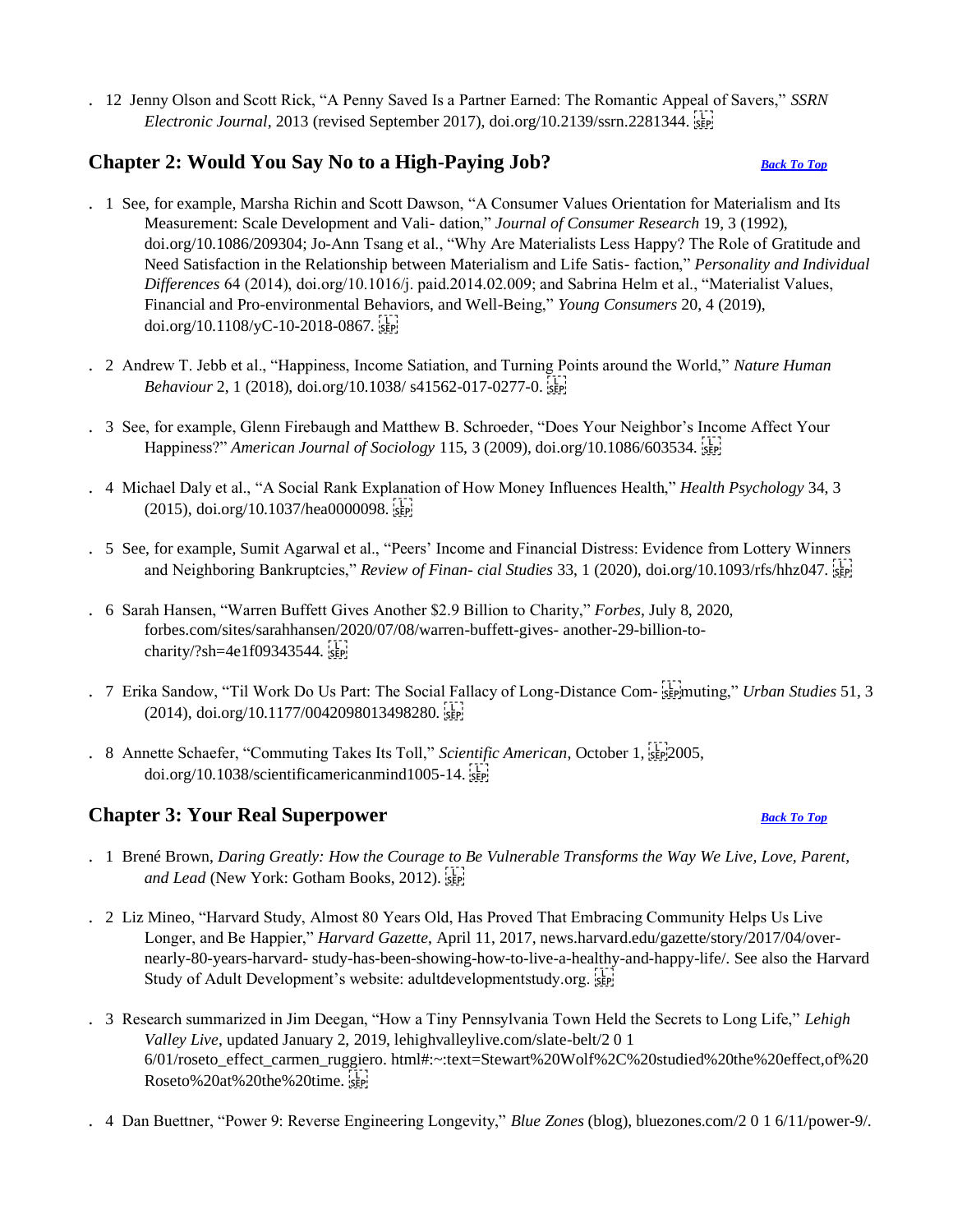- . 5 Brenda Egolf et al., "The Roseto Effect: A 50-Year Comparison of Mortality Rates," *American Journal of Public Health* 82, 2 (1992), doi.org/10.2105/ ajph.82.8.1089.
- . 6 "Blue Zones Project Results: Beach Cities, Ca," *Blue Zones* (blog), bluezones.com/ blue-zones-project-resultsbeach-cities-ca/#section-1. Learn more about Dan Buettner on his *Blue Zones* blog at bluezones.com/danbuettner/. You can find information about his Blue Zones book series at bluezones.com/books/. [56P]
- . 7 Bronnie Ware, *The Top Five Regrets of the Dying: A Life Transformed by the Dearly Departing (Carlsbad, Ca:* Hay House,  $2012$ ).  $\frac{1}{55}$
- . 8 David G. Blanchflower, "Is Happiness U-shaped Everywhere? Age and Subjective Well-Being in 132 Countries," National Bureau of Economic Research, working paper 26641, January 2020, doi.org/10.3386/w26641.
- . 9 Hanna Krasnova et al., "Envy on Facebook: A Hidden Threat to Users' Life Satisfaction?" paper presented at the 11th International Conference on Wirtschaftsinformatik, Leipzig, Germany, February 2013, doi.org/10.7892/ **BORIS.47080.**
- . 10 Jonathan Rauch, *The Happiness Curve: Why Life Gets Better after 50* (New York: Thomas Dunne Books, 2018).  $SEP$
- . 11 Lucy Rock, "Life Gets Better after 50: Why Age Tends to Work in Favour of Happiness," *The Guardian*, May 5, 2018, theguardian.com/lifeandstyle/2018/ may/0 5/happiness-curve-life-gets-better-after- 5 0 -jonathan-rauch.  $SEP$
- . 12 Tammy English and Laura L. Carstensen, "Selective Narrowing of Social Networks across Adulthood Is Associated With Improved Emotional Experience in Daily Life," *International Journal of Behavioral Development* 38, 2 (2014), sterdoi.org/10.1177/0165025413515404.
- . 13 Lara B. Aknin et al., "Does Spending Money on Others Promote Happiness? A Registered Replication Report," *Journal of Personality and Social Psychology* 119, 2 (2020), doi.org/10.1037/pspa0000191.
- . 14 Lara B. Aknin et al., "Prosocial Spending and Well-Being: Cross-Cultural Evi- dence for a Psychological Universal," *Journal of Personality and Social Psycholog y* 104, 4 (2013), doi.org/10.1037/a0031578.
- . 15 Elizabeth Dunn and Michael Norton, *Happy Money: The Science of Happier Spen- ding* (New York: Simon & Schuster,  $2013$ ).  $\frac{1}{5}$ <sub>SEP</sub>
- . 16 Elizabeth Dunn, "Helping Others Makes Us Happier—but It Matters How We Do It," TEd2019, April 2019, 14:20, ted.com/talks/elizabeth\_dunn\_helping\_others\_ makes\_us\_happier\_but\_it\_matters\_how\_we\_do\_it?language=en.
- . 17 Marta Zaraska, *Growing Young: How Friendship, Optimism, and Kindness Can Help You Live to 100*  (Vancouver: Appetite by Penguin Random House, 2020).
- . 18 Ashley V. Whillans et al., "Is Spending Money on Others Good for Your Heart?" *Health Psychology* 35, 6  $(2016)$ , doi.org/10.1037/hea0000332.
- . 19 Zaraska, *Growing Young*.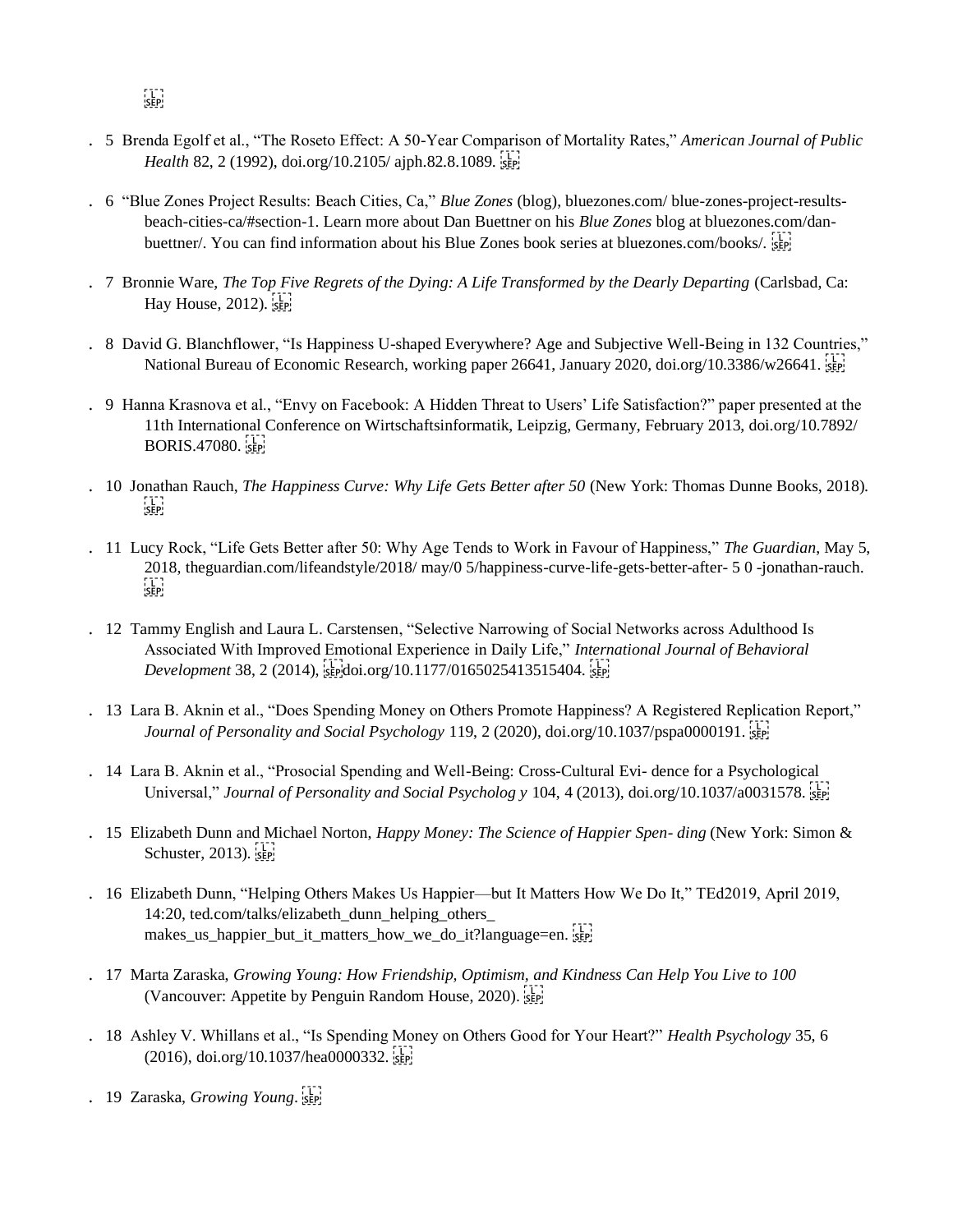- . 20 David L. Roth et al., Family Caregiving and All-Cause Mortality: Findings from a Population-Based Propensity-Matched Analysis," *American Journal of Epidemio- logy* 178, 10 (2013), doi.org/10.1093/aje/kwt225.
- . 21 Sonja Hilbrand et al., "Caregiving within and beyond the Family Is Associated With Lower Mortality for the Caregiver: A Prospective Study," *Evolution and Human Behavior* 38, 3 (2017), doi.org/10.1016/j.evolhumbehav.2016.11.010.
- . 22 Kurt Gray, "Moral Transformation: Good and Evil Turn the Weak into the Mighty," *Social Psychological and Personality Science* 1, 3 (2010), doi.org/ 10.1177/1948550610367686.

## <span id="page-22-0"></span>**Chapter 4: Who Are You Going to Follow?** *[Back To Top](#page-0-0)*

- 
- . 1 Shawn Achor, *The Happiness Advantage: How a Positive Brain Fuels Success in Work and Life* (New York: Currency,  $2010$ ).  $\frac{1}{5}$
- . 2 "Real Median Household Income in the United States," Economic Research, Federal Reserve Bank of St. Louis, fred.stlouisfed.org/series/MEhOINUSa672N.
- . 3 US General Social Survey data summarized in Christopher Ingraham, "Americans Are Getting More Miserable and There's Data to Prove It,"*Washington Post*, March 22, 2019, washingtonpost.com/business/2019/03/22/americans-are- getting-more-miserable-theres-data-prove-it/.
- . 4 Alexandria White, "Alaskans Carry the Highest Credit Card Balance—Here's the Average Credit Card Balance in Every State," CNBC, updated July 8, 2021, cnbc. com/select/average-credit-card-balance-bystate/#:~:text=On%20average% 2C%20americans%20carry%20%246% 2C194,2019%20Experian%20 Consumer%20Credit%20Review.
- . 5 Colin McClelland, "Canadians Racked Up \$100 Billion in Credit Card Debt for First Time Ever and They're Not Done Adding to It," *Financial Post*, December 9, 2019, financialpost.com/news/economy/canadians-rackedup-100-billion-in- credit-card-debt-for-first-time-ever-and-theyre-not-done-adding-to-it.
- . 6 Gordon Isfeld, "Canadians' Household Debt Climbs to Highest in G7 in World-Beating Borrowing Spree," *Financial Post*, updated March 16, 2018, financialpost.com/investing/outlook/canadians-household-debthighest-in-g7- with-crunch-on-brink-of-historic-levels-pbo-warns.
- . 7 Mark J. Perry, "New US Homes Today Are 1,000 Square Feet Larger Than in 1973 and Living Space Per Person Has Nearly Doubled," *AEIdeas*, American Enterprise Institute, June 5, 2016, aei.org/carpe-diem/new-ushomes-today- are-1000-square-feet-larger-than-in-1973-and-living-space-per-person-has- nearly-doubled/. sep!
- . 8 Alexandre Tanzi, "Millions of U.S. Homeowners Still Under Water on Mortgages," *Bloomberg*, May 29, 2018, bloomberg.com/news/articles/2018-05-29/millions-of- u-s-homeowners-still-under-water-on-mortgages.  $\frac{1}{25}$
- . 9 Morgan Housel, *The Psycholog y of Money: Timeless Lessons on Wealth, Greed, and Happiness* (Petersfield, Hampshire, UK: Harriman House, 2020); Phil LeBeau, see Auto Loan Payments Soared to Yet Another Record in the First Quarter," CNBC, June 9, 2020, cnbc.com/2020/06/09/auto-loan-payments-soared-to-yetanother-record-in-the-first-quarter.html.
- . 10 "Vancouver Real Estate Trends," Zolo, zolo.ca/vancouver-real-estate/trends.
- . 11 *Survey of Financial Security, 2019*, Statistics Canada, released December 12, 2020, www150.statcan.gc.ca/n1/daily-quotidien/201222/dq201222b-eng.htm.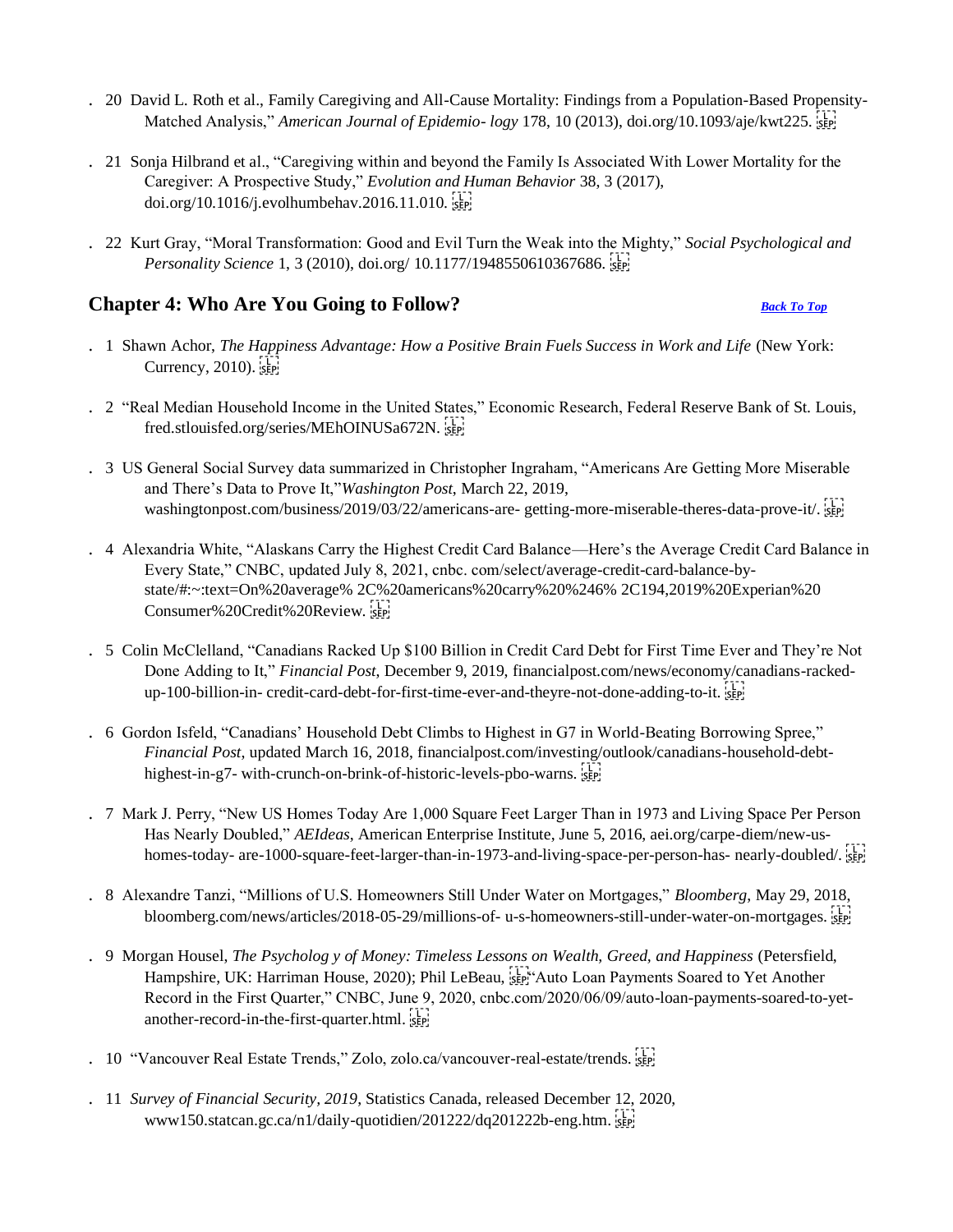- . 12 *Vancouver: City Social Indicators Profile 2020*, Social Policy and Projects, City of Vancouver, updated October 2, 2020, vancouver.ca/files/cov/social-indicators- profile-city-of-vancouver.pdf.
- . 13 Thomas J. Stanley, *Stop Acting Rich: . . . And Start Living Like a Real Millionaire* (Hoboken, NJ: John Wiley & Sons,  $2009$ ).  $5 = 1$
- . 14 Thomas J. Stanley and Sarah Stanley Fallaw, *The Next Millionaire Next Door: Enduring Strategies for Building Wealth (Guilford, CT: Lyons Press, 2018).* **SEP!**
- . 15 Thomas J. Stanley as cited in Richard Buck, "Doctors Found to Be among the Biggest Spenders," *Seattle Times*, October 3, 1992, archive.seattletimes.com/ archive/?date=19921003&slug=1516364.
- . 16 Chris Dudley, "Money Lessons Learned from Pro Athletes' Financial Fouls," CNBC, updated May 15, 2018, cnbc.com/2018/05/14/money-lessons-learned- from-pro-athletes-financial-fouls.html.
- . 17 Alec Fenn, "Why Do So Many Footballers End Up Broke? *FourFourTwo* Inves- tigates . . ." *FourFourTwo*, September 18, 2017, fourfourtwo.com/features/ why-do-so-many-footballers-end-broke-fourfourtwoinvestigates.
- . 18 See Summer Allen, *The Science of Gratitude*, white paper prepared for the John Templeton Foundation by the Greater Good Science Center at UC Berkeley,
May 2018, ggsc.berkeley.edu/images/uploads/GGSC-JTf\_White\_Paper- Gratitude-fINaL.pdf?\_ga=2.142441970.159432767.1620680622-458849061. 1620680622.  $\sum_{i \in \mathbf{P}}$
- . 19 Joshua Brown and Joel Wong, "How Gratitude Changes You and Your Brain," *Greater Good Magazine*, June 6, 2017, greatergood.berkeley.edu/article/item/ how\_gratitude\_changes\_you\_and\_your\_brain. See also their study: Y. Joel Wong et al., "Does Gratitude Writing Improve the Mental Health of Psychotherapy Clients? Evidence from a Randomized Controlled Trial," *Psychotherapy Research* 28, 2 (2018), doi.org/10.1080/10503307.2016.1169332.
- . 20 Jason Marsh, "Tips for Keeping a Gratitude Journal," *Greater Good Magazine*, November 17, 2011, greatergood.berkeley.edu/article/item/ tips\_for\_keeping\_a\_ gratitude\_ journal. see

## <span id="page-23-0"></span>**Chapter 5: Afford Anything, but Not Everything** *[Back To Top](#page-0-0)*

- . 1 Andrew Hallam, "Why Buying New Cars Over Used Is a Million Dollar Decision," AssetBuilder.com, September 12, 2019, assetbuilder.com/knowledge-center/ articles/why-buying-new-cars-over-used-is-a-million-dollardecision. sep
- . 2 Andrew Hallam, "Leasing Cars Instead of Buying Used Could Be a \$1 Million Decision," AssetBuilder.com, August 1, 2016, assetbuilder.com/knowledge-center/ articles/leasing-cars-instead-of-buying-used-could-be-a-1-million-decision. see
- . 3 Jack F. Hollis et al., "Weight Loss during the Intensive Intervention Phase of the Weight-Loss Maintenance Trial," *American Journal of Preventive Medicine* 35, 2 (2008), doi.org/10.1016/j.amepre.2008.04.013.

## <span id="page-23-1"></span>**Chapter 6: Bathrooms and the Markets** *[Back To Top](#page-0-0)*

- . 1 "Dow 30," Value Line Investment Survey, research.valueline.com/research#list=  $\frac{1}{15}$ erdow30&sec=list.
- . 2 Robb B. Rutledge et al., "A Computational and Neural Model of Momentary Subjective Well-Being," *PNAS*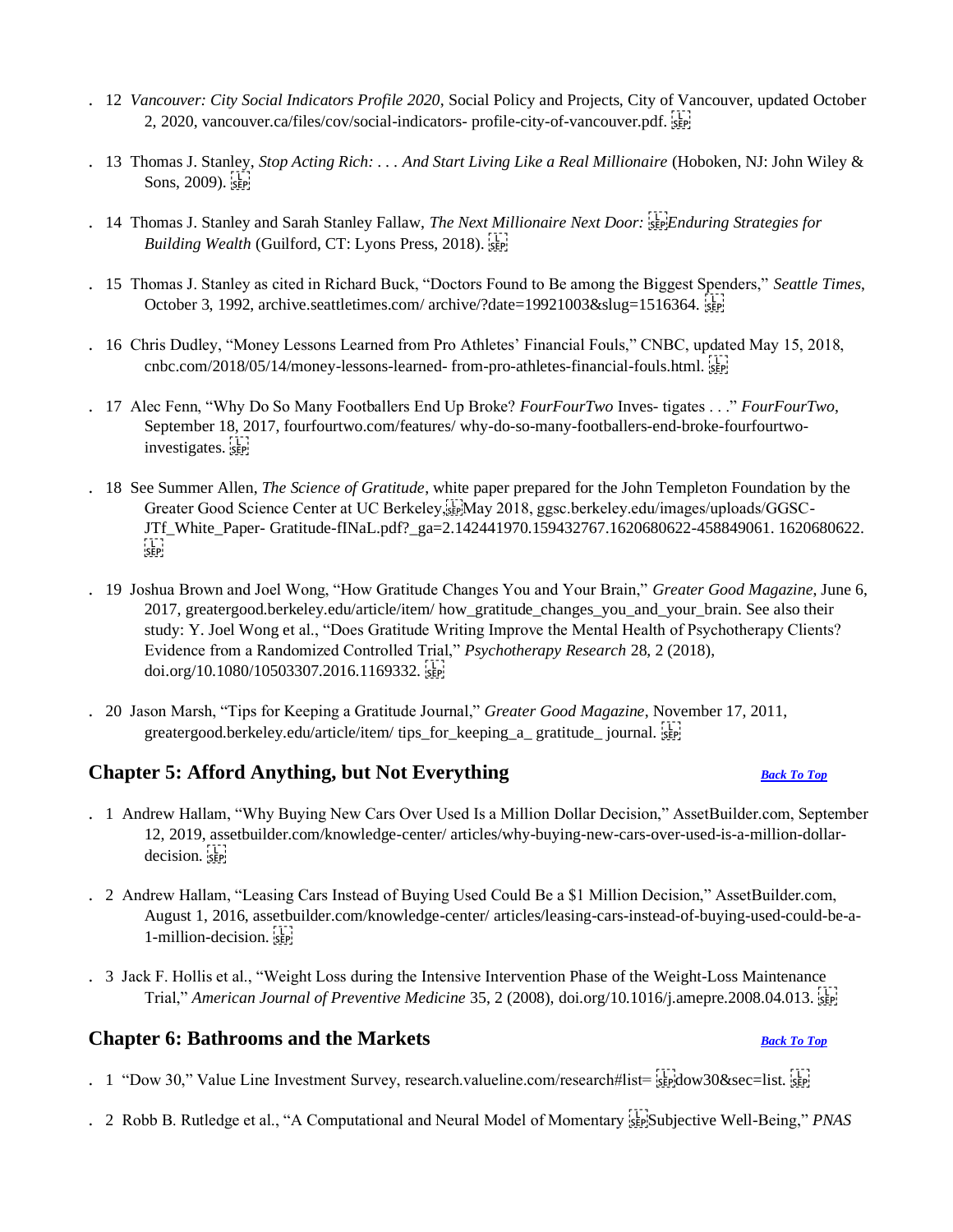111, 33 (2014), doi.org/10.1073/pnas.1407535111.

- . 3 Morningstar is a subscription-based service. All the data and information I cite step comes via that service. SEP
- . 4 S&P 500 Return Calculator, with Dividend Reinvestment, dQydJ:dqydj.com/sp-500-return-calculator/.
- . 5 Stingy Investor Asset Mixer: ndir.com/cgi-bin/downside\_adv.cgi.
- . 6 "Vanguard Portfolio Allocation Models," Vanguard, investor.vanguard.com/ investing/how-to-invest/modelportfolio-allocation.
- . 7 Bankrate's "Current Cd Rates" are continuously updated here: bankrate.com/ banking/cds/current-cd-interestrates/. sep-
- . 8 Portfolio Visualizer is a subscription-based tool.  $\frac{1}{15}$

## <span id="page-24-0"></span>**Chapter 7: Don't Let a Financial Advisor Pour Water in Your Trumpet** *[Back To Top](#page-0-0)*

- . 1 John C. Bogle, "The Arithmetic of 'All-In' Investment Expenses," *Financial Ana- lysts Journal* 70, 1 (2014), doi.org/10.2469/faj.v70.n1.1.
- . 2 William F. Sharpe, "The Arithmetic of Active Management," *Financial Analysts Journal* 47, 1 (1991), web.stanford.edu/~wfsharpe/art/active/active.htm.
- . 3 You can browse salary levels for different professions in the United States using the US Bureau of Labor Statistics' Occupational Outlook Handbook tool: bls.gov/ooh/. SEP!
- . 4 Esteban Ortiz-Ospina et al., *Time Use*, Our World in Data, 2020, ourworldindata. org/time-use.
- . 5 S&P Dow Jones Indices, SPIVa, Results by Region: spindices.com/spiva/#/ reports.
- . 6 Berlinda Liu and Gaurav Sinha, "SPIVa Canada Year-End 2020," S&P Dow Jones Indices, March 18, 2021, spglobal.com/spdji/en/spiva/article/spiva-canada.
- . 7 Berlinda Liu and Gaurav Sinha, "U.S. Persistence Scorecard Year-End 2020," S&P Dow Jones Indices, May 11, 2021, spglobal.com/spdji/en/spiva/article/ us-persistence-scorecard.  $\frac{1}{2}$
- . 8 Srikant Dash and Rosanne Pane, "Standard & Poor's Indices versus Active Funds Scorecard, Year End 2008," Standard & Poor's, April 20, 2009, spglobal.com/ spdji/en/documents/spiva/spiva-us-year- end-2 0 0 8 .pdf.  $SEP$
- . 9 David H. Bailey et al., "Evaluation and Ranking of Market Forecasters," *SSRN*, <sup>177</sup> revised July 22, 2017, doi.org/10.2139/ssrn.2944853.
- . 10 Ken Fisher, *Markets Never Forget (but People Do): How Your Memory Is Costing* sep You Money and Why This *Time Isn't Different* (Hoboken, NJ: John Wiley & Sons, 2012); updated unemployment figures (post-2011) came from Trading Econo- mics, using data from the US Bureau of Labor Statistics: tradingeconomics.com/ united-states/unemployment-rate.
- . 11 John Cassidy, "Mastering the Machine," *New Yorker*, July 18, 2011, newyorker. com/magazine/2 0 1 1/07/2 5 /mastering-the-machine.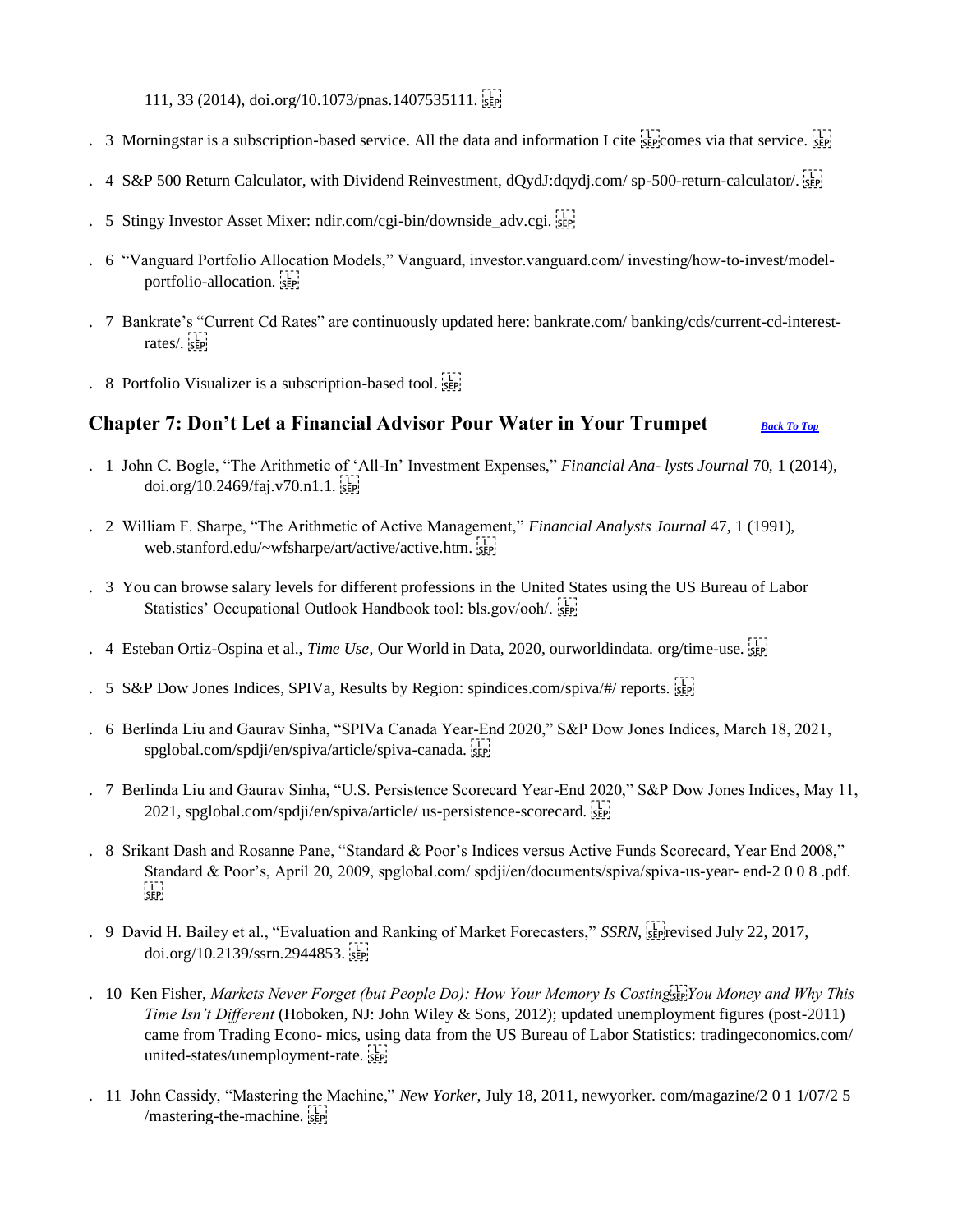- . 12 Andrew Hallam, "The Naked Emperors Cost Investors Billions," Asset- Builder.com, August 1, 2019, assetbuilder.com/knowledge-center/articles/ these-naked-emperors-cost-investors-billions.
- . 13 "Scion Asset Management, LLC—Investor Performance," Fintel, fintel.io/ip/ scion-asset-management-llc. sep
- . 14 Reed Stevenson, "*The Big Short*'s Michael Burry Explains Why Index Funds Are Like Subprime CdOs," *Bloomberg*, September 4, 2019, bloomberg.com/news/ articles/2019-09-04/michael-burry-explains-why-indexfunds-are-like- subprime-cdos.
- . 15 Dash and Pane, "Standard & Poor's Indices versus Active Funds Scorecard, Year End 2008." SEP!
- . 16 James J. Rowley et al., *Setting the Record Straight: Truths about Indexing*, Vanguard Investments Research, March 2018, vanguardcanada.ca/documents/truth-about- indexing-en.pdf.
- . 17 "Garzarelli to Liquidate Her 6-Month-Old Fund," *Los Angeles Times*, November 6, 1997, latimes.com/archives/la-xpm-1997-nov-06-fi-50727-story.html.
- . 18 Dan Dorfman, "Go-Go Guru Is Bullish on 2008," *New York Sun*, December 7, 2007, nysun.com/business/go-goguru-is-bullish-on-2008/67694/
- . 19 Andrew Hallam, "Why *The Big Short*'s Michael Burry Is Wrong about Index Funds," AssetBuilder.com, September 18, 2019, assetbuilder.com/knowledge-center/ articles/why-the-big-shorts-michael-burry-is-wrongabout-index-funds.
- . 20 Brian Chappatta, "Meredith Whitney Was Flat-Out Wrong about Municipal Bonds," *Bloomberg*, October 30, 2018, bloomberg.com/opinion/articles/ 2018-10-30/meredith-whitney-was-flat-out-wrong-about-municipalbonds. sep-
- . 21 The twelve topics are known collectively as the Financial Planning Body of Knowledge (fP-BoK), fP Canada, fpcanada.ca/bok; one topic is Investment Styles: fpcanada.ca/en/bok/bok-statement?topicUrl= investments& articleUrl=investment-styles.
- . 22 Juhani T. Linnainmaa et al., "The Misguided Beliefs of Financial Advisors," *Journal of Finance* 76, 2 (2021), doi.org/10.1111/jofi.12995.

## <span id="page-25-0"></span>**Chapter 8: Set It and Forget It** *[Back To Top](#page-0-0)*

- . 1 Kathleen D. Vohs, "Money Priming Can Change People's Thoughts, Feelings, Motivations, and Behaviors: An Update on 10 Years of Experiments," *Journal of Experimental Psychology* 144, 4 (2015), doi.org/10.1037/xge0000091.
- . 2 Myles Udland, "Fidelity Reviewed Which Investors Did Best and What They Found Was Hilarious," *Business Insider*, September 4, 2014, businessinsider.com/ forgetful-investors-performed-best-2014-9. SEP!
- . 3 Andrew Hallam, "Seven-Year Old Investor Beats Harvard's Endowment Fund," AssetBuilder.com, March 15, 2018, assetbuilder.com/knowledge- center/articles/ seven-year-old-investor-beats-harvards-endowment- fund.  $SEP$
- . 4 "Number of Exchange Traded Funds (ETfs) in the United States from 2003 to 2020," Statista, February 18, 2021, statista.com/statistics/350525/number- etfs-usa/. Statista reports 2,204 ETfs in the United States in 2020.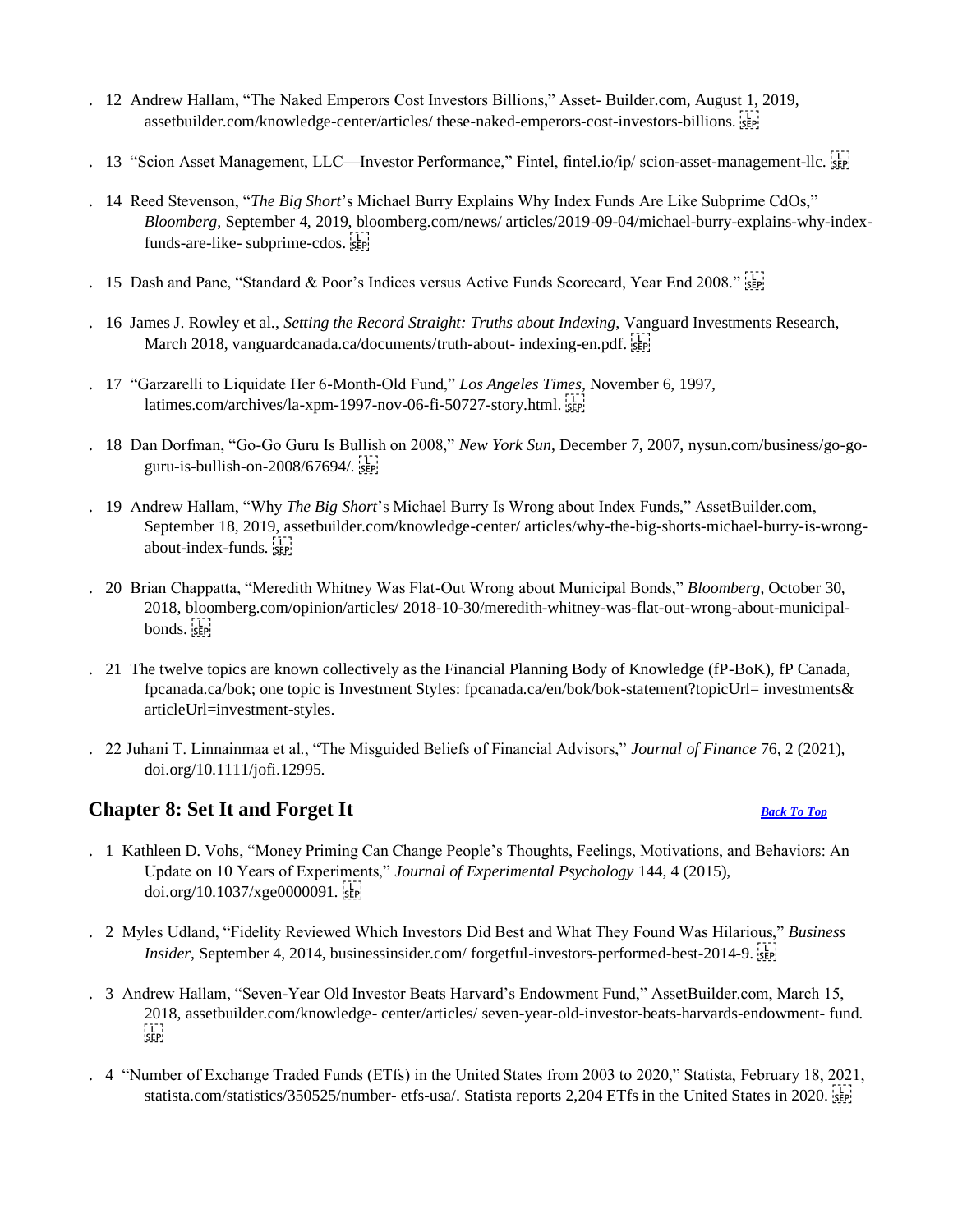- . 5 Barry Schwartz, *The Paradox of Choice: Why More Is Less—How the Culture of Abundance Robs Us of Satisfaction* (New York: Harper Perennial, 2004). See also Schwartz's TEd Talk, "The Paradox of Choice," TEdGlobal 2005, 19:24, ted.com/talks/barry\_schwartz\_the\_paradox\_of\_choice? language=en#t-505374.
- . 6 Adam Grant, *Give and Take: A Revolutionary Approach to Success* (New York: Viking, 2013).
- . 7 Aye M. Soe, "Does Past Performance Matter? The Persistence Scorecard," S&P Dow Jones Indices, June 2014, spglobal.com/spdji/en/documents/spiva/ persistence-scorecard-june-2014.pdf.
- . 8 *Barron's* Top 100 Financial Advisors is updated annually. You can find the most recent list here: barrons.com/report/top-financial-advisors/100.
- . 9 In the United States, check an advisor's Form adV on the SEC's Investment Adviser Public Disclosure website: adviserinfo.sec.gov/.
- . 10 In the United States, check an advisor's history with regulatory organizations on the North American Securities Administrators Association (NaSaa) website: nasaa.org/.
- . 11 In Canada, check an advisor's history on the Investment Industry Regulatory Organization of Canada (IIROC) website: iiroc.ca/. sep
- . 12 In the United Kingdom, check an advisor's or firm's history on Financial Conduct Authority's (fCa's) services register: register.fca.org.uk/s/.
- . 13 Eugene F. Fama and Kenneth R. French, "A Five-Factor Asset Pricing Model," SEPFama-Miller Working Paper, *SSRN*, doi.org/10.2139/ssrn.2287202.
- . 14 Jeffrey Ptak, "Success Story: Target-Date Fund Investors," Morningstar, February 19, 2018, morningstar.com/articles/850872/success-story-targetdate- fund-investors.
- . 15 "Vanguard Target Retirement Funds," Vanguard, investor.vanguard.com/ mutual-funds/target-retirement/#/.
- . 16 Find more information on BlackRock's website at blackrock.com/ca.
- . 17 "New Vanguard ETfs Offer Diversified Portfolios in One Trade," Vanguard Aus- tralia, vanguardinvestments.com.au/au/portal/articles/insights/mediacentre/ new-vanguard-etfs.jsp.
- . 18 Find more information on the Vanguard UK website: vanguardinvestor.co.uk/.
- . 19 Find more information on You&Yours Financial's website: youandyours financial.com/.

### <span id="page-26-0"></span>**Chapter 9: How Well Do You Know Yourself?** *[Back To Top](#page-0-0)*

- . 1 "Vanguard Portfolio Allocation Models," Vanguard, investor.vanguard.com/ investing/how-to-invest/modelportfolio-allocation.
- . 2 "fIRE (Financial Independence, Retire Early)," TechTarget, whatis.techtarget. com/definition/f I R E -Financial-Independence-Retire-Early.
- . 3 William Bernstein, *If You Can: How Millennials Can Get Rich Slowly* (Efficient Frontier Publications, 2014). You can access the booklet for free on Bernstein's website: efficientfrontier.com/ef/0adhoc/ifyoucan.pdf.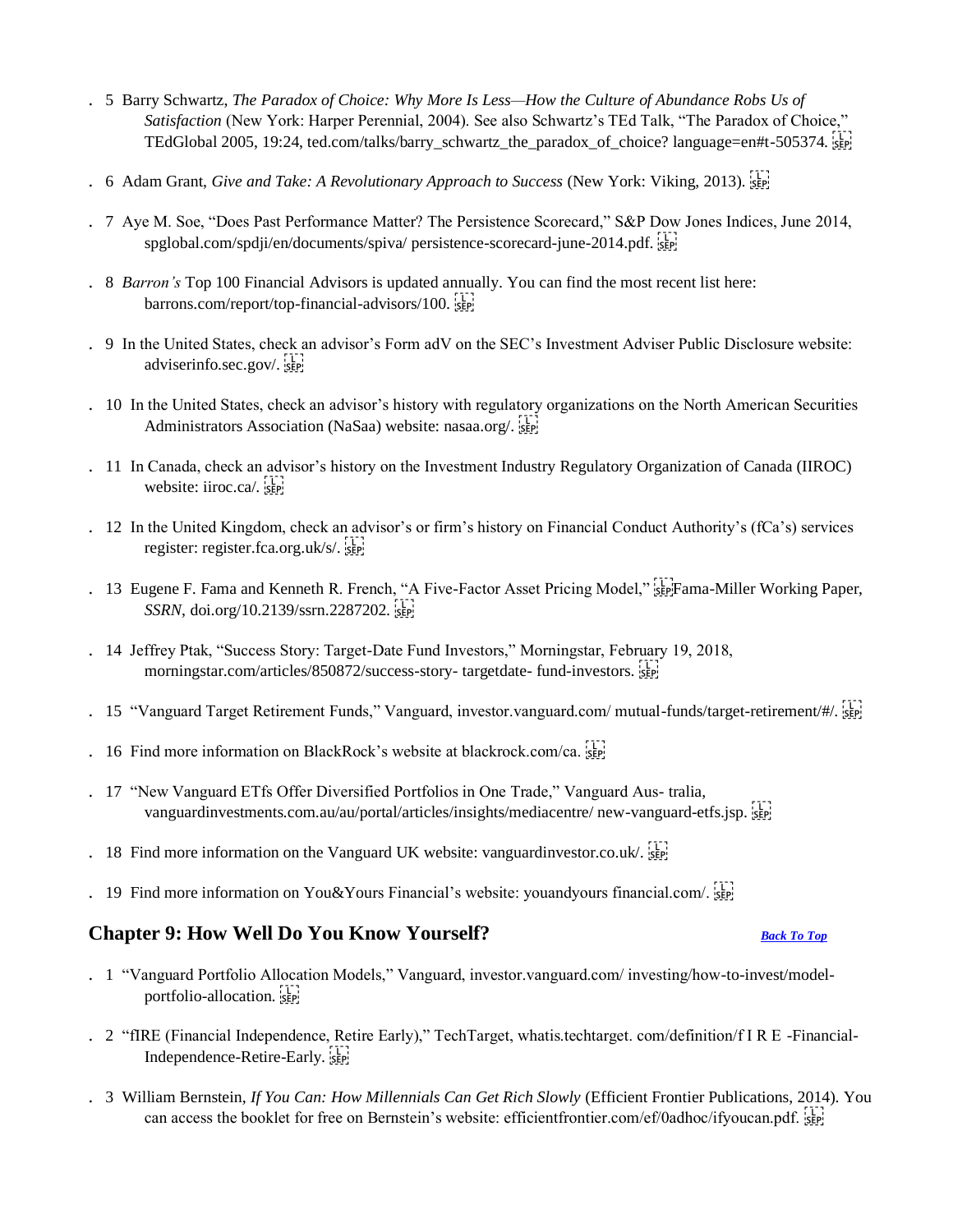- . 4 Warren Buffett, "1997 Chairman's Letter," February 27, 1998, berkshirehathaway.com/letters/1 9 9 7.html.
- . 5 Chelsea Brennan, "I Spent 7 Years Working in Finance and Managed a \$1.3 Billion Portfolio—Here Are the 5 Best Pieces of Investing Advice I Can Give You," *BEP Business Insider*, October 5, 2018, businessinsider.com/money-investing-advice- former-hedge-fund-manager-2018-10#index-fund-investing-isthe-easiest-way- to-win.
- . 6 Jeff Berman, "Report of Retirees Fleeing Market Due to Coronavirus Was Greatly Exaggerated," ThinkAdvisor, June 22, 2020, thinkadvisor.com/2020/06/22/ report-of-retirees-fleeing-market-due-to-coronavirus-wasgreatly-exaggerated/
- . 7 You can test out Vanguard's Retirement Nest Egg Calculator here: retirement plans.vanguard.com/V G a pp/pe/pubeducation/calculators/ RetirementNestEggCalc.jsf.
- . 8 Brad M. Barber and Terrance Odean, "Boys Will Be Boys: Gender, Overconfi- dence, and Common Stock Investment," *Quarterly Journal of Economics* 116, 1 (2001), doi.org/10.2139/ssrn.139415.
- $. 9$  Ibid.  $55$
- . 10 "Fidelity Investments Survey Reveals Only Nine Percent of Women Think They Make Better Investors Than Men, Despite Growing Evidence to the Contrary," press release, Fidelity Investments, May 18, 2017, fidelity.com/about-fidelity/ individual-investing/better-investor-men-or-women.
- . 11 Tracie McMillion and Veronica Willis, *Women and Investing: Building on Strengths*, Wells Fargo Investment Institute, January 2019, https://www08.wellsfargomedia. com/assets/pdf/personal/investing/investmentinstitute/women-and- investing-ada.pdf.
- . 12 "Are Women Better Investors Than Men?" Warwick Business School, June 28, 2018, wbs.ac.uk/news/arewomen-better-investors-than-men/. sep.
- . 13 Allison Chin-Leong, "Why Women Make Great Investors," Wells Fargo, July 25, 2017, stories.wf.com/womenmake-great-investors/.
- . 14 Yan Lu and Melvyn Teo, "Do Alpha Males Deliver Alpha? Facial Width-to-Height Ratio and Hedge Funds," *Journal of Finance and Quantitative Analysis*, revised December 15, 2020, doi.org/10.2139/ssrn.3100645.

## <span id="page-27-0"></span>**Chapter 10: Happy Planet, Happy People** *[Back To Top](#page-0-0)*

- . 1 Samuel M. Hartzmark and Abigail B. Sussman, "Do Investors Value Sustaina- bility? A Natural Experiment Examining Ranking and Fund Flows," *Journal of Finance* 74, 6 (2019), doi.org/10.1111/jofi.12841.
- . 2 Michael Schröder, "Is There a Difference? The Performance Characteristics of SRI Equity Indices," *Journal of Business Finance & Accounting* 24, 1–2 (2007), doi.org/10.1111/j.1468-5957.2006.00647.x.
- . 3 "Thematic Investing: Sustainable," Fidelity Investments, fidelity.com/mutual- funds/investing-ideas/sociallyresponsible-investing.
- . 4 Explore sustainable iShares ETfs on BlackRock's website: blackrock.com/ca/ investors/en/products/productlist#!type=ishareS&Style=AlL&fst=50586&view =perfNav.
- . 5 See Andrew Hallam, "Are Canadians Wasting Billions on Currency-Hedged ETfs?" *Globe and Mail*, updated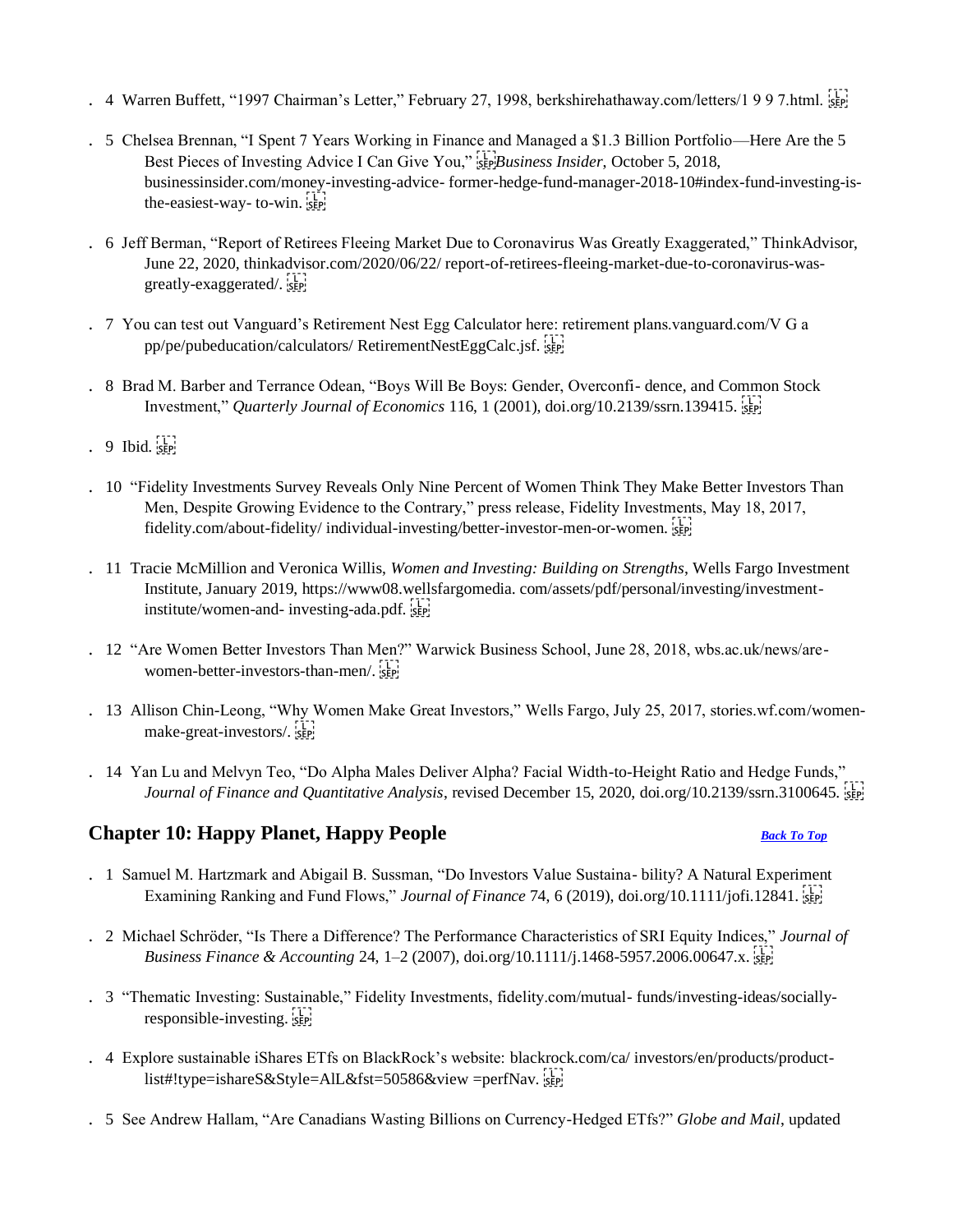September 8, 2020, theglobeandmail.com/ featured-reports/article-are-canadians-wasting-billions-on-currencyhedged-etfs/.

- . 6 Visit Vanguard Australia's website here: vanguard.com.au.
- . 7 Kirk Warren Brown and Tim Kasser, "Are Psychological and Ecological Well- Being Compatible? The Role of Values, Mindfulness, and Lifestyle," *Social Indicators Research* 74 (2005), doi.org/10.1007/s11205-004-8207-  $8.55$
- . 8 Josephine Moulds, "Costa Rica Is One of the World's Happiest Countries. Here's What It Does Differently," World Economic Forum, January 31, 2019, https://www.weforum.org/agenda/2 0 1 9/01/sun-sea-and-stabledemocracy- what-s-the-secret-to-costa-rica-s-success/.
- . 9 Mary Jo DiLonardo, "Costa Rica Has Doubled Its Forest Cover in the Last 30 Years," Treehugger, updated May 24, 2019, mnn.com/earth-matters/ wilderness-resources/blogs/costa-rica-has-doubled-its- forest-cover- $\frac{1}{15}$ glast-3  $0$  -years.  $\frac{1}{5}$
- . 10 "Costa Rica Unveils Plan to Achieve Zero Emissions by 2050 in Climate Change Fight," *The Guardian*, February 25, 2019, theguardian.com/world/2019/feb/25/ costa-rica-plan-decarbonize-2050-climate-changefight. sep-
- . 11 Valerie Volcovici, "Americans Demand Climate Action (as long as It Doesn't Cost Much): Reuters Poll," Reuters, June 26, 2019, reuters.com/article/ us-usa-election-climatechange-idUSKCN1TR15W.
- . 12 Annie Leonard, "The Story of Stuff," YouTube, April 22, 2009, 21:16, youtube. com/watch?v=9 G orqroigqM.  $\frac{1}{2}$
- . 13 Victor Lebow quoted in David Suzuki, "Consumer Society No Longer Serves Our Needs," David Suzuki Foundation, January 11, 2018, davidsuzuki.org/story/ consumer-society-no-longer-servesneeds/#:~:text=Retailing%20analyst%20 Victor%20Lebow%20famously,our%20ego%20satisfaction%20in%2.
- . 14 Sabrina Helm et al., "Materialist Values, Financial and Pro-environmental Behaviors, and Well-Being," *Young Consumers* 20, 4 (2019), doi.org/10.1108/ yC-10- 2018-0867.
- . 15 Countries with Biocapacity Reserve vs. Countries with Biocapacity Deficit (interactive map), Global Footprint Network, data.footprintnetwork. org/? ga=2.75676629.1953053049.1607448135-275758098. 1607448135& gac=1.2662.
- . 16 Xiaoqian Gao and Hong-Sheng Wang, "Impact of Bisphenol A on the Cardio- vascular System— Epidemiological and Experimental Evidence and Molecular Mechanisms," *International Journal of Environmental Research and Public Health* 11, 8 (2014), doi.org/10.3390/ijerph110808399.
- . 17 "Ethylene Oxide," National Cancer Institute at the National Institutes of Health, updated December 28, 2018, cancer.gov/about-cancer/causes-prevention/risk/ substances/ethylene-oxide.
- . 18 Joe Schwarcz, "Pollution from Incinerators," McGill Office for Science and Society, March 20, 2017, mcgill.ca/oss/article/science-science-everywhere/ pollutionincinerators#:~:text=Incinerators%20may%20reduce%20the%20 volume,toxic%20chemicals%20known%20to%20science.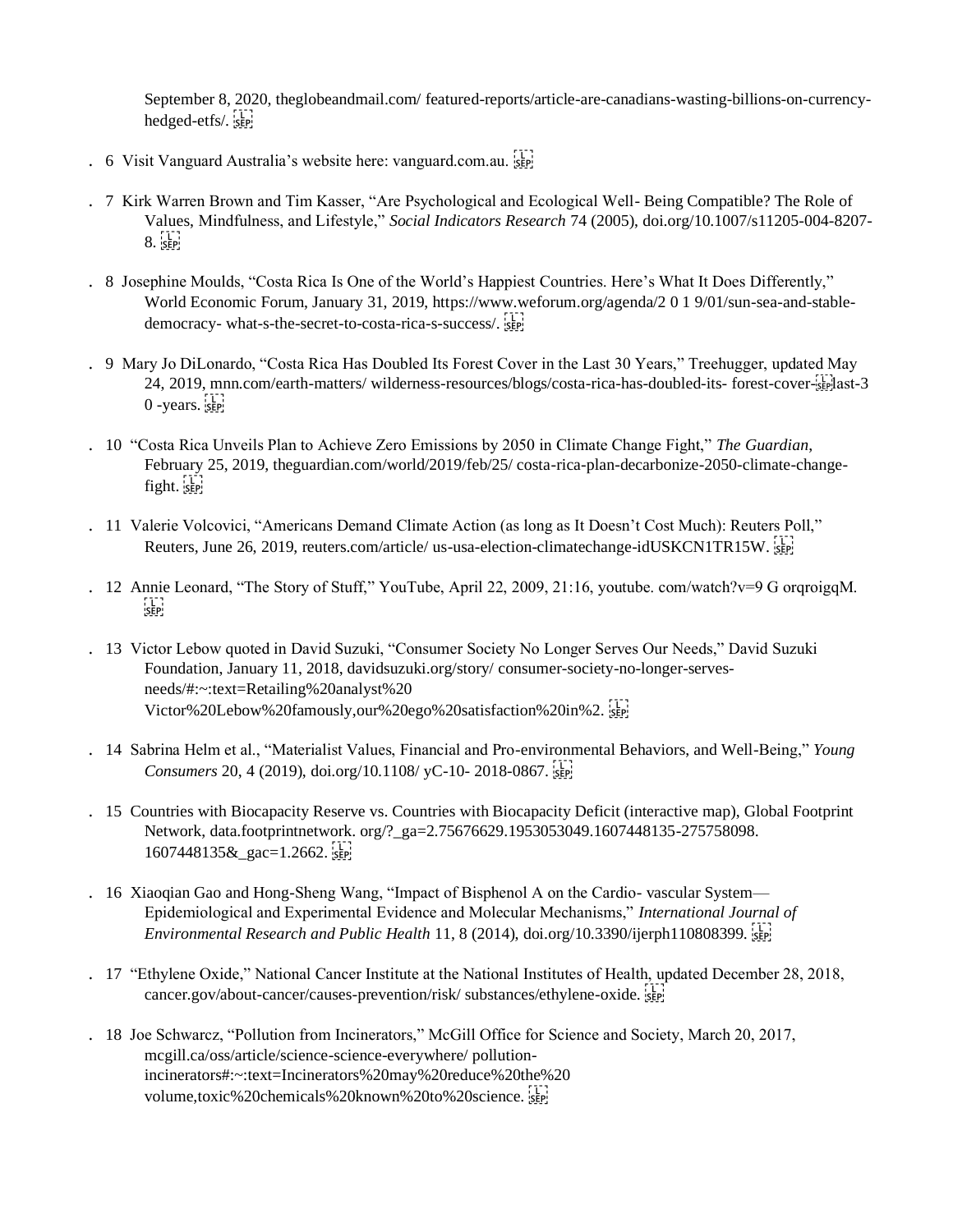- . 19 Annie Leonard (interview with Patty Satalia), "Annie Leonard: The Story of Stuff—Conversations," YouTube, November 6, 2010, 56:51, youtube.com/ watch?v=P5BcJb3BBz8.
- . 20 Tara Shine, *How to Save Your Planet One Object at a Time* (London, UK: Simon & Schuster, 2020).
- . 21 Rebecca Hersher and Allison Aubrey, "To Slow Global Warming, U.N. Warns Agriculture Must Change," NPR's *The Salt*, August 8, 2019, npr.org/sections/ thesalt/2 0 1 9/08/0 8/748416223/to-slow-global-warmingu-n-warns-agriculture- must-change.
- . 22 "Teapigs Awarded Plastic-Free Trust Mark," *Tea and Coffee Trade Journal*, May 17, 2018, teaandcoffee.net/news/19760/teapigs-awarded- plastic-free- trustmark/#:~:text=Teapigs%20tea%20brand%20is%20the,temples%20 have%20always%20been%20biodegradable.
- . 23 "Coffee Consumption Worldwide from 2012/13 to 2020/21," Statista, January 2021, statista.com/statistics/292595/global-coffee-consumption/.
- . 24 *Assessment of Fairtrade Coffee Farmers' Income: Rwanda, Tanzania, Uganda, Kenya, India, Indonesia and Vietnam*, Fairtrade International and True Price, August 2017, https://files.fairtrade.net/standards/2017- 08\_At\_a\_Glance\_Assessment\_coffee\_household\_income\_updated.pdf.
- . 25 "Per Capita Consumption of Bottled Water Worldwide in 2018," Statista, July 2019, statista.com/statistics/183388/per-capita-consumption-of-bottled-water- worldwide-in-2009/#:~:text=In%202018%2C%20Mexico%20and%20 Thailand,capita%20consumption%20in%20that%20year.
- . 26 Annie Leonard, "The Story of Bottled Water: Fear, Manufactured Demand and a \$10,000 Sandwich," *HuffPost*, updated December 6, 2017, huffpost.com/entry/ the-story-of-bottled-wate b 507942.
- . 27 Paul L. Younger, *Water: All That Matters* (London, UK: Quercus, 2012); Younger quoted in "Bottled Water Is More Dangerous Than Tap Water," *Business Insider*, <sup>[17</sup>] anuary 2, 2013, businessinsider.com/bottled-wateris-more-dangerous- than-tap-water-2013-1.
- . 28 "Taste Test: Is Bottled Water Better Than Tap?" *CTV News Atlantic*, March 22, 2012, atlantic.ctvnews.ca/tastetest-is-bottled-water-better-than-tap-1.785329.
- . 29 Eric Teillet et al., "Consumer Perception and Preference of Bottled and Tap Water," *Journal of Sensory Studies*  25, 3 (2010), doi.org/10.1111/j.1745-459X. 2010.00280.x.
- . 30 Annie Leonard, "The Story of Bottled Water," YouTube, March 17, 2010, 8:04,  $\frac{1}{25}$  see youtube.com/watch?v=Se12y9hSOM0.
- . 31 Laura Parker, "A Whopping 91 Percent of Plastic Isn't Recycled," *National Geographic*, July 5, 2019, nationalgeographic.org/article/whopping-91-percent- plastic-isntrecycled/#:~:text=Of%20the%208.3%20billion%20metric,the%20 natural%20environment%20as%20litter.
- . 32 Lynette Cheah et al., "Manufacturing-Focused Emissions Reductions on Footwear Production," *Journal of Cleaner Production* 44 (2013), doi.org/ 10.1016/j.jclepro.2012.11.037.
- . 33 *The Life Cycle of a Jean: Understanding the Environmental Impact of a Pair of strage Jevi's 501 Jeans*, Levi Strauss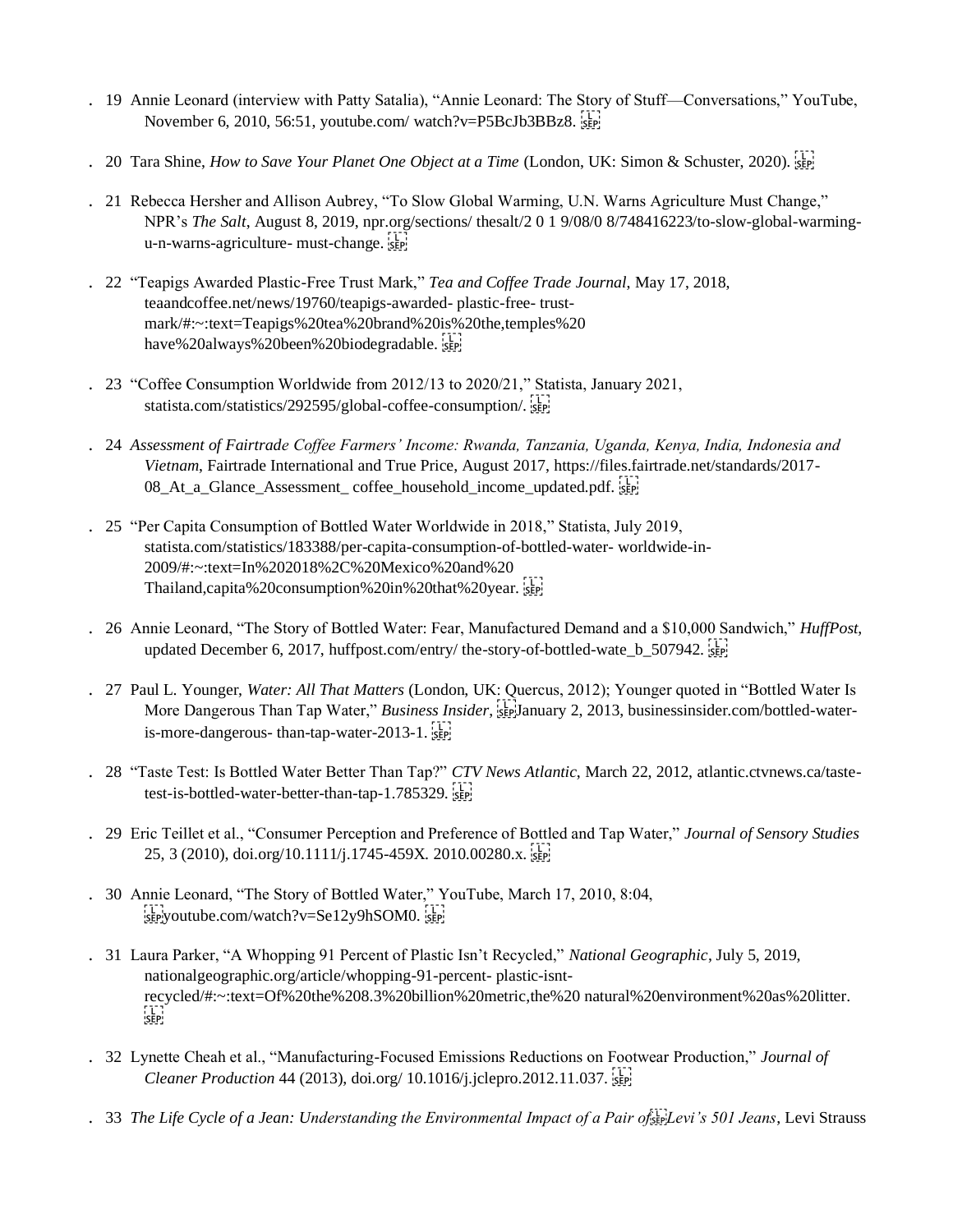& Co., 2015, levistrauss.com/wp-content/uploads/ 2015/03/Full-LCa-Results-Deck-fINaL.pdf. sp

- . 34 "UN Alliance for Sustainable Fashion Addresses Damage of 'Fast Fashion,'" press release, UN Environment Programme, March 14, 2019, unenvironment strategy org/news-and-stories/press-release/un-alliance-sustainablefashion- addresses-damage-fast-fashion.
- $. 35$  Ibid.  $\overline{\text{SEP}}$
- . 36 Nathalie Remy et al., "Style That's Sustainable: A New Fast-Fashion Formula," McKinsey & Company, October 20, 2016, mckinsey.com/business-functions/ sustainability/our-insights/style-thats-sustainable-a-new-fastfashion-formula.
- . 37 Francesca Street, "What Happened on the Qantas Flight to Nowhere," CNN, October 12, 2020, cnn.com/travel/article/qantas-flight-to-nowhere-passenger- experience/index.html.
- . 38 Rachel Hosie, "Singapore Airlines Has Cancelled Its Proposed 'Flights to Nowhere' after Criticism from Environmental Campaigners," *Business Insider*, October 1, 2020, insider.com/singapore-airlines-drops-flightsto-nowhere- after-environmental-concerns-2020-10.
- . 39 Tatiana Schlossberg, "Flying Is Bad for the Planet. You Can Help Make It Better," *New York Times*, July 27, 2017, nytimes.com/2017/07/27/climate/airplane- pollution-global-warming.html.
- . 40 Chris Jones quoted in "Is It More Environmentally Friendly to Drive a Used Car or a Tesla? The Answer Might Surprise You," Gumtree, July 10, 2018, blog.gumtree. com.au/environmentally-friendly-used-car-tesla/.
- . 41 Jennifer Dunn quoted in David Common and Jill English, "Electric Vehicles Are Supposed to Be Green, but the Truth Is a Bit Murkier," CBC News, December 29, 2019, cbc.ca/news/technology/ev-electric-vehicle-carbonfootprint-1.5394126.
- . 42 Fossil Fuels: What Share of Electricity Comes from Fossil Fuels? (interactive map), Our World in Data, 2020, ourworldindata.org/electricity-mix#fossil-fuels-what- share-of-electricity-comes-from-fossil-fuels.
- . 43 "Electricity Facts," Government of Canada, updated October 6, 2020, nrcan.gc.ca/science-data/dataanalysis/energy-data-analysis/energy-facts/ electricity-facts/20068.
- . 44 "Environmental Impacts of Hydro Power," Environment and Climate Change Canada, updated March 30, 2010, energybc.ca/cache/runofriver/www.ec.gc. ca/energieenergy/defaultc410.html#:~:text=In%20addition%20to%20 methane%2C%20hydropower,disrupting%20the%20natural%20river%20flows.
- . 45 See, for example, Sarah Gardner and Dave Albee, "Study Focuses on Strategies for Achieving Goals, Resolutions," press release 266, Dominican University of California, February 2, 2015, scholar.dominican.edu/news-releases/266/; more about Dr. Gail Matthews' study can be found here: dominican.edu/sites/default/ files/2 0 2 0 -0 2 /gailmatthews-harvard-goals-researchsummary.pdf. sep

## <span id="page-30-0"></span>**Chapter 11: From Little Acorns . . .** *[Back To Top](#page-0-0)*

- . 1 Amy Chua, *Battle Hymn of the Tiger Mother* (New York: Penguin, 2011).
- . 2 The Braun Research poll and University of Minnesota study are discussed in Jennifer Breheny Wallace, "Why Children Need Chores," *Wall Street Journal*, March 13, 2015, wsj.com/articles/why-children-need-chores-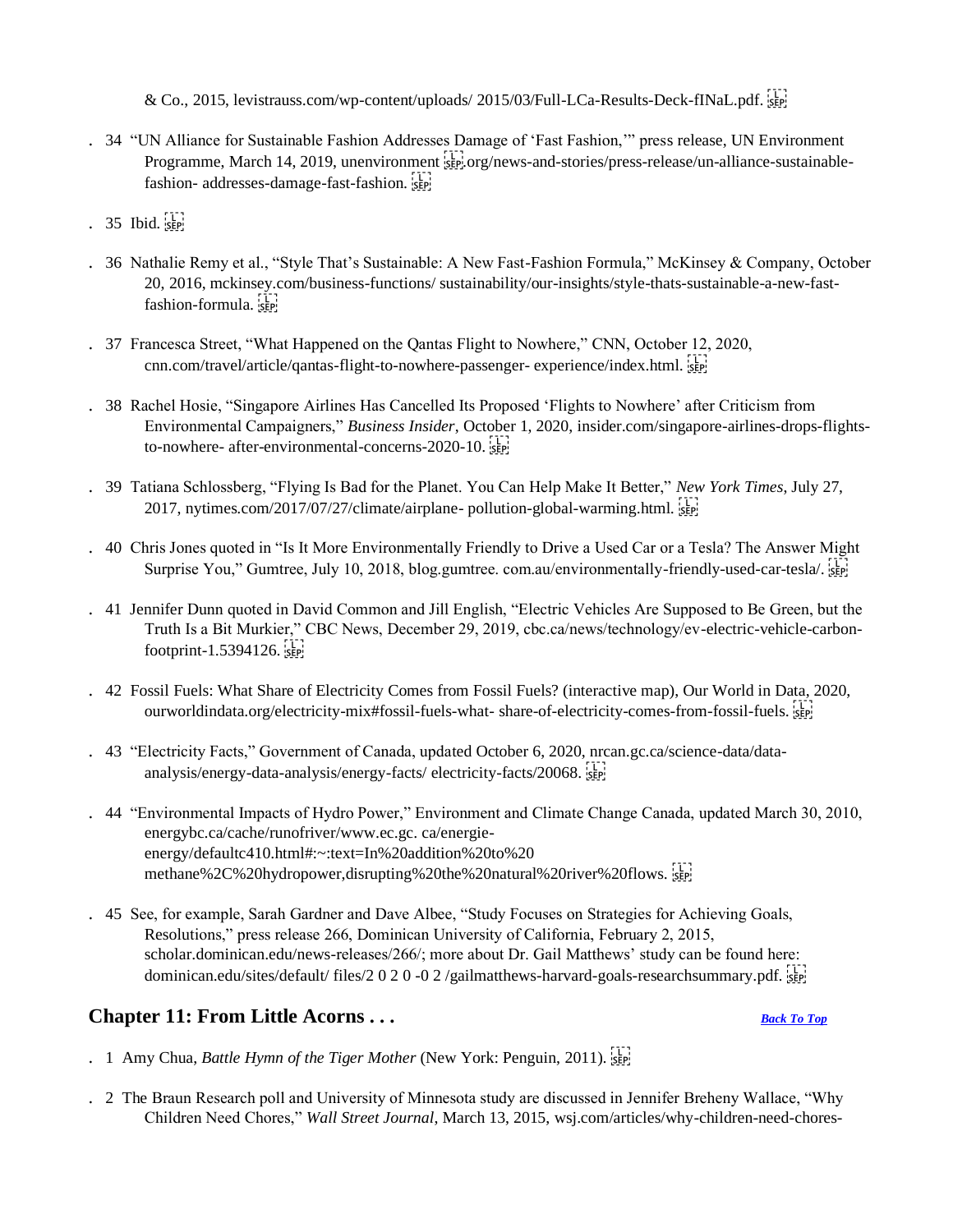1426262655; more on the U of M study can be found in "Involving Children in Household Tasks:  $\frac{1}{15}$  It Worth the Effort?" University of Minnesota College of Education and Human Development, revised May 8, 2013, ww1.prweb.com/prfiles/2014/02/22/ 11608927/children-with-chores-at-home-University-of-Minnesota.pdf. sep

- . 3 G.E. Vaillant and C.O. Vaillant, "Natural History of Male Psychological Health, X: Work as a Predictor of Positive Mental Health," *American Journal of Psychiatry* 138, 11 (1981), doi.org/10.1176/ajp.138.11.1433. <sup>[37]</sup>
- . 4 Julie Lythcott-Haims, *How to Raise an Adult: Break Free of the Overparenting Trap and Prepare Your Kid for Success* (New York: Henry Holt and Company, 2015).
- . 5 Philip Zimbardo and Nikita D. Coulombe, *Man, Interrupted: Why Young Men Are Struggling & What We Can Do about It* (Newburyport, Ma: Conari Press, 2016).
- . 6 Vicky Rideout, *The Common Sense Consensus: Media Use by Teens and Tweens*, Common Sense Media, 2015, commonsensemedia.org/sites/default/files/ uploads/research/census\_researchreport.pdf.
- . 7 Daniel Goleman, *Social Intelligence: The New Science of Human Relationships* (New York: Bantam Books,  $2006$ ).  $55$
- . 8 Damon E. Jones et al., "Early Social-Emotional Functioning and Public Health: The Relationship between Kindergarten Social Competence and Future Wellness," *American Journal of Public Health* 105, 11 (2015), doi.org/10.2105/ aJPh.2015.302630.
- . 9 Nick Bilton, "Steve Jobs Was a Low-Tech Parent," *New York Times*, September 10, 2014, nytimes.com/2014/09/11/fashion/steve-jobs-apple-was-a-low-tech- parent.html?  $r=0$ .
- . 10 Anna Attkisson, Teaching Kids about Money: An Age-by-Age Guide," *Parents*, updated March 31, 2021, parents.com/parenting/money/family-finances/ teaching-kids-about-money-an-age-by-age-guide/.
- . 11 Walter Mischel, *The Marshmallow Test: Mastering Self-Control* (New York: Little, Brown Spark, 2014). SEP!
- . 12 Denise Appleby, "IRa Contributions: Deductions and Tax Credits," Investopedia, updated June 28, 2021, investopedia.com/articles/retirement/05/022105.asp.
- . 13 "Junior ISa," Vanguard UK, vanguardinvestor.co.uk/investing-explained/ stocks-shares-junior-isa; "Junior SIPP," Fidelity International, fidelity.co.uk/ junior-sipp/, see
- . 14 Malcolm Gladwell (interview with Adam Grant), "Malcolm Gladwell on the Advantages of Disadvantages," *Knowledge@Wharton*, December 3, 2013, knowledge.wharton.upenn.edu/article/david-goliath-malcolmgladwell- advantages-disadvantages/.
- . 15 Susie Poppick, "Should You Pay for Your Child's College Education?" CNBC April 1, 2016, cnbc.com/2016/03/10/should-you-pay-for-your-kids-college- education.html.
- . 16 Laura Hamilton et al., "Providing a 'Leg Up': Parental Involvement and Opportunity Hoarding in College," *Sociology of Education* 91, 2 (2018), doi.org/10.1177/0038040718759557.
- . 17 Check out the costs of various schools at College Tuition Compare: college tuitioncompare.com/edu/166027/harvard-university. You can find salary information with PayScale's College Salary Report database: payscale.com/ college-salary-report.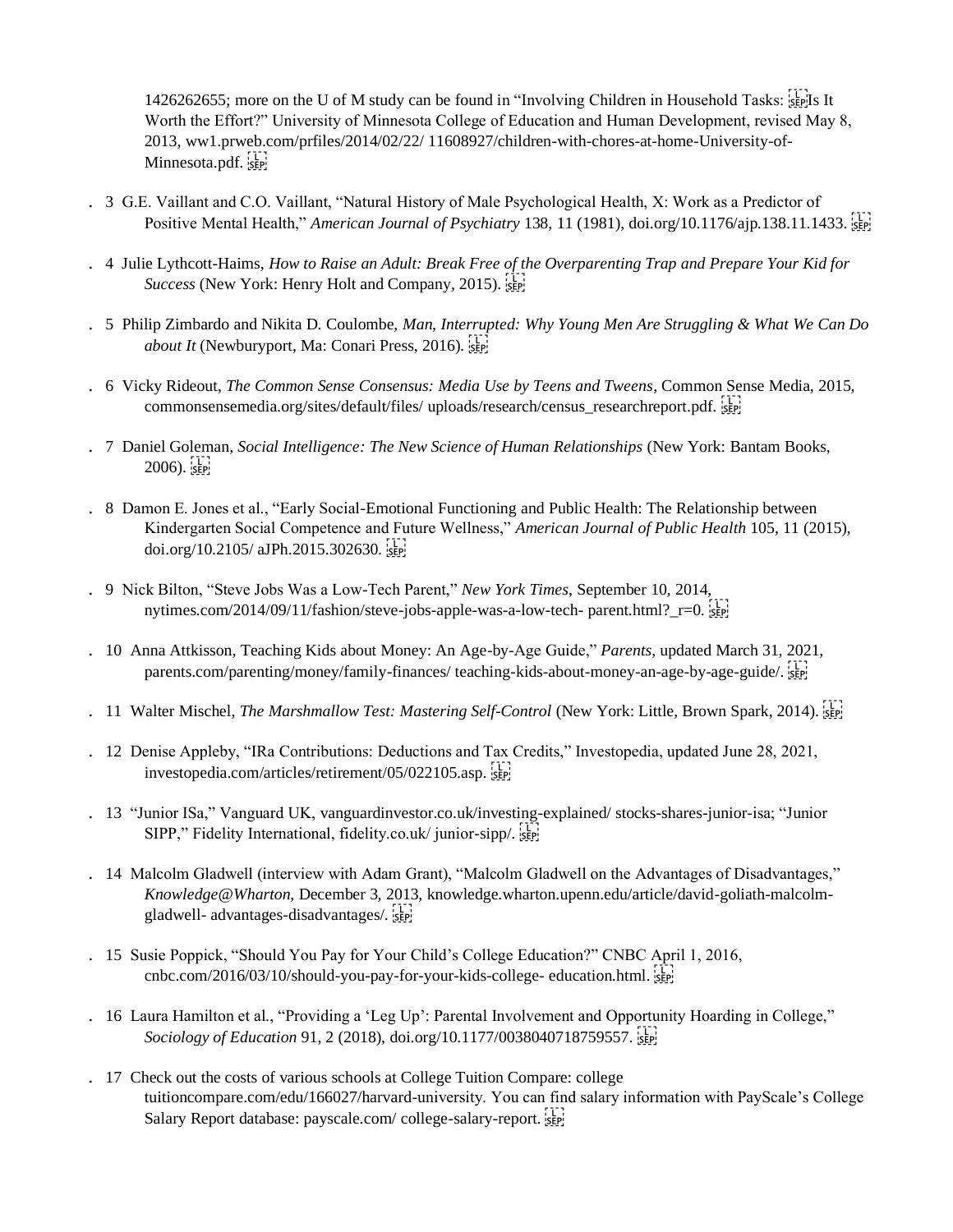- . 18 Stacy Berg Dale and Alan B. Krueger, "Estimating the Payoff to Attending a More Selective College: An Application of Selection on Observables and Unobser- vables," National Bureau of Economic Research, working paper 7322, August 1999, doi.org/10.3386/w7322.
- . 19 PayScale's College Salary Report database: payscale.com/college-salary-report.

## <span id="page-32-0"></span>**Chapter 12: Rethink Retirement** *[Back To Top](#page-0-0)*

- . 1 Sam Roberts, "Shigeaki Hinohara, Longevity Expert, Dies at (or Lives to) 105," *New York Times*, July 25, 2017, nytimes.com/2017/07/25/science/shigheaki- hinohara-dead-doctor-promoted-longevity-in-japan.html.
- . 2 *Pensions at a Glance 2017: OECD and G20 Indicators*, OECd, 2017, doi.org/ 10.1787/19991363.
- . 3 "Japan's Silver Human Resources Centers: Undertaking an Increasingly Diverse Range of Work," International Longevity Center–Japan, accessed July 2021, longevity.ilcjapan.org/f\_issues/0702.html.
- . 4 Kenneth D. Kochanek et al., "Mortality in the United States, 2016," NChS Data Brief 293, US Department of Health and Human Services, December 2017, cdc.gov/nchs/data/databriefs/db2 9 3 .pdf.
- . 5 "Life Expectancy for Japanese Men and Women Rises in 2019," Nippon, August 17, 2020, nippon.com/en/japan $data/h00788/$ .
- . 6 Chenkai Wu et al., "Association of Retirement Age with Mortality: A Population- Based Longitudinal Study among Older Adults in the USa," *Journal of Epidemio- logy and Community Health* 70 (2016), doi.org/10.1136/jech-2015-207097.
- . 7 "Working Later in Life Can Pay Off in More Than Just Income," Harvard Health, June 1, 2018, health.harvard.edu/staying-healthy/working-later-in-life-can- pay-off-in-more-than-justincome#:~:text=A%202016%20study%20of%20 about,study%20period%2C%20regardless%20of%20health; Diana Kachan et al., Health Status of Older US Workers and Nonworkers, National Health Inter- view Survey, 1997–2011," *Preventing Chronic Disease* 12 (2015), doi.org/10.5888/ pcd12.150040.
- . 8 Carole Dufouil, "Older Age at Retirement Is Associated With Decreased Risk of Dementia," *European Journal of Epidemiology* 29, 5 (2014), doi.org/10.1007/ s10654-014-9906-3.
- . 9 Steve Vernon, "Rethinking a Common Assumption about Retirement Spending," CBS News, updated December 27, 2017, cbsnews.com/news/ rethinking-a-common-assumption-about-retirement-spending/.
- . 10 William Meyer and William Reichenstein, *Social Security Strategies: How to Opti- mize Retirement Benefits*, 3rd ed. (self-published, 2017).
- . 11 "Life Expectancy for Men at the Age of 65 Years in the U.S. from 1960 to 2018," Statista, October 2020, statista.com/statistics/266657/us-life-expectancy-for- men-aat-the-age-of-65-years-since-1960/#:~:text=Now%20men%20in%20 the%20United,20.7%20more%20years%20on%20average.&text= As%20of%202018%2C%20the%20average,United%20States%20was%20 78.54%20years.
- . 12 "Countries Ranked by Life Expectancy," Worldometer, accessed July 2021, worldometers.info/demographics/life-expectancy/#countries-ranked- by-life-expectancy.
- . 13 Learn more about WWOOfing here: wwoof.net/.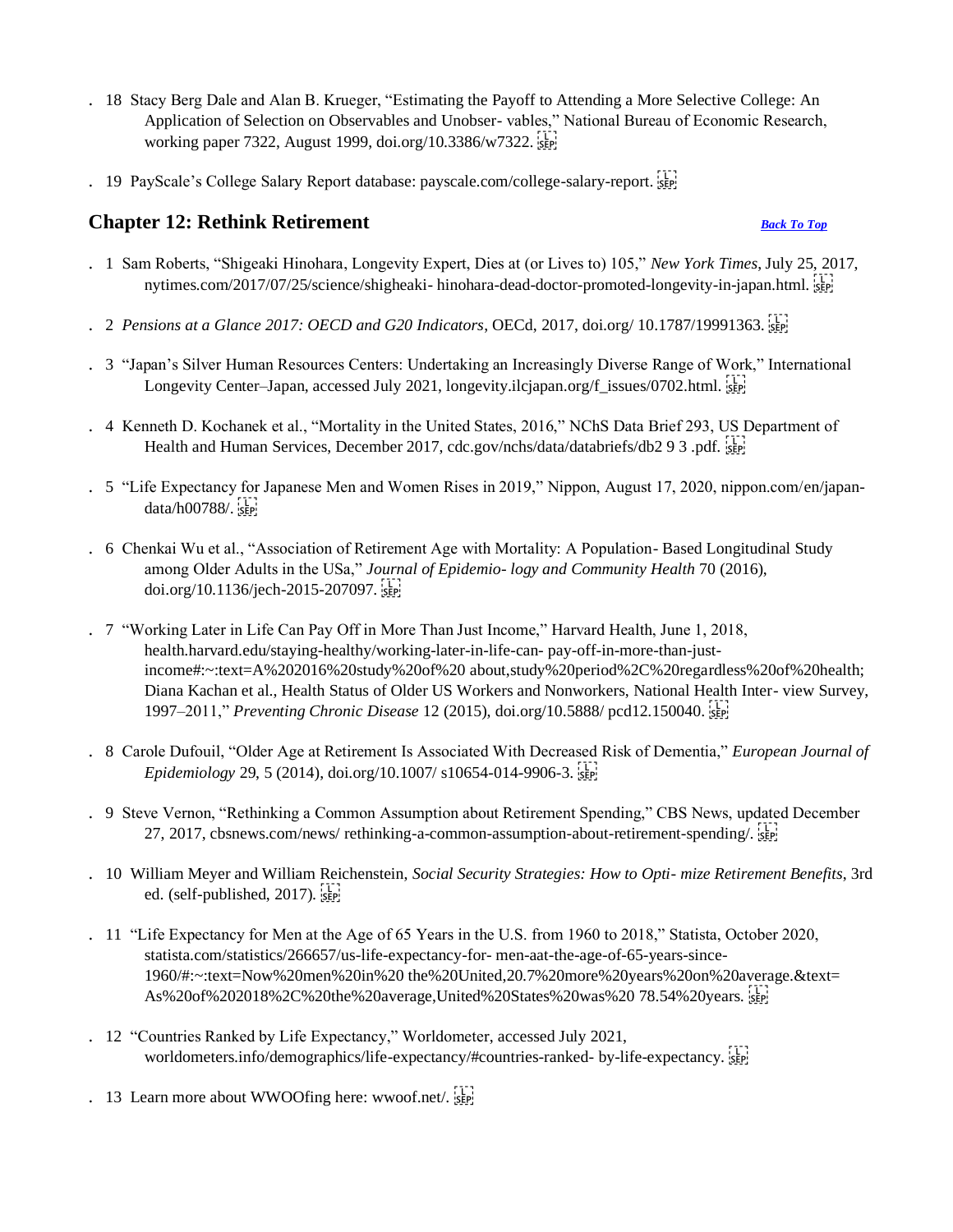- . 14 Kelly Hayes-Raitt, *How to Become a Housesitter: Insider Tips from the HouseSit Diva* (Living Large Press,  $2017$ ).  $\frac{1}{55}$
- . 15 Cost of Care Survey (interactive map), Genworth Financial, genworth.com/aging- and-you/finances/cost-ofcare.html. $\frac{1}{35}$
- . 16 Richard A. Friedman, "Fast Time and the Aging Mind," *New York Times*, July 20, 2013, nytimes.com/2013/07/21/opinion/sunday/fast-time-and-the-aging-mind. html? r=0.

## **Conclusion** *[Back To Top](#page-0-0)*

1 Paul K. Piff et al., "Higher Social Class Predicts Increased Unethical Behavior," *PNAS* 109, 11 (2012), doi.org/10.1073/pnas.1118373109.

## **Appendix** *[Back To Top](#page-0-0)*

1 S&P 500 Return Calculator, with Dividend Reinvestment, dQydJ: dqydj.com/sp-500-return-calculator/.

Zaraska, Marta, 51–52, 53, 124 Zimbardo, Philip, 198 Zuckerberg, Mark, 12–13, *13*, 37

<span id="page-33-0"></span>ABOUT THE AUTHOR *[Back To Top](#page-0-0)*

WHEN Andrew Hallam isn't getting eaten by mosquitoes in tropical jungles, cycling up a mountain during a downpour with his wife, or trying to drive to Argentina in a van, he's speaking and writing about happiness and personal finance. The former high school teacher wrote the international bestselling books *Million- aire Teacher*  and *Millionaire Expat.* Profiled by media such as CNBC and the *Wall Street Journal*, he's the first person to have a #1 selling finance book on Amazon USa, Amazon Canada, and Amazon UAE. He has written columns for the *Globe and Mail, Canadian Business*, AssetBuilder.com, *MoneySense*, and Swissquote. Find him online at andrewhallam.com.

# LET'S TAKE THIS RELATIONSHIP TO THE NEXT LEVEL

## **Custom editions and bulk sales**

We can create a custom edition paperback, ebook, or both for your business, complete with your corporate logo on the cover and a letter from your company's most esteemed voice—whether that's the CEO or that popular person who serves food in the cafeteria.



<span id="page-33-1"></span>